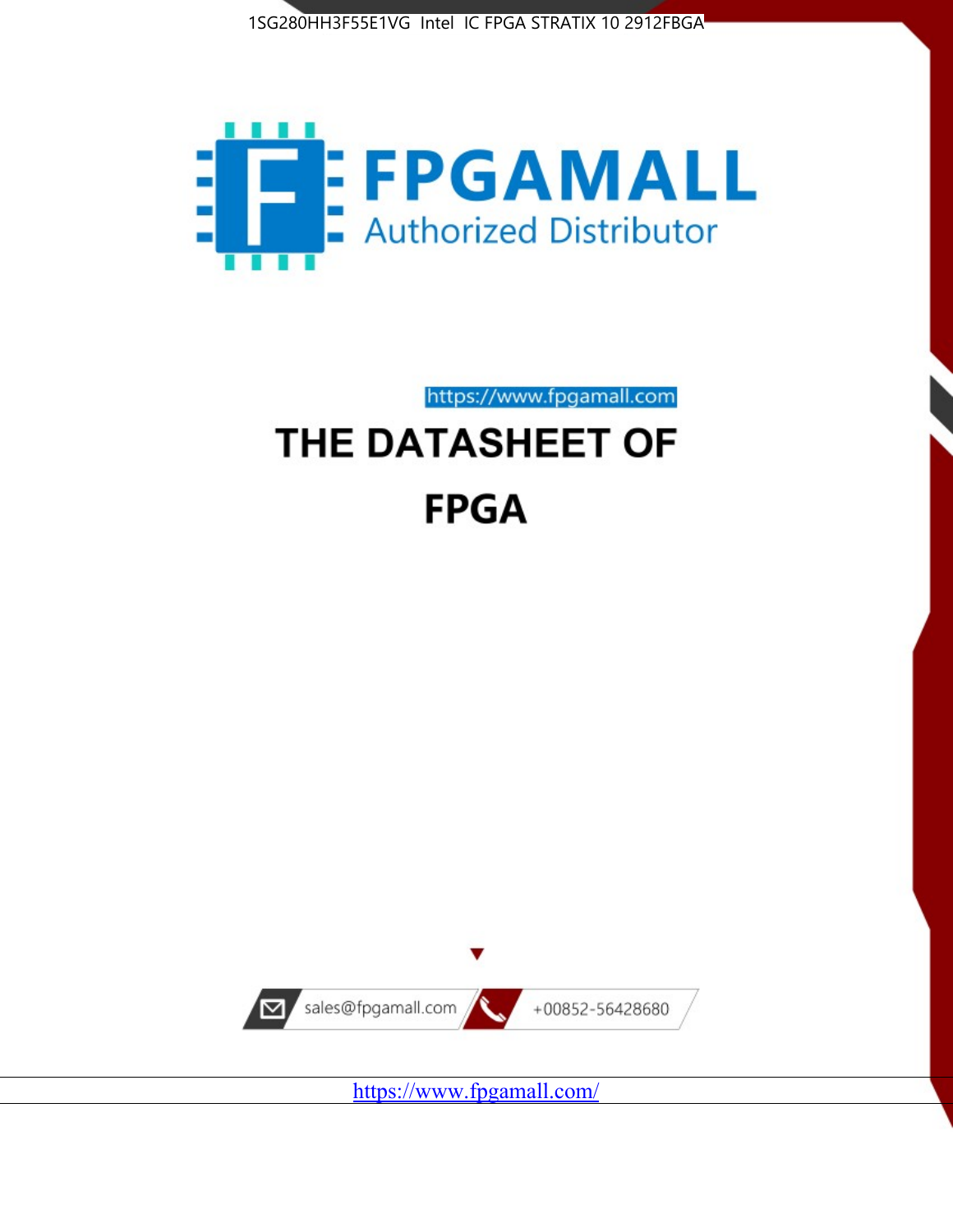

# **Intel® Stratix® 10 GX/SX Device Overview**



**S10-OVERVIEW | 2020.04.30** Latest document on the web: **[PDF](https://www.intel.com/content/dam/www/programmable/us/en/pdfs/literature/hb/stratix-10/s10-overview.pdf)** | **[HTML](https://www.intel.com/content/www/us/en/programmable/documentation/joc1442261161666.html)**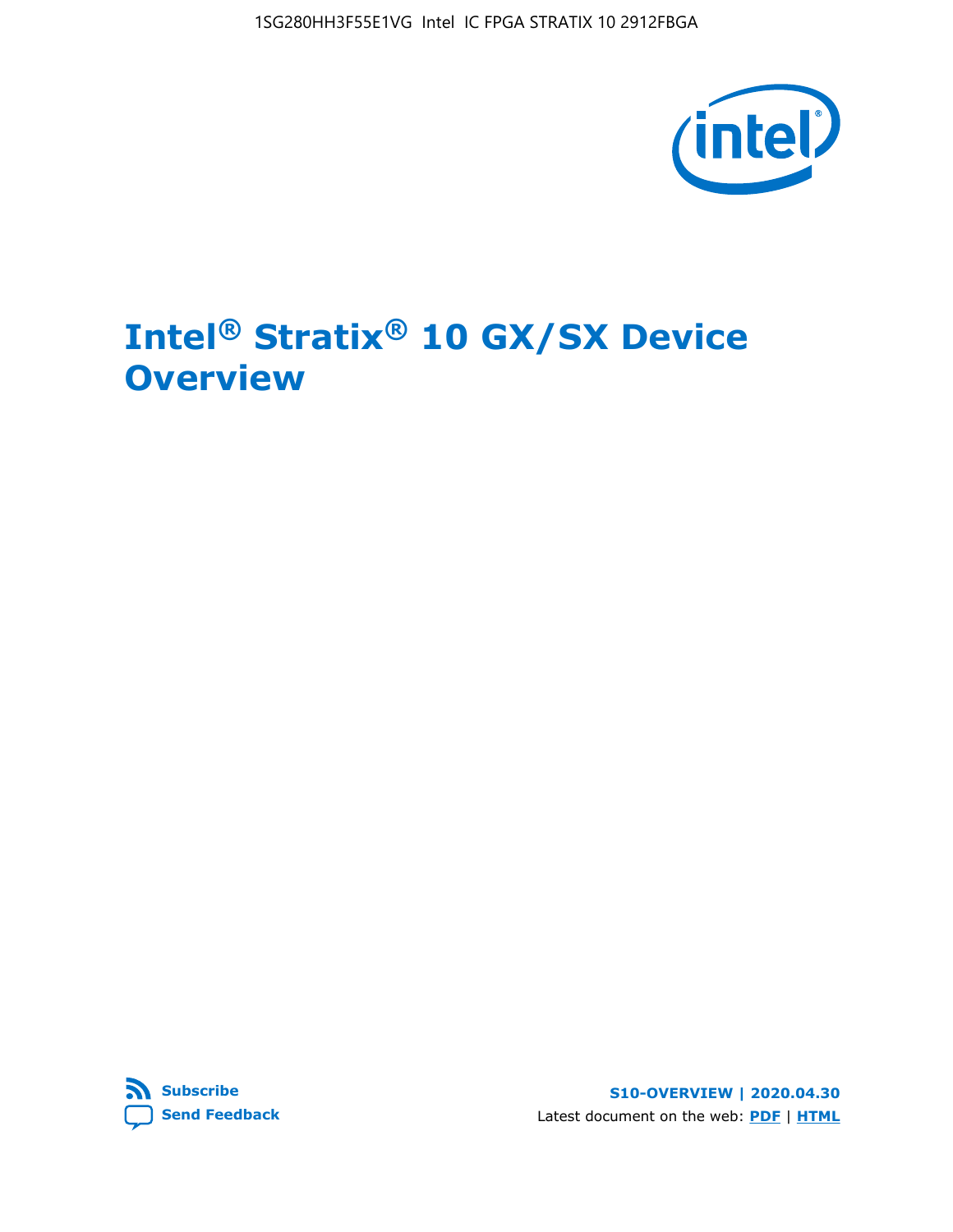

*Contents*

# **Contents**

| 1.26. Document Revision History for the Intel Stratix 10 GX/SX Device Overview36 |  |
|----------------------------------------------------------------------------------|--|

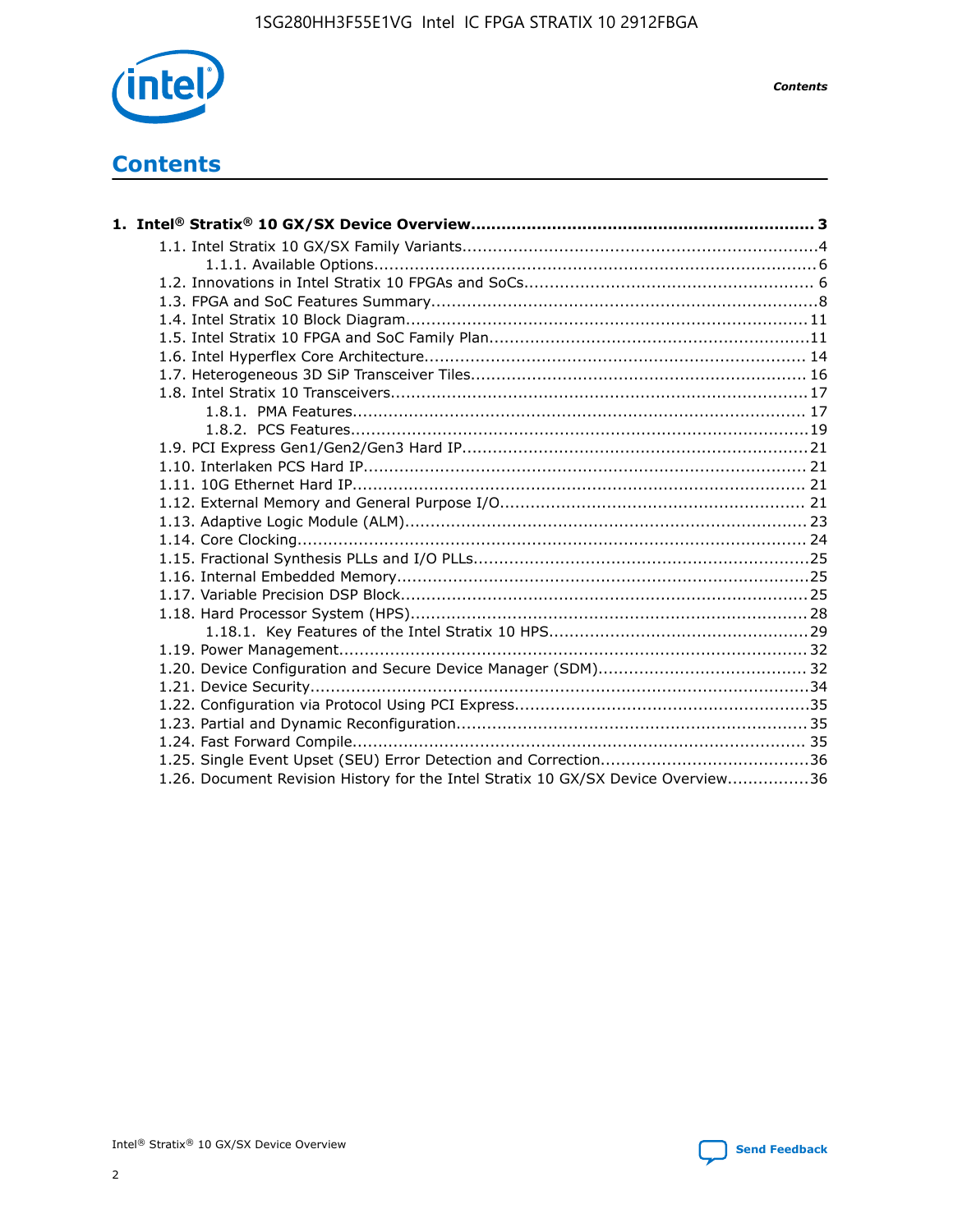**S10-OVERVIEW | 2020.04.30**

**[Send Feedback](mailto:FPGAtechdocfeedback@intel.com?subject=Feedback%20on%20Intel%20Stratix%2010%20GX/SX%20Device%20Overview%20(S10-OVERVIEW%202020.04.30)&body=We%20appreciate%20your%20feedback.%20In%20your%20comments,%20also%20specify%20the%20page%20number%20or%20paragraph.%20Thank%20you.)**



# **1. Intel® Stratix® 10 GX/SX Device Overview**

Intel's 14 nm Intel® Stratix® 10 GX FPGAs and SX SoCs deliver 2X the core performance and up to 70% lower power over previous generation high-performance FPGAs.

Featuring several groundbreaking innovations, including the all new Intel Hyperflex™ core architecture, this device family enables you to meet the demand for everincreasing bandwidth and processing performance in your most advanced applications, while meeting your power budget.

With an embedded hard processor system (HPS) based on a quad-core 64 bit Arm\* Cortex\*-A53, the Intel Stratix 10 SoC devices deliver power efficient, application-class processing and allow designers to extend hardware virtualization into the FPGA fabric. Intel Stratix 10 SoC devices demonstrate Intel's commitment to high-performance SoCs and extend Intel's leadership in programmable devices featuring an Arm-based processor system.

Important innovations in Intel Stratix 10 FPGAs and SoCs include:

- All new Intel Hyperflex core architecture delivering 2X the core performance compared to previous generation high-performance FPGAs
- Intel 14 nm tri-gate (FinFET) technology
- Heterogeneous 3D System-in-Package (SiP) technology
- Core fabric with up to 10.2 million logic elements (LEs)
- Up to 96 full duplex transceiver channels on heterogeneous 3D SiP transceiver tiles
- Transceiver data rates up to 28.3 Gbps chip-to-chip/module and backplane performance
- M20K (20 Kb) internal SRAM memory blocks
- Fractional synthesis and ultra-low jitter LC tank based transmit phase locked loops (PLLs)
- Hard PCI Express<sup>®</sup> Gen3 x16 intellectual property (IP) blocks
- Hard 10GBASE-KR/40GBASE-KR4 Forward Error Correction (FEC) in every transceiver channel
- Hard memory controllers and PHY supporting DDR4 rates up to 2666 Mbps per pin
- Hard fixed-point and IEEE 754 compliant hard floating-point variable precision digital signal processing (DSP) blocks with up to 10 TFLOP compute performance with a power efficiency of 80 GFLOP per Watt
- Quad-core 64 bit Arm Cortex-A53 embedded processor running up to 1.5 GHz in SoC family variants
- Programmable clock tree synthesis for flexible, low power, low skew clock trees

Intel Corporation. All rights reserved. Agilex, Altera, Arria, Cyclone, Enpirion, Intel, the Intel logo, MAX, Nios, Quartus and Stratix words and logos are trademarks of Intel Corporation or its subsidiaries in the U.S. and/or other countries. Intel warrants performance of its FPGA and semiconductor products to current specifications in accordance with Intel's standard warranty, but reserves the right to make changes to any products and services at any time without notice. Intel assumes no responsibility or liability arising out of the application or use of any information, product, or service described herein except as expressly agreed to in writing by Intel. Intel customers are advised to obtain the latest version of device specifications before relying on any published information and before placing orders for products or services. \*Other names and brands may be claimed as the property of others.

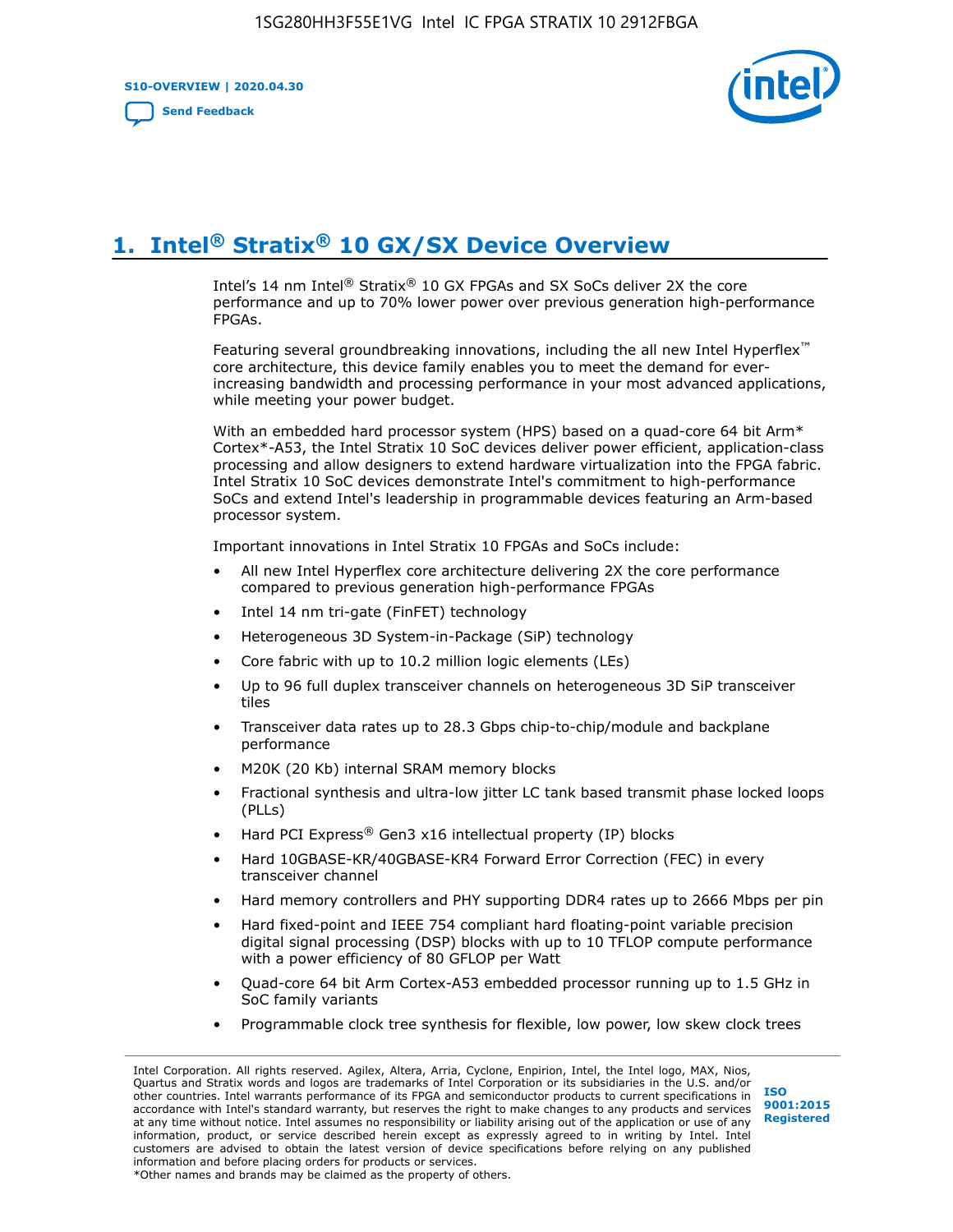

- Dedicated secure device manager (SDM) for:
	- Enhanced device configuration and security
	- AES-256, SHA-256/384 and ECDSA-256/384 encrypt/decrypt accelerators and authentication
	- Multi-factor authentication
	- Physically Unclonable Function (PUF) service and software programmable device configuration capability
- Comprehensive set of advanced power saving features delivering up to 70% lower power compared to previous generation high-performance FPGAs
- Non-destructive register state readback and writeback, to support ASIC prototyping and other applications

With these capabilities, Intel Stratix 10 FPGAs and SoCs are ideally suited for the most demanding applications in diverse markets such as:

- **Compute and Storage**—for custom servers, cloud computing and datacenter acceleration
- **Networking**—for Terabit, 400G and multi-100G bridging, aggregation, packet processing and traffic management
- **Optical Transport Networks**—for OTU4, 2xOTU4, 4xOTU4
- **Broadcast**—for high-end studio distribution, head end encoding/decoding, edge quadrature amplitude modulation (QAM)
- **Military**—for radar, electronic warfare, and secure communications
- **Medical**—for diagnostic scanners and diagnostic imaging
- **Test and Measurement**—for protocol and application testers
- **Wireless**—for next-generation 5G networks
- **ASIC Prototyping**—for designs that require the largest FPGA fabric with the highest I/O count

# **1.1. Intel Stratix 10 GX/SX Family Variants**

Intel Stratix 10 devices are available in FPGA (GX) and SoC (SX) variants.

- **Intel Stratix 10 GX** devices deliver up to 1 GHz core fabric performance and contain up to 10.2 million LEs in the fabric. They also feature up to 96 general purpose transceivers on separate transceiver tiles, and 2666 Mbps DDR4 external memory interface performance. The transceivers are capable of up to 28.3 Gbps short reach and across the backplane. These devices are optimized for FPGA applications that require the highest transceiver bandwidth and core fabric performance, with the power efficiency of Intel's 14 nm tri-gate process technology.
- **Intel Stratix 10 SX** devices have a feature set that is identical to Intel Stratix 10 GX devices, with the addition of an embedded quad-core 64 bit Arm Cortex A53 hard processor system.

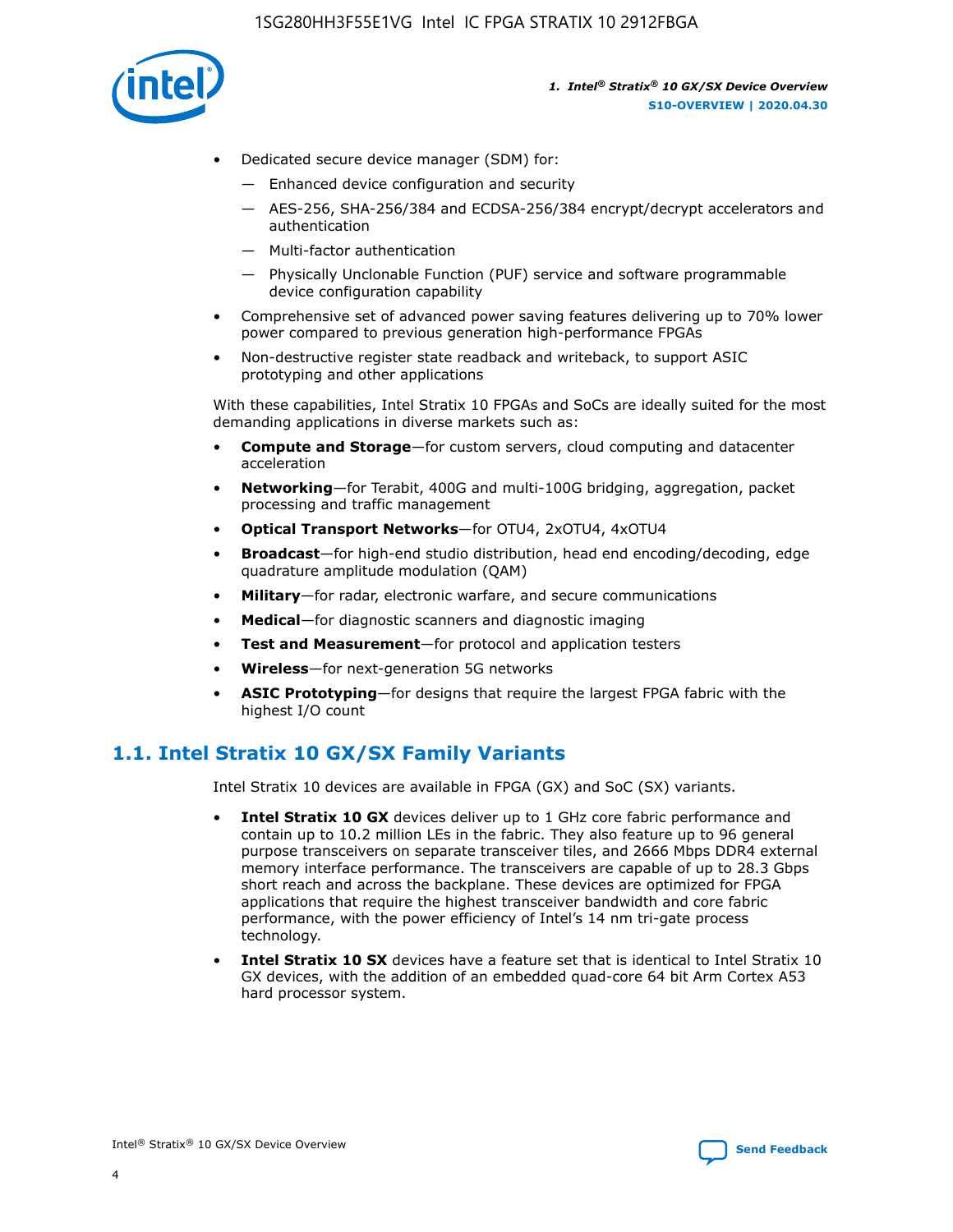

Common to all Intel Stratix 10 family variants is a high-performance fabric based on the new Intel Hyperflex core architecture that includes additional Hyper-Registers throughout the interconnect routing and at the inputs of all functional blocks. The core fabric also contains an enhanced logic array utilizing Intel's adaptive logic module (ALM) and a rich set of high performance building blocks including:

- M20K (20 Kb) embedded memory blocks
- Variable precision DSP blocks with hard IEEE 754 compliant floating-point units
- Fractional synthesis and integer PLLs
- Hard memory controllers and PHY for external memory interfaces
- General purpose IO cells

To clock these building blocks, Intel Stratix 10 devices use programmable clock tree synthesis, which uses dedicated clock tree routing to synthesize only those branches of the clock trees required for the application. All devices support in-system, finegrained partial reconfiguration of the logic array, allowing logic to be added and subtracted from the system while it is operating.

All family variants also contain high speed serial transceivers, containing both the physical medium attachment (PMA) and the physical coding sublayer (PCS), which can be used to implement a variety of industry standard and proprietary protocols. In addition to the hard PCS, Intel Stratix 10 devices contain multiple instantiations of PCI Express hard IP that supports Gen1/Gen2/Gen3 rates in x1/x2/x4/x8/x16 lane configurations, and hard 10GBASE-KR/40GBASE-KR4 FEC for every transceiver. The hard PCS, FEC, and PCI Express IP free up valuable core logic resources, save power, and increase your productivity.

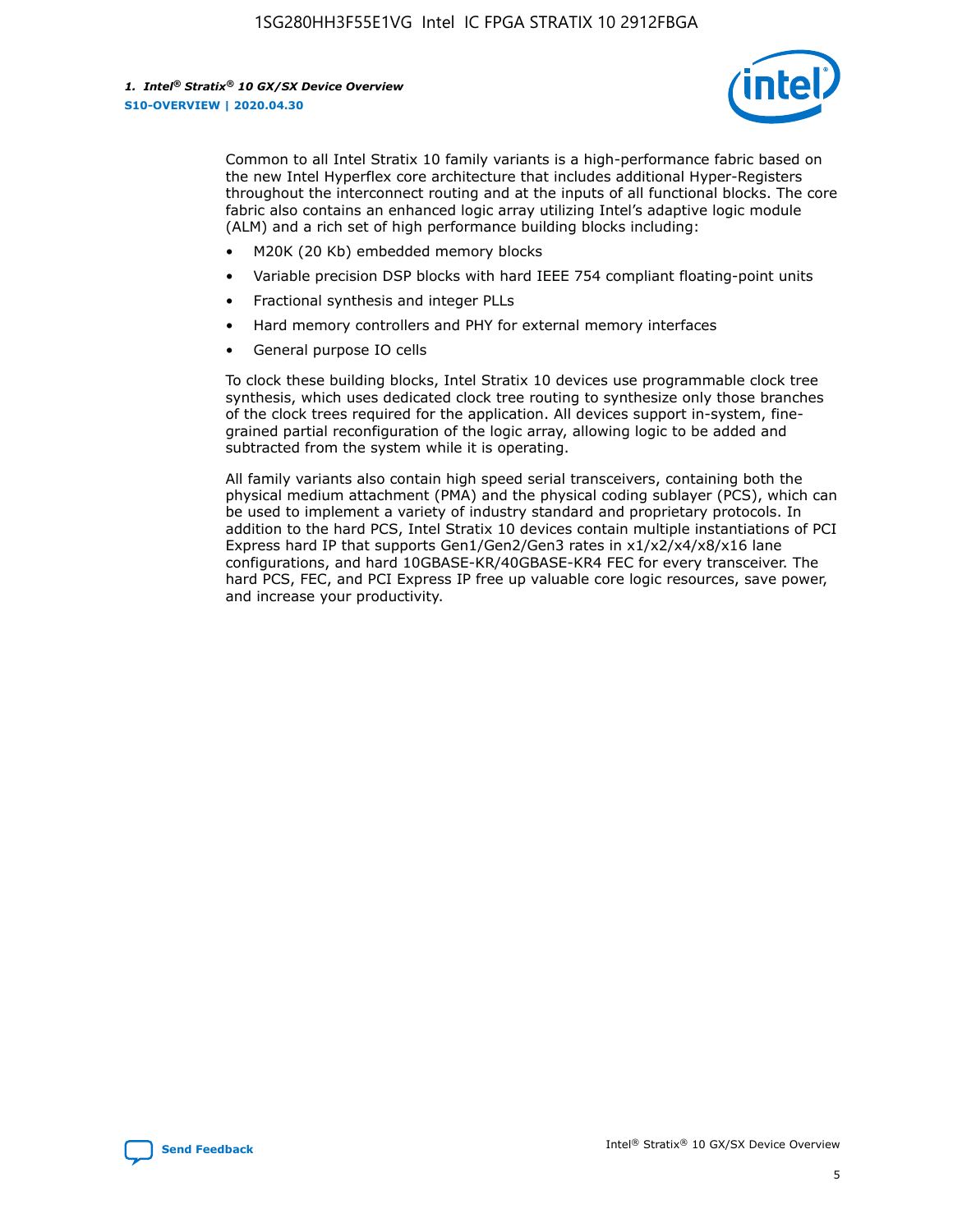

# **1.1.1. Available Options**

#### **Figure 1. Sample Ordering Code and Available Options for Intel Stratix 10 Devices**



3. Contact My Intel support to order AS suffix devices.

#### **Related Information**

[My Intel Support](https://www.intel.com/content/www/us/en/programmable/my-intel/mal-home.html)

# **1.2. Innovations in Intel Stratix 10 FPGAs and SoCs**

Intel Stratix 10 FPGAs and SoCs deliver many significant improvements over the previous generation high-performance Stratix V FPGAs.

#### **Table 1. Key Features of Intel Stratix 10 Devices Compared to Stratix V Devices**

| <b>Feature</b>            | <b>Stratix V FPGAs</b>                                           | <b>Intel Stratix 10 FPGAs and SoCs</b>                                        |  |
|---------------------------|------------------------------------------------------------------|-------------------------------------------------------------------------------|--|
| <b>Process technology</b> | 28 nm TSMC (planar<br>transistor)                                | 14 nm Intel tri-gate (FinFET)                                                 |  |
| Hard processor core       | None                                                             | Quad-core 64 bit Arm Cortex-A53<br>(SoC only)                                 |  |
| Core architecture         | Conventional core architecture<br>with conventional interconnect | Intel Hyperflex core architecture with<br>Hyper-Registers in the interconnect |  |
|                           |                                                                  | continued                                                                     |  |

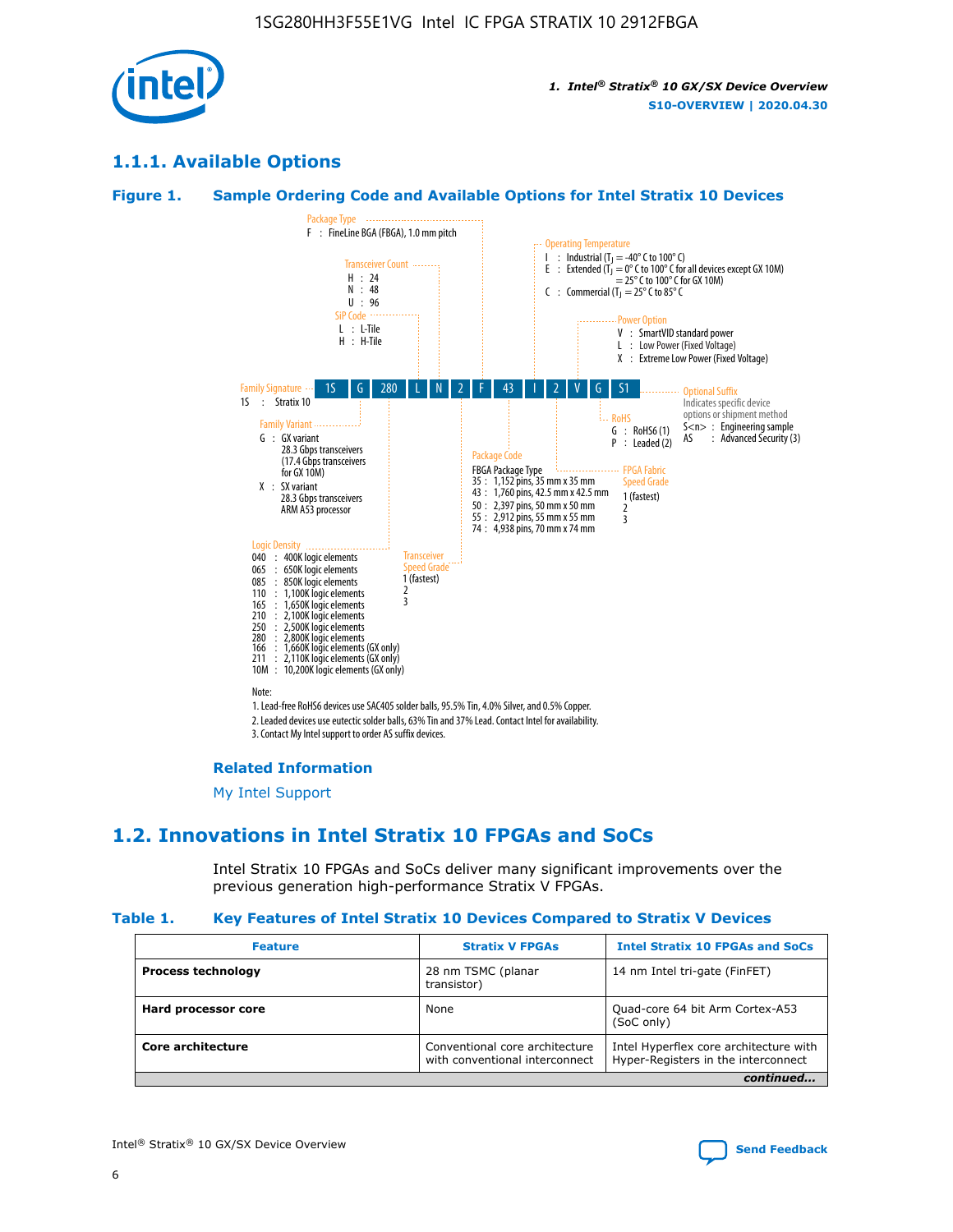

| <b>Feature</b>                                   | <b>Stratix V FPGAs</b>                                                              | <b>Intel Stratix 10 FPGAs and SoCs</b>                                                                                                       |
|--------------------------------------------------|-------------------------------------------------------------------------------------|----------------------------------------------------------------------------------------------------------------------------------------------|
| Core performance                                 | 500 MHz                                                                             | 1 GHz                                                                                                                                        |
| <b>Power dissipation</b>                         | 1x                                                                                  | As low as $0.3x$                                                                                                                             |
| Logic density                                    | <b>952 KLE</b>                                                                      | 10,200 KLE                                                                                                                                   |
| <b>Embedded memory (M20K)</b>                    | 52 Mbits                                                                            | 253 Mbits                                                                                                                                    |
| 18x19 multipliers                                | 3,926                                                                               | 11,520                                                                                                                                       |
|                                                  | Note: Multiplier is 18x18 in<br>Stratix V devices.                                  | Note: Multiplier is 18x19 in Intel<br>Stratix 10 devices.                                                                                    |
| <b>Floating point DSP capability</b>             | Up to 1 TFLOP, requires soft<br>floating point adder and<br>multiplier              | Up to 10 TFLOP, hard IEEE 754<br>compliant single precision floating<br>point adder and multiplier                                           |
| <b>Maximum transceivers</b>                      | 66                                                                                  | 96                                                                                                                                           |
| Maximum transceiver data rate (chip-to-<br>chip) | 28.05 Gbps                                                                          | 26.6 Gbps L-Tile<br>28.3 Gbps H-Tile                                                                                                         |
| Maximum transceiver data rate (backplane)        | 12.5 Gbps                                                                           | 12.5 Gbps L-Tile<br>28.3 Gbps H-Tile                                                                                                         |
| <b>Hard memory controller</b>                    | None                                                                                | DDR4 @ 1333 MHz/2666 Mbps<br>DDR3 @ 1067 MHz/2133 Mbps                                                                                       |
| <b>Hard protocol IP</b>                          | PCIe* Gen3 x8 (up to 4<br>instances)                                                | PCIe Gen3 x16 (up to 4 instances)<br>SR-IOV (4 physical functions / 2k<br>virtual functions) on H-Tile devices<br>10GBASE-KR/40GBASE-KR4 FEC |
| <b>Core clocking and PLLs</b>                    | Global, quadrant and regional<br>clocks supported by fractional-<br>synthesis fPLLs | Programmable clock tree synthesis<br>supported by fractional synthesis<br>fPLLs and integer IO PLLs                                          |
| Register state readback and writeback            | Not available                                                                       | Non-destructive register state<br>readback and writeback for ASIC<br>prototyping and other applications                                      |

These innovations result in the following improvements:

- **Improved Core Logic Performance**: The Intel Hyperflex core architecture combined with 14 nm Intel tri-gate technology allows Intel Stratix 10 devices to achieve 2X the core performance compared to the previous generation
- **Lower Power**: Intel Stratix 10 devices use up to 70% lower power compared to the previous generation, enabled by 14 nm Intel tri-gate technology, the Intel Hyperflex core architecture, and optional power saving features built into the architecture
- **Higher Density**: Intel Stratix 10 devices offer three times the level of integration, with up to 10.2 million logic elements (LEs), over 253 Mbits of embedded memory blocks (M20K), and 11,520 18x19 multipliers
- **Embedded Processing**: Intel Stratix 10 SoCs feature a Quad-Core 64 bit Arm Cortex-A53 processor optimized for power efficiency and software compatible with previous generation Arria® and Cyclone® SoC devices
- **Improved Transceiver Performance**: With up to 96 transceiver channels implemented in heterogeneous 3D SiP transceiver tiles, Intel Stratix 10 GX and SX devices support data rates up to 28.3 Gbps chip-to-chip and 28.3 Gbps across the backplane with signal conditioning circuits capable of equalizing over 30 dB of system loss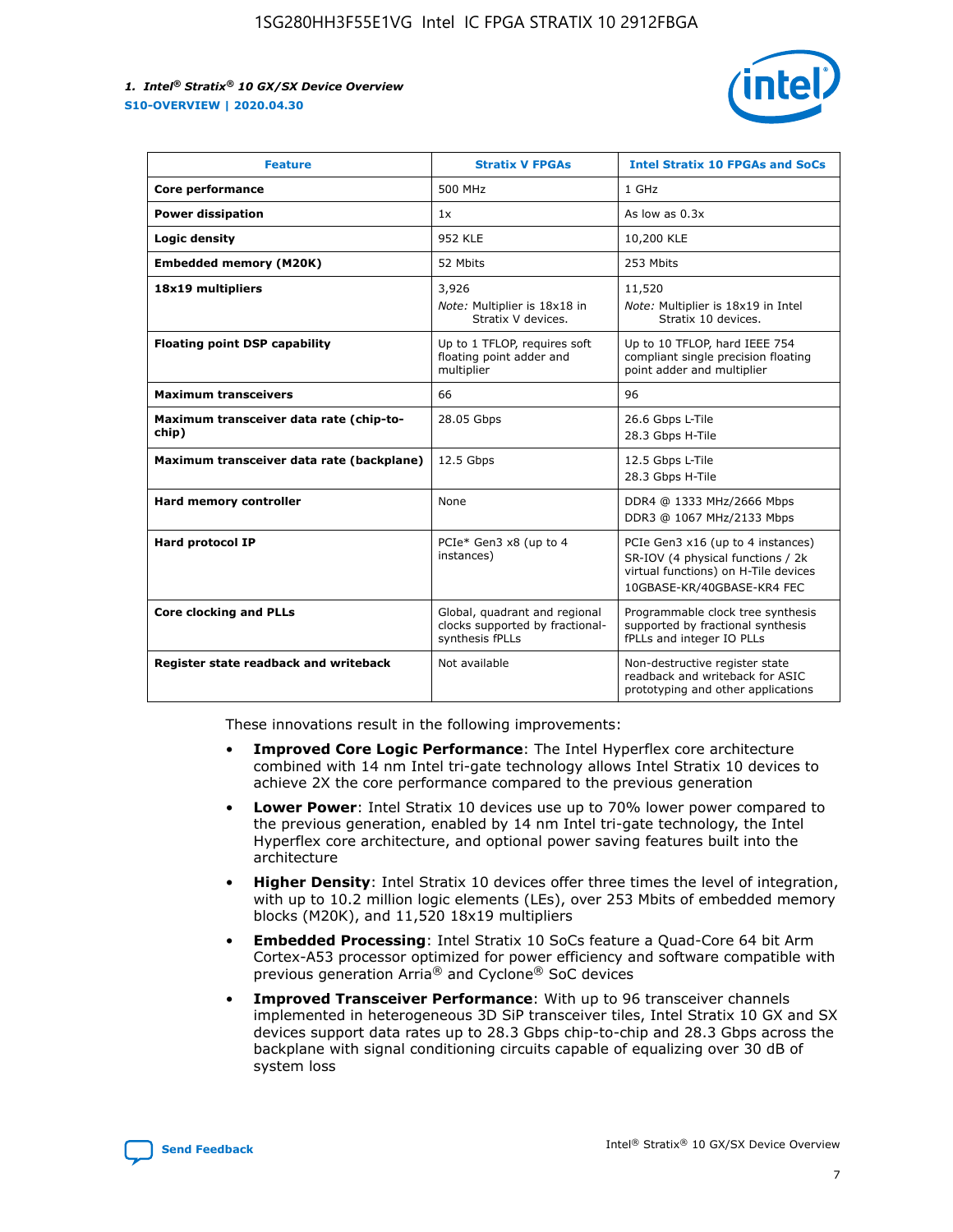

- **Improved DSP Performance**: The variable precision DSP block in Intel Stratix 10 devices features hard fixed and floating point capability, with up to 10 TFLOP IEEE754 single-precision floating point performance
- **Additional Hard IP**: Intel Stratix 10 devices include many more hard IP blocks than previous generation devices, with a hard memory controller included in each bank of 48 general purpose IOs, a hard PCIe Gen3 x16 full protocol stack in each transceiver tile, and a hard 10GBASE-KR/40GBASE-KR4 FEC in every transceiver channel
- **Enhanced Core Clocking**: Intel Stratix 10 devices feature programmable clock tree synthesis; clock trees are only synthesized where needed, increasing the flexibility and reducing the power dissipation of the clocking solution
- **Additional Core PLLs**: The core fabric in Intel Stratix 10 devices is supported by both integer IO PLLs and fractional synthesis fPLLs, resulting in a greater total number of PLLs available than the previous generation

# **1.3. FPGA and SoC Features Summary**

### **Table 2. Intel Stratix 10 FPGA and SoC Common Device Features**

| Technology<br>14 nm Intel tri-gate (FinFET) process technology<br>$\bullet$<br>SmartVID controlled core voltage, standard power devices<br>٠<br>0.85-V fixed core voltage, low static power devices available<br>٠<br>Up to 96 total transceivers available<br>Low power serial<br>٠<br>transceivers<br>Backplane support up to 28.3 Gbps for Intel Stratix 10 GX/SX devices<br>$\bullet$<br>Extended range down to 125 Mbps with oversampling<br>$\bullet$<br>• ATX transmit PLLs with user-configurable fractional synthesis capability<br>• XFP, SFP+, QSFP/QSFP28, CFP/CFP2/CFP4 optical module support<br>• Adaptive linear and decision feedback equalization<br>Transmit pre-emphasis and de-emphasis<br>Dynamic partial reconfiguration of individual transceiver channels<br>٠<br>On-chip instrumentation (Eye Viewer non-intrusive data eye monitoring)<br>$\bullet$<br>General purpose I/Os<br>Up to 2,304 total GPIO available<br>$\bullet$<br>1.6 Gbps LVDS-every pair can be configured as an input or output<br>$\bullet$<br>1333 MHz/2666 Mbps DDR4 external memory interface<br>1067 MHz/2133 Mbps DDR3 external memory interface<br>$\bullet$ 1.2 V to 3.3 V <sup>(1)</sup> single-ended LVCMOS/LVTTL interfacing | <b>Feature</b> | <b>Description</b>                                                                                                                                              |
|-------------------------------------------------------------------------------------------------------------------------------------------------------------------------------------------------------------------------------------------------------------------------------------------------------------------------------------------------------------------------------------------------------------------------------------------------------------------------------------------------------------------------------------------------------------------------------------------------------------------------------------------------------------------------------------------------------------------------------------------------------------------------------------------------------------------------------------------------------------------------------------------------------------------------------------------------------------------------------------------------------------------------------------------------------------------------------------------------------------------------------------------------------------------------------------------------------------------------------------|----------------|-----------------------------------------------------------------------------------------------------------------------------------------------------------------|
|                                                                                                                                                                                                                                                                                                                                                                                                                                                                                                                                                                                                                                                                                                                                                                                                                                                                                                                                                                                                                                                                                                                                                                                                                                     |                |                                                                                                                                                                 |
|                                                                                                                                                                                                                                                                                                                                                                                                                                                                                                                                                                                                                                                                                                                                                                                                                                                                                                                                                                                                                                                                                                                                                                                                                                     |                | Continuous operating range of 1 Gbps to 28.3 Gbps for Intel Stratix 10 GX/SX devices                                                                            |
|                                                                                                                                                                                                                                                                                                                                                                                                                                                                                                                                                                                                                                                                                                                                                                                                                                                                                                                                                                                                                                                                                                                                                                                                                                     |                | • On-chip termination (OCT)                                                                                                                                     |
| Embedded hard IP<br>port<br>controller)<br>• Multiple hard IP instantiations in each device<br>• Single Root I/O Virtualization (SR-IOV)                                                                                                                                                                                                                                                                                                                                                                                                                                                                                                                                                                                                                                                                                                                                                                                                                                                                                                                                                                                                                                                                                            |                | • PCIe Gen1/Gen2/Gen3 complete protocol stack, x1/x2/x4/x8/x16 end point and root<br>DDR4/DDR3 hard memory controller (RLDRAM3/QDR II+/QDR IV using soft memory |
| Transceiver hard IP<br>10GBASE-KR/40GBASE-KR4 Forward Error Correction (FEC)<br>$\bullet$<br>10G Ethernet PCS<br>٠<br>PCI Express PIPE interface<br>٠                                                                                                                                                                                                                                                                                                                                                                                                                                                                                                                                                                                                                                                                                                                                                                                                                                                                                                                                                                                                                                                                               |                | continued                                                                                                                                                       |

<sup>(1)</sup> Available in some configurations only

8

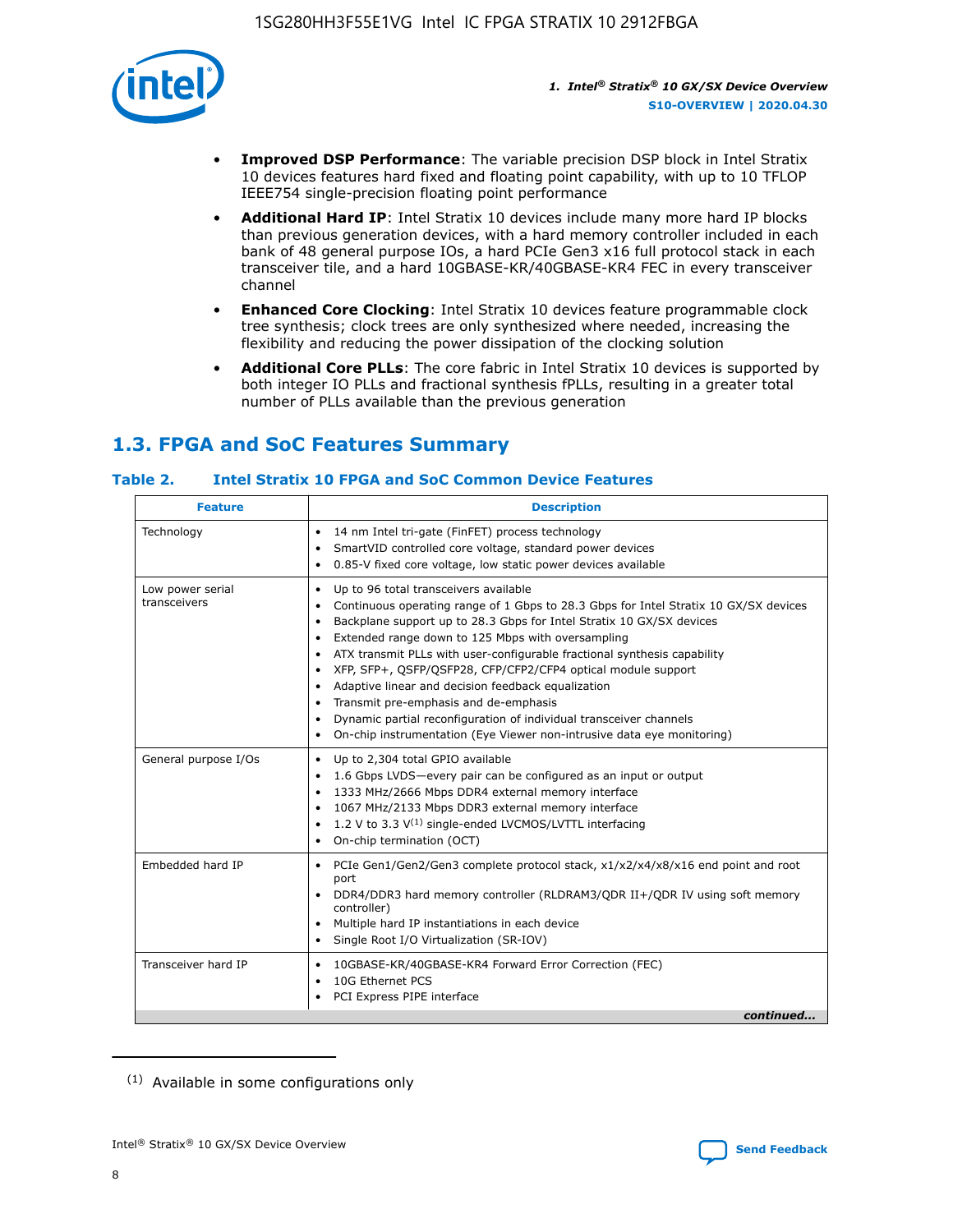

| <b>Feature</b>                   | <b>Description</b>                                                                                                                                                                                                                                                                                                                                                                                                                                                    |  |  |  |
|----------------------------------|-----------------------------------------------------------------------------------------------------------------------------------------------------------------------------------------------------------------------------------------------------------------------------------------------------------------------------------------------------------------------------------------------------------------------------------------------------------------------|--|--|--|
|                                  | Interlaken PCS<br>$\bullet$<br>Gigabit Ethernet PCS<br>$\bullet$<br>Deterministic latency support for Common Public Radio Interface (CPRI) PCS<br>$\bullet$<br>Fast lock-time support for Gigabit Passive Optical Networking (GPON) PCS<br>$\bullet$<br>8B/10B, 64B/66B, 64B/67B encoders and decoders<br>$\bullet$<br>Custom mode support for proprietary protocols<br>$\bullet$                                                                                     |  |  |  |
| Power management                 | SmartVID controlled core voltage, standard power devices<br>$\bullet$<br>0.85-V fixed core voltage, low static power devices available<br>$\bullet$<br>Intel Quartus <sup>®</sup> Prime Pro Edition integrated power analysis<br>$\bullet$                                                                                                                                                                                                                            |  |  |  |
| High performance core fabric     | Intel Hyperflex core architecture with Hyper-Registers throughout the interconnect<br>$\bullet$<br>routing and at the inputs of all functional blocks<br>Enhanced adaptive logic module (ALM)<br>$\bullet$<br>Improved multi-track routing architecture reduces congestion and improves compile<br>times<br>Hierarchical core clocking architecture with programmable clock tree synthesis<br>Fine-grained partial reconfiguration                                    |  |  |  |
| Internal memory blocks           | M20K-20 Kb with hard ECC support<br>٠<br>MLAB-640 bit distributed LUTRAM<br>$\bullet$                                                                                                                                                                                                                                                                                                                                                                                 |  |  |  |
| Variable precision DSP<br>blocks | IEEE 754-compliant hard single-precision floating point capability<br>$\bullet$<br>Supports signal processing with precision ranging from 18x19 up to 54x54<br>$\bullet$<br>Native 27x27 and 18x19 multiply modes<br>$\bullet$<br>64 bit accumulator and cascade for systolic FIRs<br>Internal coefficient memory banks<br>Pre-adder/subtractor improves efficiency<br>$\bullet$<br>Additional pipeline register increases performance and reduces power<br>$\bullet$ |  |  |  |
| Phase locked loops (PLL)         | Fractional synthesis PLLs (fPLL) support both fractional and integer modes<br>$\bullet$<br>Fractional mode with third-order delta-sigma modulation<br>Precision frequency synthesis<br>$\bullet$<br>Integer PLLs adjacent to general purpose I/Os, support external memory, and LVDS<br>$\bullet$<br>interfaces, clock delay compensation, zero delay buffering                                                                                                       |  |  |  |
| Core clock networks              | 1 GHz fabric clocking<br>$\bullet$<br>667 MHz external memory interface clocking, supports 2666 Mbps DDR4 interface<br>$\bullet$<br>800 MHz LVDS interface clocking, supports 1600 Mbps LVDS interface<br>$\bullet$<br>Programmable clock tree synthesis, backwards compatible with global, regional and<br>$\bullet$<br>peripheral clock networks<br>Clocks only synthesized where needed, to minimize dynamic power<br>continued                                    |  |  |  |

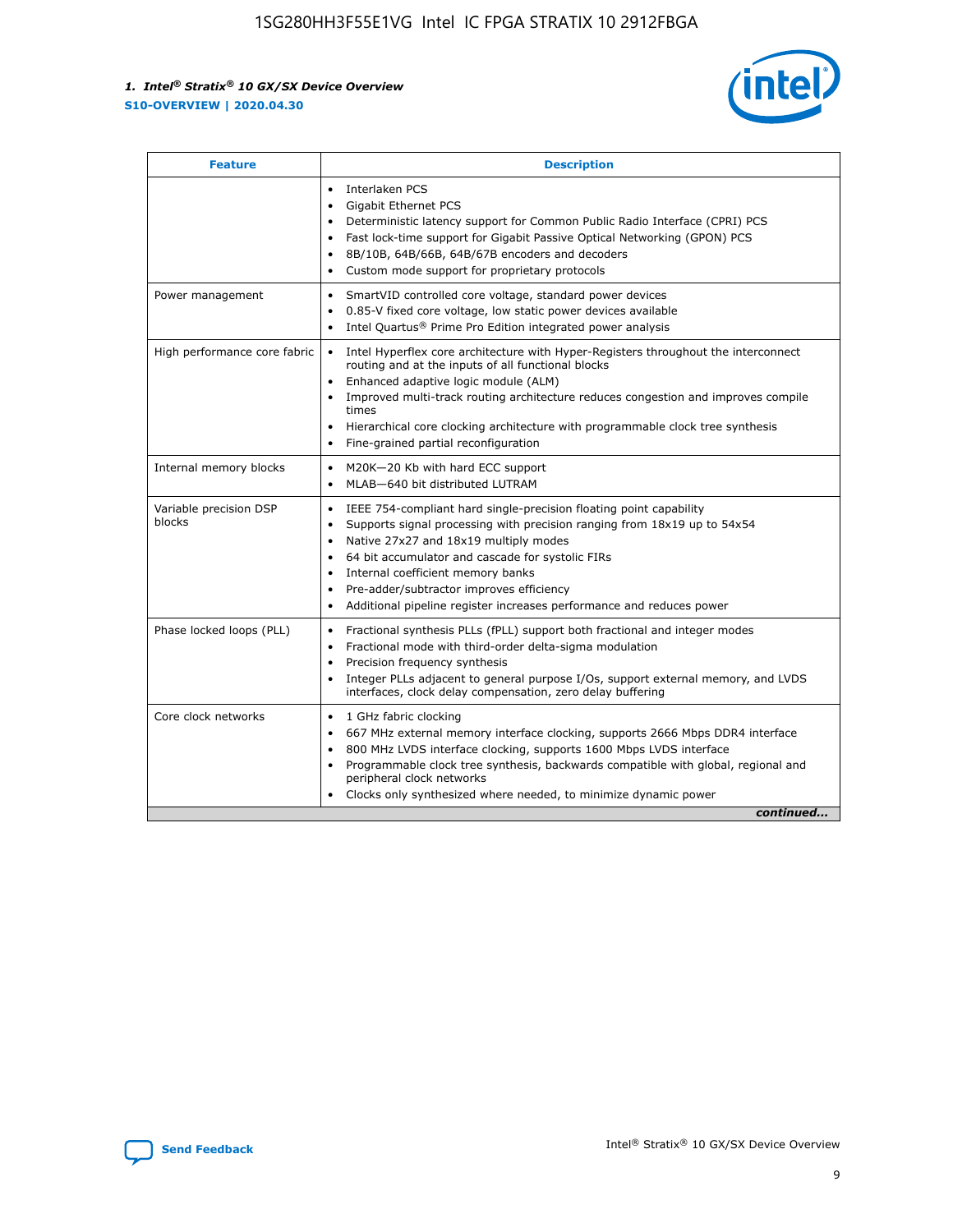

| <b>Feature</b>     | <b>Description</b>                                                                                                                                                                                                                                                                                                                                                                                                                                                                                                            |
|--------------------|-------------------------------------------------------------------------------------------------------------------------------------------------------------------------------------------------------------------------------------------------------------------------------------------------------------------------------------------------------------------------------------------------------------------------------------------------------------------------------------------------------------------------------|
| Configuration      | Dedicated Secure Device Manager<br>٠<br>Software programmable device configuration<br>٠<br>Serial and parallel flash interface<br>$\bullet$<br>Configuration via protocol (CvP) using PCI Express Gen1/Gen2/Gen3<br>Fine-grained partial reconfiguration of core fabric<br>Dynamic reconfiguration of transceivers and PLLs<br>٠<br>Comprehensive set of security features including AES-256, SHA-256/384, and<br>ECDSA-256/384 accelerators, and multi-factor authentication<br>Physically Unclonable Function (PUF) service |
| Packaging          | Intel Embedded Multi-die Interconnect Bridge (EMIB) packaging technology<br>٠<br>Multiple devices with identical package footprints allows seamless migration across<br>$\bullet$<br>different device densities<br>1.0 mm ball-pitch FBGA packaging<br>٠<br>Lead and lead-free package options                                                                                                                                                                                                                                |
| Software and tools | Intel Quartus Prime Pro Edition design suite with new compiler and Hyper-Aware design<br>flow<br>Fast Forward compiler to allow Intel Hyperflex architecture performance exploration<br>٠<br>Transceiver toolkit<br>Platform designer integration tool<br>DSP Builder advanced blockset<br>OpenCL <sup>™</sup> support<br>SoC Embedded Design Suite (EDS)                                                                                                                                                                     |

#### **Table 3. Intel Stratix 10 SoC Specific Device Features**

| <b>SoC Subsystem</b>                   | <b>Feature</b>                                  | <b>Description</b>                                                                                                                                                                                                                                                 |
|----------------------------------------|-------------------------------------------------|--------------------------------------------------------------------------------------------------------------------------------------------------------------------------------------------------------------------------------------------------------------------|
| <b>Hard Processor</b><br><b>System</b> | Multi-processor unit (MPU) core                 | Quad-core Arm Cortex-A53 MPCore processor with Arm<br>$\bullet$<br>CoreSight* debug and trace technology<br>Scalar floating-point unit supporting single and double<br>$\bullet$<br>precision<br>Arm Neon* media processing engine for each processor<br>$\bullet$ |
|                                        | <b>System Controllers</b>                       | System Memory Management Unit (SMMU)<br>$\bullet$<br>Cache Coherency Unit (CCU)<br>$\bullet$                                                                                                                                                                       |
|                                        | Layer 1 Cache                                   | 32 KB L1 instruction cache with parity<br>٠<br>32 KB L1 data cache with ECC<br>$\bullet$                                                                                                                                                                           |
|                                        | Layer 2 Cache                                   | 1 MB Shared L2 Cache with ECC<br>$\bullet$                                                                                                                                                                                                                         |
|                                        | On-Chip Memory                                  | 256 KB On-Chip RAM<br>$\bullet$                                                                                                                                                                                                                                    |
|                                        | Direct memory access (DMA) controller           | • 8-Channel DMA                                                                                                                                                                                                                                                    |
|                                        | Ethernet media access controller<br>(EMAC)      | Three 10/100/1000 EMAC with integrated DMA<br>$\bullet$                                                                                                                                                                                                            |
|                                        | USB On-The-Go controller (OTG)                  | 2 USB OTG with integrated DMA<br>$\bullet$                                                                                                                                                                                                                         |
|                                        | <b>UART</b> controller                          | 2 UART 16550 compatible<br>$\bullet$                                                                                                                                                                                                                               |
|                                        | Serial Peripheral Interface (SPI)<br>controller | $\bullet$ 4 SPI                                                                                                                                                                                                                                                    |
|                                        | $I2C$ controller                                | 5 <sup>2</sup> C controllers<br>$\bullet$                                                                                                                                                                                                                          |
|                                        | SD/SDIO/MMC controller                          | 1 eMMC version 4.5 with DMA and CE-ATA support<br>$\bullet$<br>SD, including eSD, version 3.0<br>٠<br>SDIO, including eSDIO, version 3.0<br>CE-ATA - version 1.1<br>continued                                                                                      |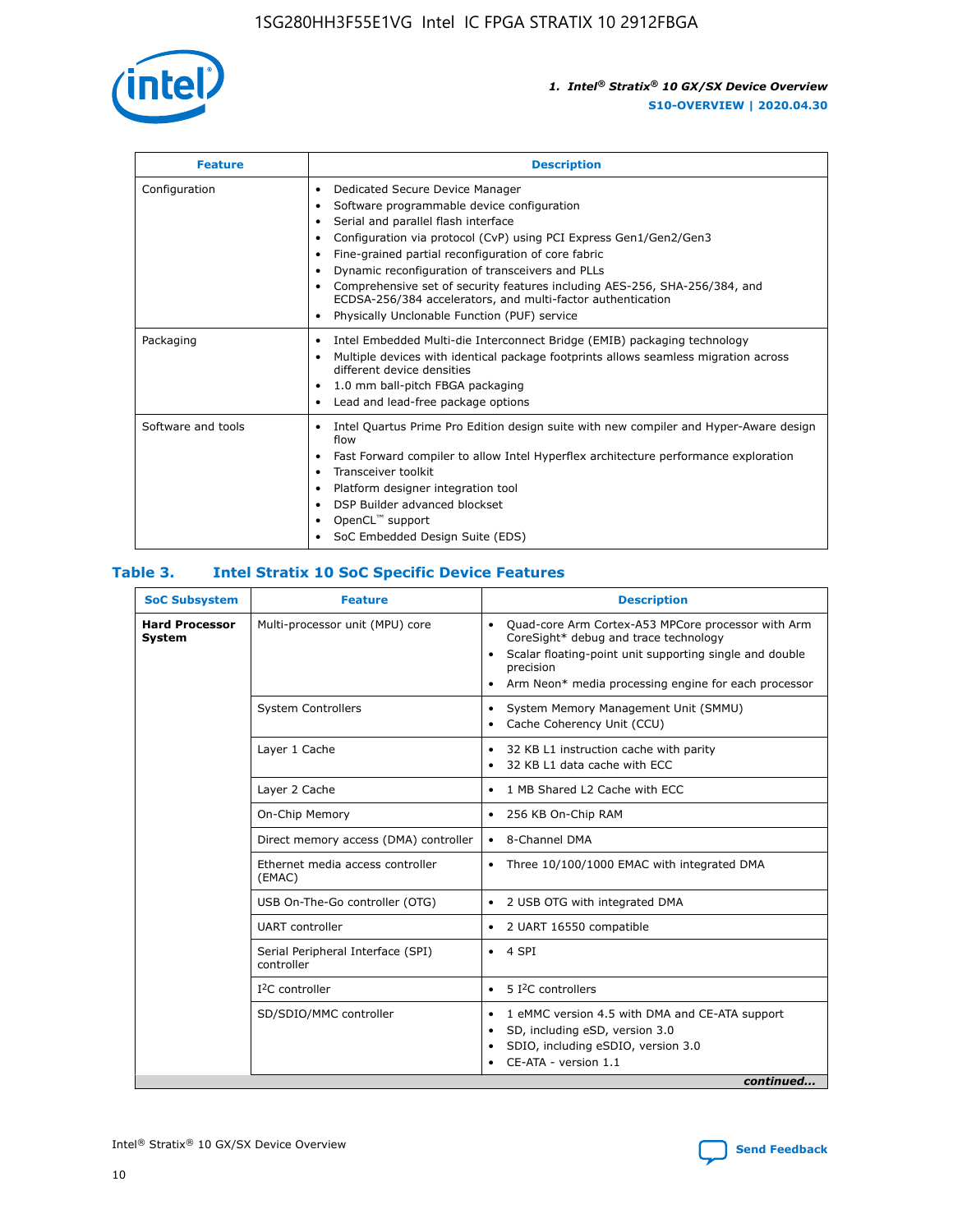

| <b>SoC Subsystem</b>                   | <b>Feature</b>             | <b>Description</b>                                                                                    |  |  |
|----------------------------------------|----------------------------|-------------------------------------------------------------------------------------------------------|--|--|
|                                        | NAND flash controller      | 1 ONFI 1.0, 8- and 16-bit support<br>$\bullet$                                                        |  |  |
|                                        | General-purpose I/O (GPIO) | Maximum of 48 software programmable GPIO<br>$\bullet$                                                 |  |  |
|                                        | Timers                     | 4 general-purpose timers<br>4 watchdog timers<br>٠                                                    |  |  |
| <b>Secure Device</b><br>Manager        | Security                   | Secure boot<br>$\bullet$<br>Advanced Encryption Standard (AES) and authentication<br>٠<br>(SHA/ECDSA) |  |  |
| External<br>Memory<br><b>Interface</b> | External Memory Interface  | Hard Memory Controller with DDR4 and DDR3<br>$\bullet$                                                |  |  |

# **1.4. Intel Stratix 10 Block Diagram**

### **Figure 2. Intel Stratix 10 FPGA and SoC Architecture Block Diagram**



HPS: Quad ARM Cortex-A53 Hard Processor System SDM: Secure Device Manager

# **1.5. Intel Stratix 10 FPGA and SoC Family Plan**

<sup>(2)</sup> The number of 27x27 multipliers is one-half the number of 18x19 multipliers.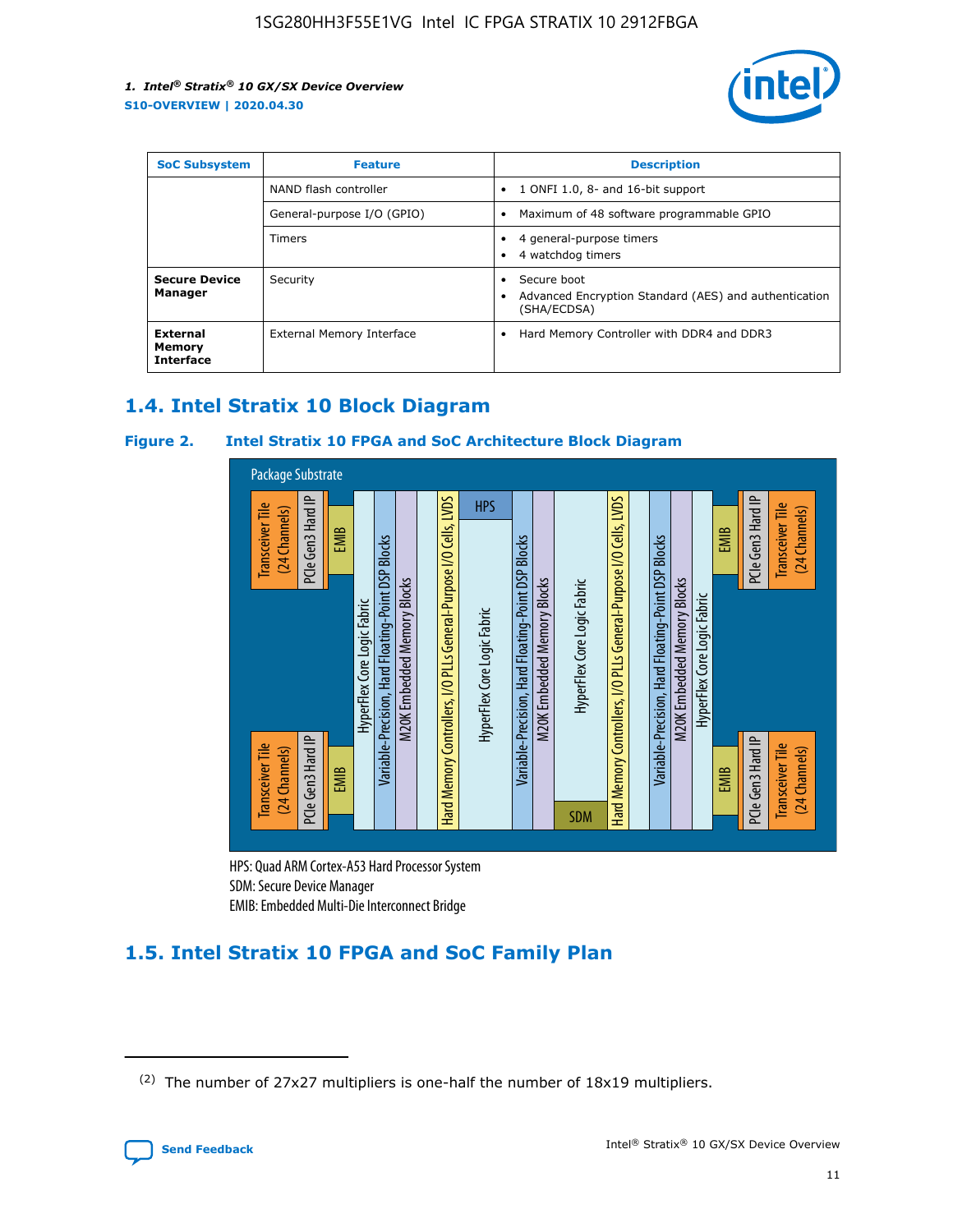

#### **Table 4. Intel Stratix 10 GX/SX FPGA and SoC Family Plan—FPGA Core (part 1)**

| <b>Intel Stratix 10</b><br><b>GX/SX Device</b><br><b>Name</b> | <b>Logic Elements</b><br>(KLE) | <b>M20K Blocks</b> | <b>M20K Mbits</b> | <b>MLAB Counts</b> | <b>MLAB Mbits</b> | 18x19 Multi-<br>pliers <sup>(2)</sup> |
|---------------------------------------------------------------|--------------------------------|--------------------|-------------------|--------------------|-------------------|---------------------------------------|
| GX 400/<br>SX 400                                             | 378                            | 1,537              | 30                | 3,276              | $\overline{2}$    | 1,296                                 |
| GX 650/<br>SX 650                                             | 612                            | 2,489              | 49                | 5,364              | 3                 | 2,304                                 |
| GX 850/<br>SX 850                                             | 841                            | 3,477              | 68                | 7,124              | $\overline{4}$    | 4,032                                 |
| GX 1100/<br>SX 1100                                           | 1,325                          | 5,461              | 107               | 11,556             | $\overline{7}$    | 5,184                                 |
| GX 1650/<br>SX 1650                                           | 1,624                          | 5,851              | 114               | 13,764             | 8                 | 6,290                                 |
| GX 2100/<br>SX 2100                                           | 2,005                          | 6,501              | 127               | 17,316             | 11                | 7,488                                 |
| GX 2500/<br>SX 2500                                           | 2,422                          | 9,963              | 195               | 20,529             | 13                | 10,022                                |
| GX 2800/<br>SX 2800                                           | 2,753                          | 11,721             | 229               | 23,796             | 15                | 11,520                                |
| GX 1660                                                       | 1,679                          | 6,162              | 120               | 14,230             | 9                 | 6,652                                 |
| GX 2110                                                       | 2,073                          | 6,847              | 134               | 17,856             | 11                | 7,920                                 |
| <b>GX 10M</b>                                                 | 10,200                         | 12,950             | 253               | 87,984             | 55                | 6,912                                 |

#### **Table 5. Intel Stratix 10 GX/SX FPGA and SoC Family Plan—Interconnects, PLLs and Hard IP (part 2)**

| <b>Intel Stratix 10</b>            | <b>Interconnects</b> |                     | <b>PLLs</b>  |          | <b>Hard IP</b>                       |
|------------------------------------|----------------------|---------------------|--------------|----------|--------------------------------------|
| <b>GX/SX Device</b><br><b>Name</b> | <b>Maximum GPIOs</b> | <b>Maximum XCVR</b> | <b>fPLLs</b> | I/O PLLs | <b>PCIe Hard IP</b><br><b>Blocks</b> |
| GX 400/<br>SX 400                  | 374                  | 24                  | 8            | 8        | $\mathbf{1}$                         |
| GX 650/<br>SX 650                  | 392                  | 24                  | 8            | 8        | $\mathbf{1}$                         |
| GX 850/<br>SX 850                  | 688                  | 48                  | 16           | 16       | 2                                    |
| GX 1100/<br>SX 1100                | 688                  | 48                  | 16           | 16       | $\overline{2}$                       |
| GX 1650/<br>SX 1650                | 704                  | 96                  | 32           | 24       | $\overline{4}$                       |
| GX 2100/<br>SX 2100                | 704                  | 96                  | 32           | 24       | $\overline{4}$                       |
| GX 2500/<br>SX 2500                | 1,160                | 96                  | 32           | 24       | $\overline{4}$                       |
| GX 2800/<br>SX 2800                | 1,160                | 96                  | 32           | 24       | $\overline{4}$                       |
|                                    |                      |                     |              |          | continued                            |

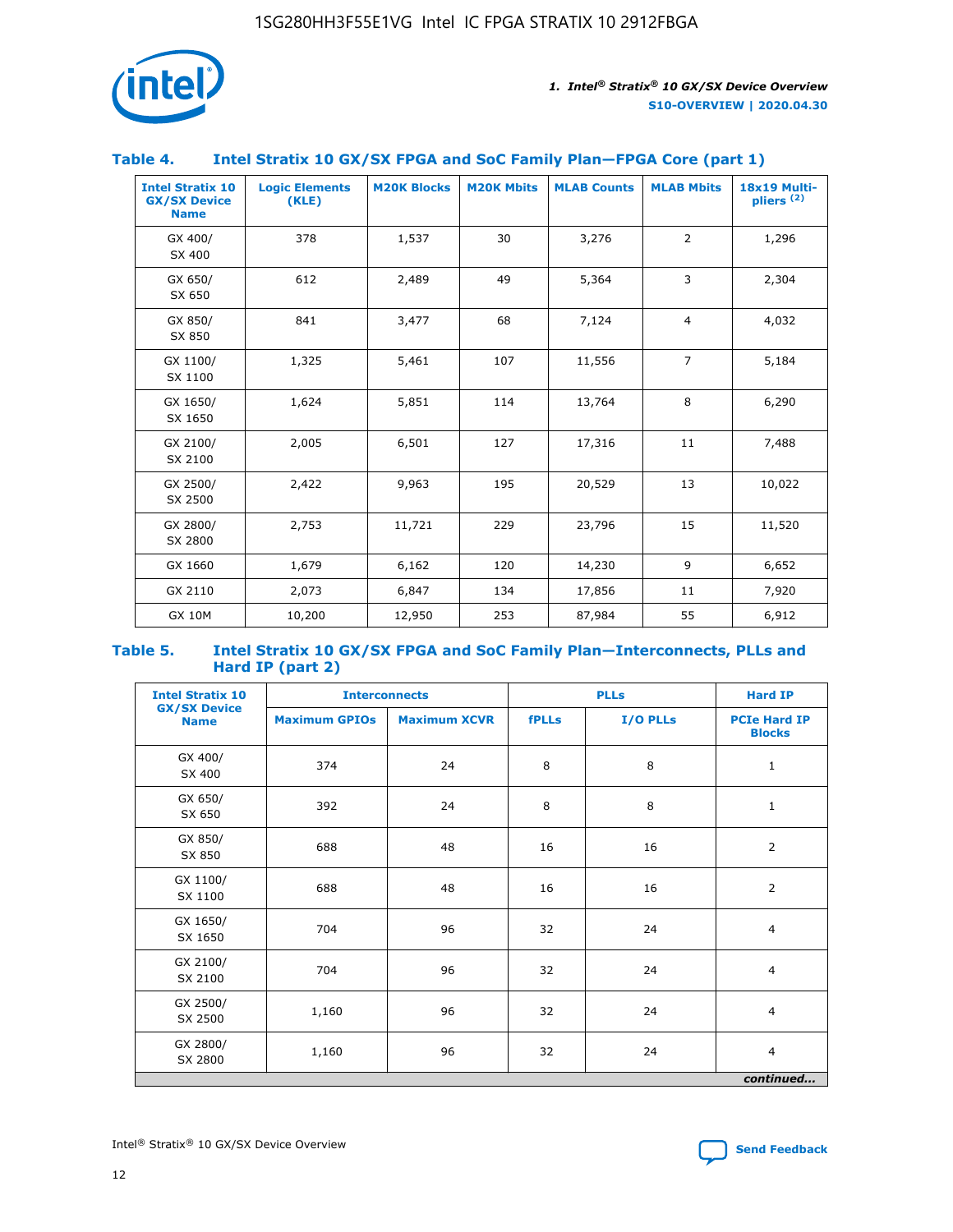

| <b>Intel Stratix 10</b>            | <b>Interconnects</b> |                     | <b>PLLs</b>  |                 | <b>Hard IP</b>                       |
|------------------------------------|----------------------|---------------------|--------------|-----------------|--------------------------------------|
| <b>GX/SX Device</b><br><b>Name</b> | <b>Maximum GPIOs</b> | <b>Maximum XCVR</b> | <b>fPLLs</b> | <b>I/O PLLs</b> | <b>PCIe Hard IP</b><br><b>Blocks</b> |
| GX 1660                            | 688                  | 48                  | 16           | 16              |                                      |
| GX 2110                            | 688                  | 48                  | 16           | 16              |                                      |
| <b>GX 10M</b>                      | 2,304                | 48                  | 24           | 48              | 4                                    |

#### **Table 6. Intel Stratix 10 GX/SX FPGA and SoC Family Package Plan**

Cell legend: General Purpose I/Os, High-Voltage I/Os, LVDS Pairs, Transceivers (3) (4) (5) (6) (7) (8)

| <b>Intel Stratix 10</b><br><b>GX/SX Device</b><br><b>Name</b> | F1152<br><b>HF35</b><br>$(35x35 \text{ mm}^2)$ | F1760<br><b>NF43</b><br>(42.5x42.5<br>$mm2$ ) | F2397<br><b>UF50</b><br>$(50x50 \text{ mm}^2)$ | F2912<br><b>HF55</b><br>$(55x55$ mm <sup>2</sup> ) | F4938<br><b>NF74</b><br>$(70x74)$ mm <sup>2</sup> |
|---------------------------------------------------------------|------------------------------------------------|-----------------------------------------------|------------------------------------------------|----------------------------------------------------|---------------------------------------------------|
| GX 400/<br>SX 400                                             | 374, 56, 120, 24 <sup>(9)</sup>                | $\overline{\phantom{a}}$                      | $\overline{\phantom{a}}$                       | ۰                                                  |                                                   |
| GX 650/<br>SX 650                                             | 392, 8, 192, 24                                | $\overline{\phantom{a}}$                      | $\overline{\phantom{a}}$                       |                                                    |                                                   |
| GX 850/<br>SX 850                                             | ۰.                                             | 688, 16, 336, 48                              |                                                |                                                    |                                                   |
| GX 1100/<br>SX 1100                                           |                                                | 688, 16, 336, 48                              |                                                |                                                    |                                                   |
| GX 1650/<br>SX 1650                                           |                                                | 688, 16, 336, 48                              | 704, 32, 336, 96                               |                                                    |                                                   |
| GX 2100/<br>SX 2100                                           | -                                              | 688, 16, 336, 48                              | 704, 32, 336, 96                               | $\overline{\phantom{a}}$                           |                                                   |
| GX 2500/<br>SX 2500                                           |                                                | 688, 16, 336, 48                              | 704, 32, 336, 96                               | 1160, 8, 576, 24                                   |                                                   |
| GX 2800/                                                      | -                                              | 688, 16, 336, 48                              | 704, 32, 336, 96                               | 1160, 8, 576, 24                                   | $\overline{\phantom{a}}$<br>continued             |

- (3) All packages are ball grid arrays with 1.0 mm pitch.
- (4) High-Voltage I/O pins are used for 3 V and 2.5 V interfacing.
- $(5)$  Each LVDS pair can be configured as either a differential input or a differential output.
- (6) High-Voltage I/O pins and LVDS pairs are included in the General Purpose I/O count. Transceivers are counted separately.
- $(7)$  Each package column offers pin migration (common circuit board footprint) for all devices in the column.
- $(8)$  Intel Stratix 10 GX devices are pin migratable with Intel Stratix 10 SX devices in the same package.
- $(9)$  The Intel Stratix 10 SX/GX 400 device has a level shifter, and this imposes some restrictions on the number of LVDS pairs and I/O banks available (see "Intel Stratix 10 SX/GX 400 Device Level Shifter Details").

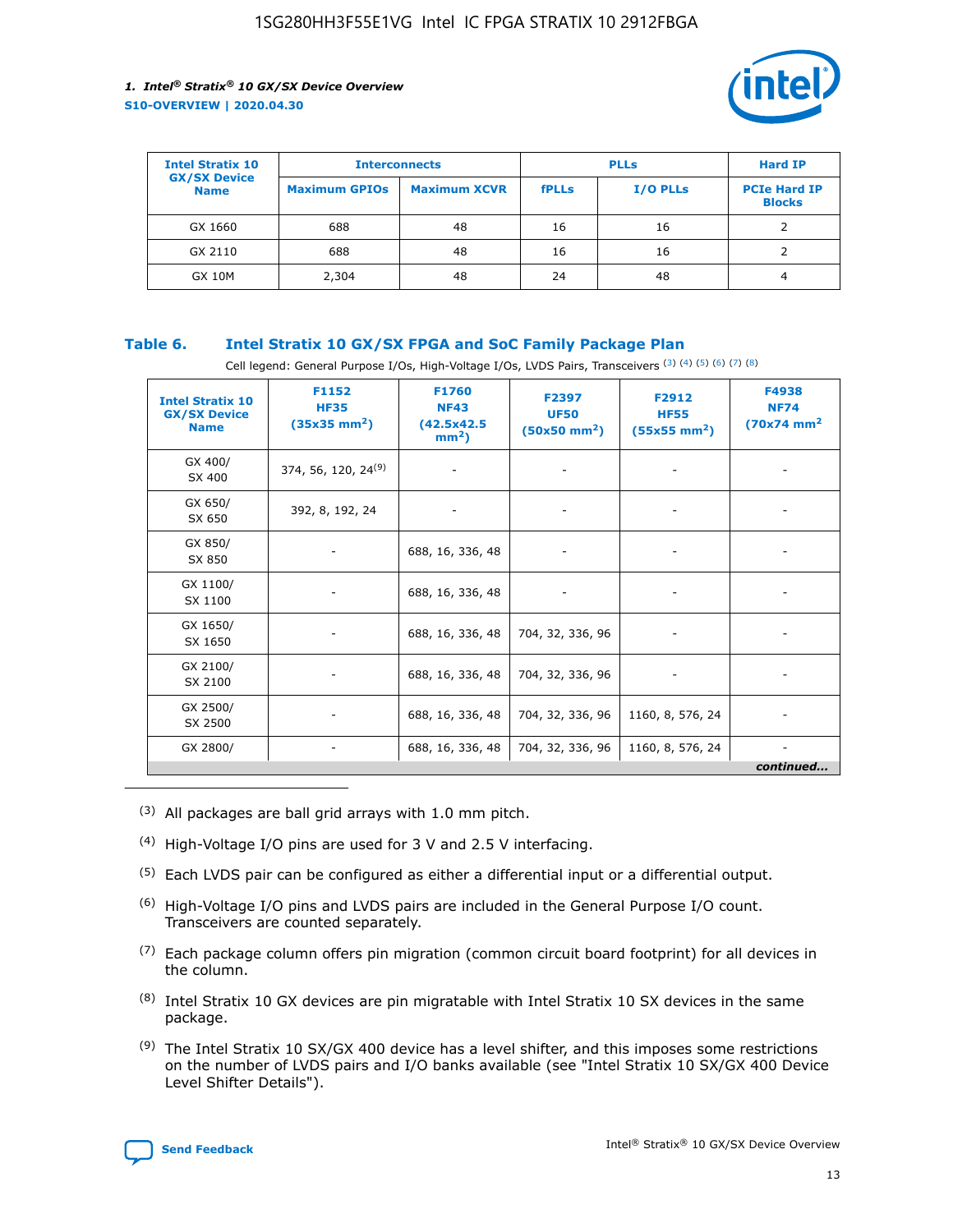

| <b>Intel Stratix 10</b><br><b>GX/SX Device</b><br><b>Name</b> | F1152<br><b>HF35</b><br>$(35x35)$ mm <sup>2</sup> ) | <b>F1760</b><br><b>NF43</b><br>(42.5x42.5<br>$mm2$ ) | F2397<br><b>UF50</b><br>$(50x50$ mm <sup>2</sup> ) | F2912<br><b>HF55</b><br>$(55x55$ mm <sup>2</sup> ) | F4938<br><b>NF74</b><br>$(70x74)$ mm <sup>2</sup> |
|---------------------------------------------------------------|-----------------------------------------------------|------------------------------------------------------|----------------------------------------------------|----------------------------------------------------|---------------------------------------------------|
| SX 2800                                                       |                                                     |                                                      |                                                    |                                                    |                                                   |
| GX 1660                                                       | ٠                                                   | 688, 16, 336, 48                                     | ۰                                                  |                                                    |                                                   |
| GX 2110                                                       | ٠                                                   | 688, 16, 336, 48                                     | $\overline{\phantom{a}}$                           |                                                    | $\overline{\phantom{a}}$                          |
| <b>GX 10M</b>                                                 | ۰                                                   | -                                                    | -                                                  |                                                    | 2304, 32, 1152,<br>48                             |





# **1.6. Intel Hyperflex Core Architecture**

Intel Stratix 10 FPGAs and SoCs are based on a core fabric featuring the new Intel Hyperflex core architecture. The Intel Hyperflex core architecture delivers 2X the clock frequency performance and up to 70% lower power compared to previous generation high-end FPGAs. Along with this performance breakthrough, the Intel Hyperflex core architecture delivers a number of advantages including:

- **Higher Throughput**—Capitalizes on 2X core clock frequency performance to obtain throughput breakthroughs
- **Improved Power Efficiency**—Uses reduced IP size, enabled by Intel Hyperflex, to consolidate designs which previously spanned multiple devices into a single device, thereby reducing power by up to 70% versus previous generation devices
- **Greater Design Functionality**—Uses faster clock frequency to reduce bus widths and reduce IP size, freeing up additional FPGA resources to add greater functionality
- **Increased Designer Productivity**—Boosts performance with less routing congestion and fewer design iterations using Hyper-Aware design tools, obtaining greater timing margin for more rapid timing closure

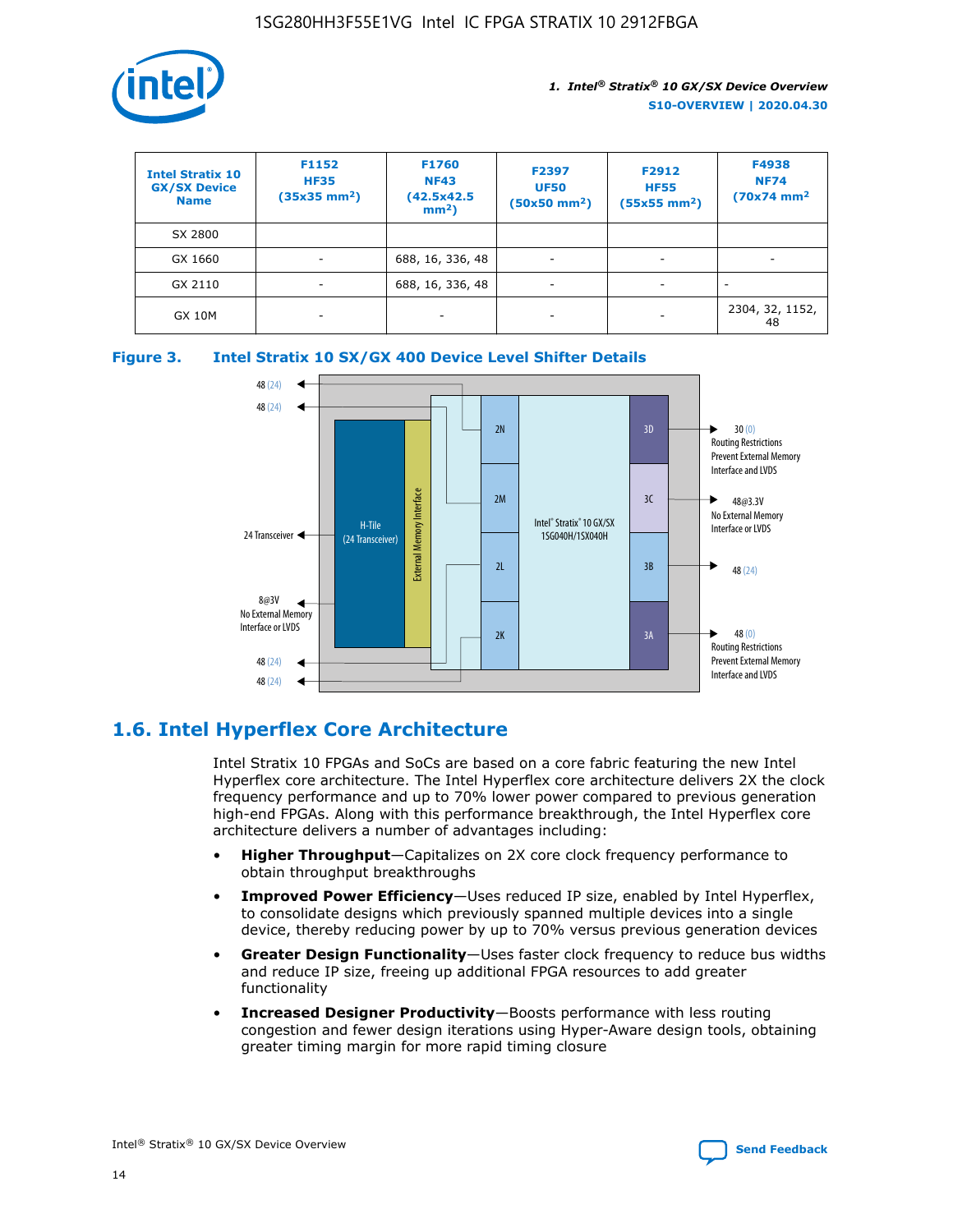

In addition to the traditional user registers found in the Adaptive Logic Modules (ALM), the Intel Hyperflex core architecture introduces additional bypassable registers everywhere throughout the fabric of the FPGA. These additional registers, called Hyper-Registers are available on every interconnect routing segment and at the inputs of all functional blocks.

#### **Figure 4. Bypassable Hyper-Register**



The Hyper-Registers enable the following key design techniques to achieve the 2X core performance increases:

- Fine grain Hyper-Retiming to eliminate critical paths
- Zero latency Hyper-Pipelining to eliminate routing delays
- Flexible Hyper-Optimization for best-in-class performance

By implementing these techniques in your design, the Hyper-Aware design tools automatically make use of the Hyper-Registers to achieve maximum core clock frequency.



#### **Figure 5. Intel Hyperflex Core Architecture**

New Hyper-Registers throughout the core fabric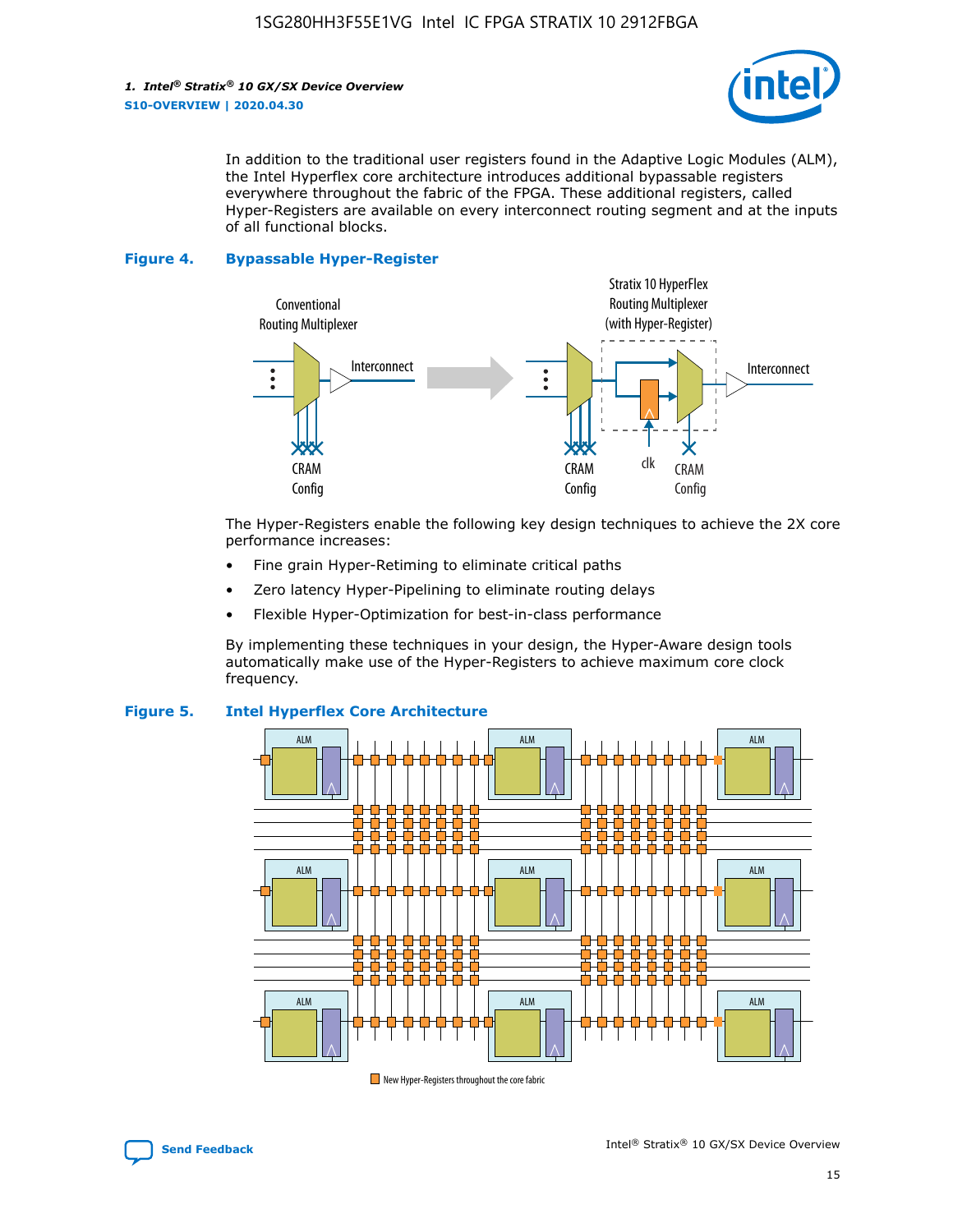

# **1.7. Heterogeneous 3D SiP Transceiver Tiles**

Intel Stratix 10 FPGAs and SoCs feature power efficient, high bandwidth, low latency transceivers. The transceivers are implemented on heterogeneous 3D System-in-Package (SiP) transceiver tiles, each containing 24 full-duplex transceiver channels. In addition to providing a high-performance transceiver solution to meet current connectivity needs, this allows for future flexibility and scalability as data rates, modulation schemes, and protocol IPs evolve.

#### **Figure 6. Monolithic Core Fabric and Heterogeneous 3D SiP Transceiver Tiles**



#### **Figure 7. Dual Core Fabric and Heterogeneous 3D SiP Transceiver Tiles (for the Intel Stratix 10 GX 10M Variant Only)**



Each transceiver tile contains:

- 24 full-duplex transceiver channels (PMA and PCS) $(10)$
- Reference clock distribution network
- Transmit PLLs
- High-speed clocking and bonding networks
- One instance of PCI Express hard IP

16

 $(10)$  12 full-duplex transceiver channels for the Intel Stratix 10 GX 10M variant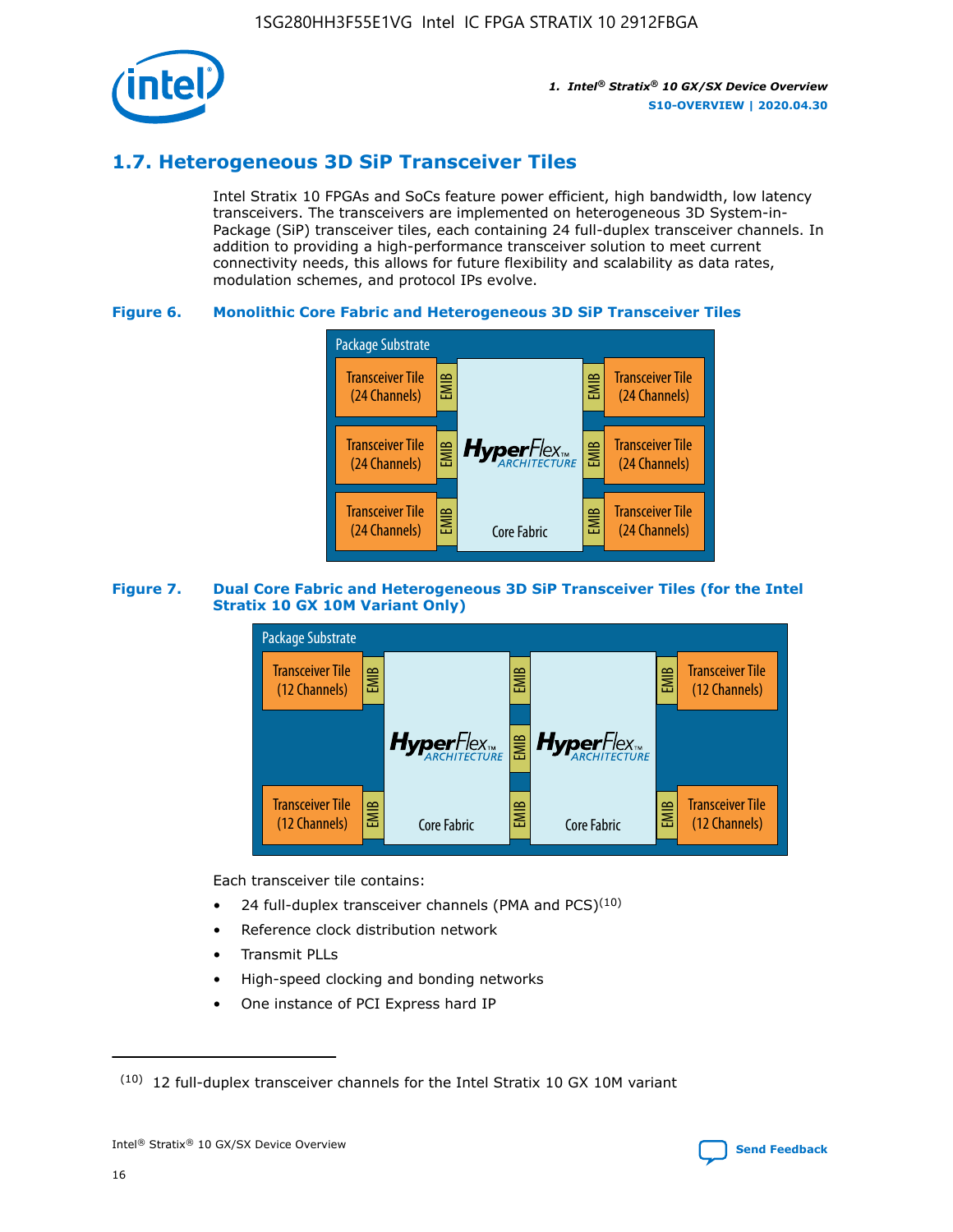



#### **Figure 8. Heterogeneous 3D SiP Transceiver Tile Architecture**

# **1.8. Intel Stratix 10 Transceivers**

Intel Stratix 10 devices offer up to 96 total full-duplex transceiver channels. These channels provide continuous data rates from 1 Gbps to 28.3 Gbps for chip-to-chip, chip-to-module, and backplane applications. In each device,two thirds of the transceivers can be configured up to the maximum data rate of 28.3 Gbps to drive 100G interfaces and C form-factor pluggable CFP2/CFP4 optical modules. For longerreach backplane driving applications, advanced adaptive equalization circuits are used to equalize over 30 dB of system loss.

All transceiver channels feature a dedicated Physical Medium Attachment (PMA) and a hardened Physical Coding Sublayer (PCS).

- The PMA provides primary interfacing capabilities to physical channels.
- The PCS typically handles encoding/decoding, word alignment, and other preprocessing functions before transferring data to the FPGA core fabric.

Within each transceiver tile, the transceivers are arranged in four banks of six PMA-PCS groups. A wide variety of bonded and non-bonded data rate configurations are possible within each bank, and within each tile, using a highly configurable clock distribution network.

### **1.8.1. PMA Features**

PMA channels are comprised of transmitter (TX), receiver (RX), and high speed clocking resources.

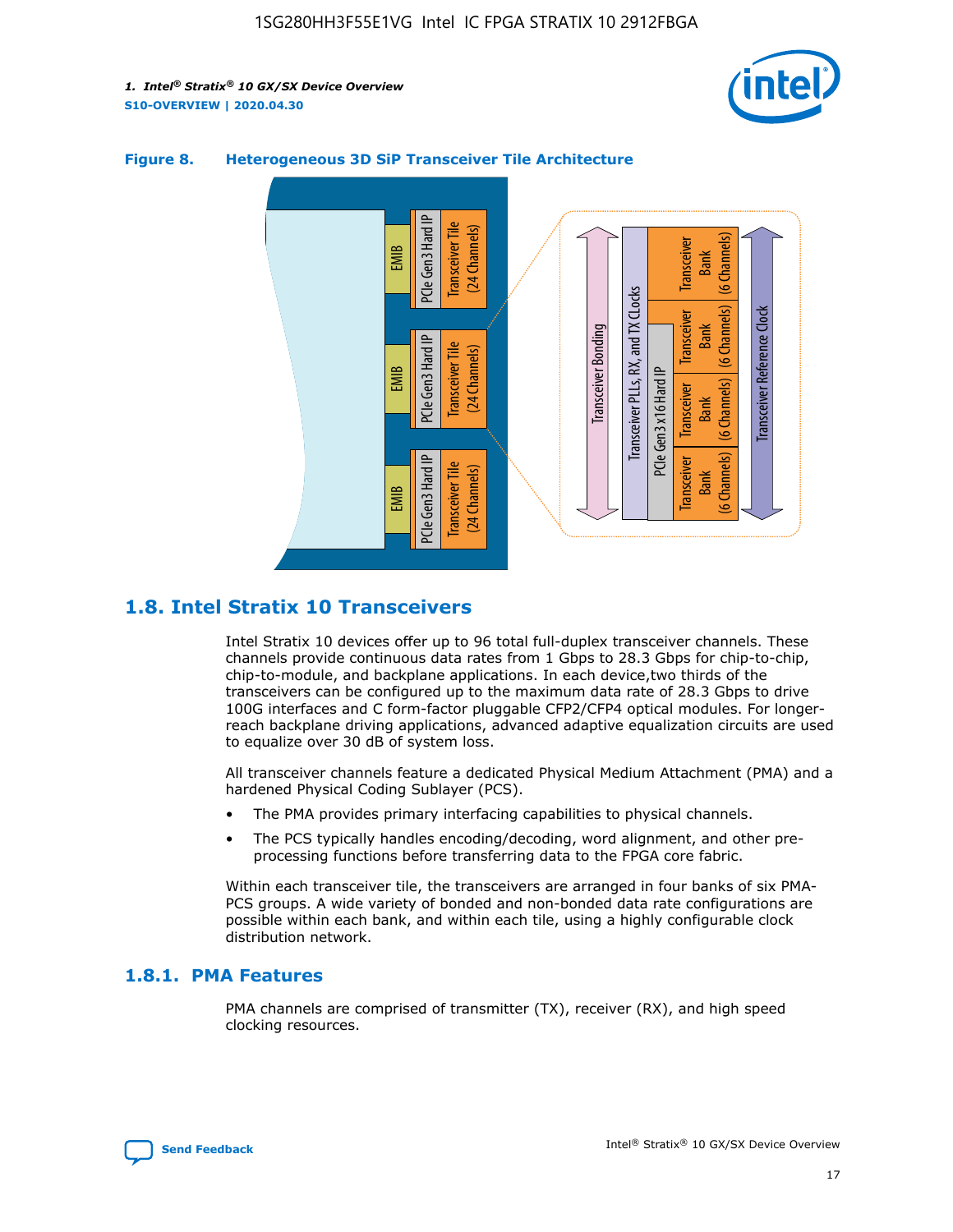

Intel Stratix 10 device features provide exceptional signal integrity at data rates up to 28.3 Gbps. Clocking options include ultra-low jitter LC tank-based (ATX) PLLs with optional fractional synthesis capability, channel PLLs operating as clock multiplier units (CMUs), and fractional synthesis PLLs (fPLLs).

- **ATX PLL**—can be configured in integer mode, or optionally, in a new fractional synthesis mode. Each ATX PLL spans the full frequency range of the supported data rate range providing a stable, flexible clock source with the lowest jitter.
- **CMU PLL**—when not being used as a transceiver, select PMA channels can be configured as channel PLLs operating as CMUs to provide an additional master clock source within the transceiver bank.
- **fPLL**—In addition, dedicated fPLLs are available with precision frequency synthesis capabilities. fPLLs can be used to synthesize multiple clock frequencies from a single reference clock source and replace multiple reference oscillators for multiprotocol and multi-rate applications.

On the receiver side, each PMA has an independent channel PLL that allows analog tracking for clock-data recovery. Each PMA also has advanced equalization circuits that compensate for transmission losses across a wide frequency spectrum.

- **Variable Gain Amplifier (VGA)**—to optimize the receiver's dynamic range
- **Continuous Time Linear Equalizer (CTLE)**—to compensate for channel losses with lowest power dissipation
- **Decision Feedback Equalizer (DFE)**—to provide additional equalization capability on backplanes even in the presence of crosstalk and reflections
- **On-Die Instrumentation (ODI)**—to provide on-chip eye monitoring capabilities (Eye Viewer). This capability helps to optimize link equalization parameters during board bring-up and supports in-system link diagnostics and equalization margin testing

#### **Figure 9. Intel Stratix 10 Receiver Block Features**



All link equalization parameters feature automatic adaptation using the new Advanced Digital Adaptive Parametric Tuning (ADAPT) circuit. This circuit is used to dynamically set DFE tap weights, adjust CTLE parameters, and optimize VGA gain and threshold voltage. Finally, optimal and consistent signal integrity is ensured by using the new



Intel<sup>®</sup> Stratix<sup>®</sup> 10 GX/SX Device Overview **[Send Feedback](mailto:FPGAtechdocfeedback@intel.com?subject=Feedback%20on%20Intel%20Stratix%2010%20GX/SX%20Device%20Overview%20(S10-OVERVIEW%202020.04.30)&body=We%20appreciate%20your%20feedback.%20In%20your%20comments,%20also%20specify%20the%20page%20number%20or%20paragraph.%20Thank%20you.)** Send Feedback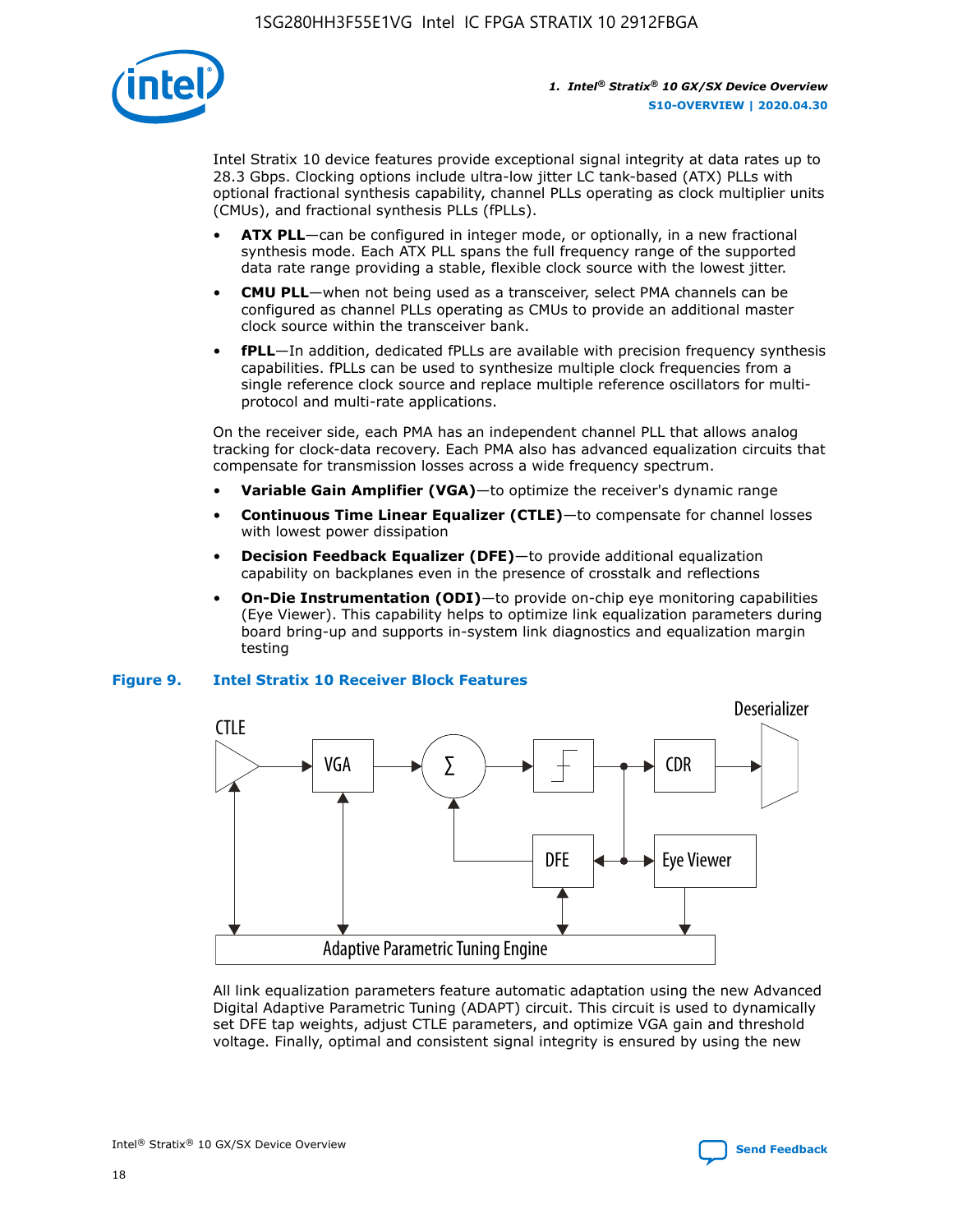

hardened Precision Signal Integrity Calibration Engine (PreSICE) to automatically calibrate all transceiver circuit blocks on power-up. This gives the most link margin and ensures robust, reliable, and error-free operation.

#### **Table 7. Transceiver PMA Features**

| <b>Feature</b>                                                       | <b>Capability</b>                                                                                                                                                                                         |
|----------------------------------------------------------------------|-----------------------------------------------------------------------------------------------------------------------------------------------------------------------------------------------------------|
| Chip-to-Chip Data Rates                                              | 1 Gbps (11) to 28.3 Gbps (Intel Stratix 10 GX/SX devices)                                                                                                                                                 |
| <b>Backplane Support</b>                                             | Drive backplanes at data rates up to 28.3 Gbps, including 10GBASE-KR compliance                                                                                                                           |
| Optical Module Support                                               | SFP+/SFP, XFP, CXP, QSFP/QSFP28, QSFPDD, CFP/CFP2/CFP4                                                                                                                                                    |
| Cable Driving Support                                                | SFP+ Direct Attach, PCI Express over cable, eSATA                                                                                                                                                         |
| <b>Transmit Pre-Emphasis</b>                                         | 5-tap transmit pre-emphasis and de-emphasis to compensate for system channel loss                                                                                                                         |
| Continuous Time Linear<br>Equalizer (CTLE)                           | Dual mode, high-gain, and high-data rate, linear receive equalization to compensate for<br>system channel loss                                                                                            |
| Decision Feedback Equalizer<br>(DFE)                                 | 15 fixed tap DFE to equalize backplane channel loss in the presence of crosstalk and noisy<br>environments                                                                                                |
| Advanced Digital Adaptive<br>Parametric Tuning (ADAPT)               | Fully digital adaptation engine to automatically adjust all link equalization parameters-<br>including CTLE, DFE, and VGA blocks-that provide optimal link margin without intervention<br>from user logic |
| Precision Signal Integrity<br>Calibration Engine (PreSICE)           | Hardened calibration controller to quickly calibrate all transceiver control parameters on<br>power-up, which provides the optimal signal integrity and jitter performance                                |
| <b>ATX Transmit PLLs</b>                                             | Low jitter ATX (inductor-capacitor) transmit PLLs with continuous tuning range to cover a<br>wide range of standard and proprietary protocols, with optional fractional frequency<br>synthesis capability |
| <b>Fractional PLLs</b>                                               | On-chip fractional frequency synthesizers to replace on-board crystal oscillators and reduce<br>system cost                                                                                               |
| Digitally Assisted Analog<br>CDR.                                    | Superior jitter tolerance with fast lock time                                                                                                                                                             |
| On-Die Instrumentation-<br>Eye Viewer and Jitter Margin<br>Tool      | Simplify board bring-up, debug, and diagnostics with non-intrusive, high-resolution eye<br>monitoring (Eye Viewer). Also inject jitter from transmitter to test link margin in system.                    |
| Dynamic Reconfiguration                                              | Allows for independent control of each transceiver channel Avalon memory-mapped<br>interface for the most transceiver flexibility.                                                                        |
| Multiple PCS-PMA and PCS-<br>Core to FPGA fabric interface<br>widths | 8, 10, 16, 20, 32, 40, or 64 bit interface widths for flexibility of deserialization width,<br>encoding, and reduced latency                                                                              |

### **1.8.2. PCS Features**

Intel Stratix 10 PMA channels interface with core logic through configurable and bypassable PCS interface layers.

The PCS contains multiple gearbox implementations to decouple the PMA and PCS interface widths. This feature provides the flexibility to implement a wide range of applications with 8, 10, 16, 20, 32, 40, or 64 bit interface width between each transceiver and the core logic.

<sup>(11)</sup> Stratix 10 transceivers can support data rates below 1 Gbps with over sampling.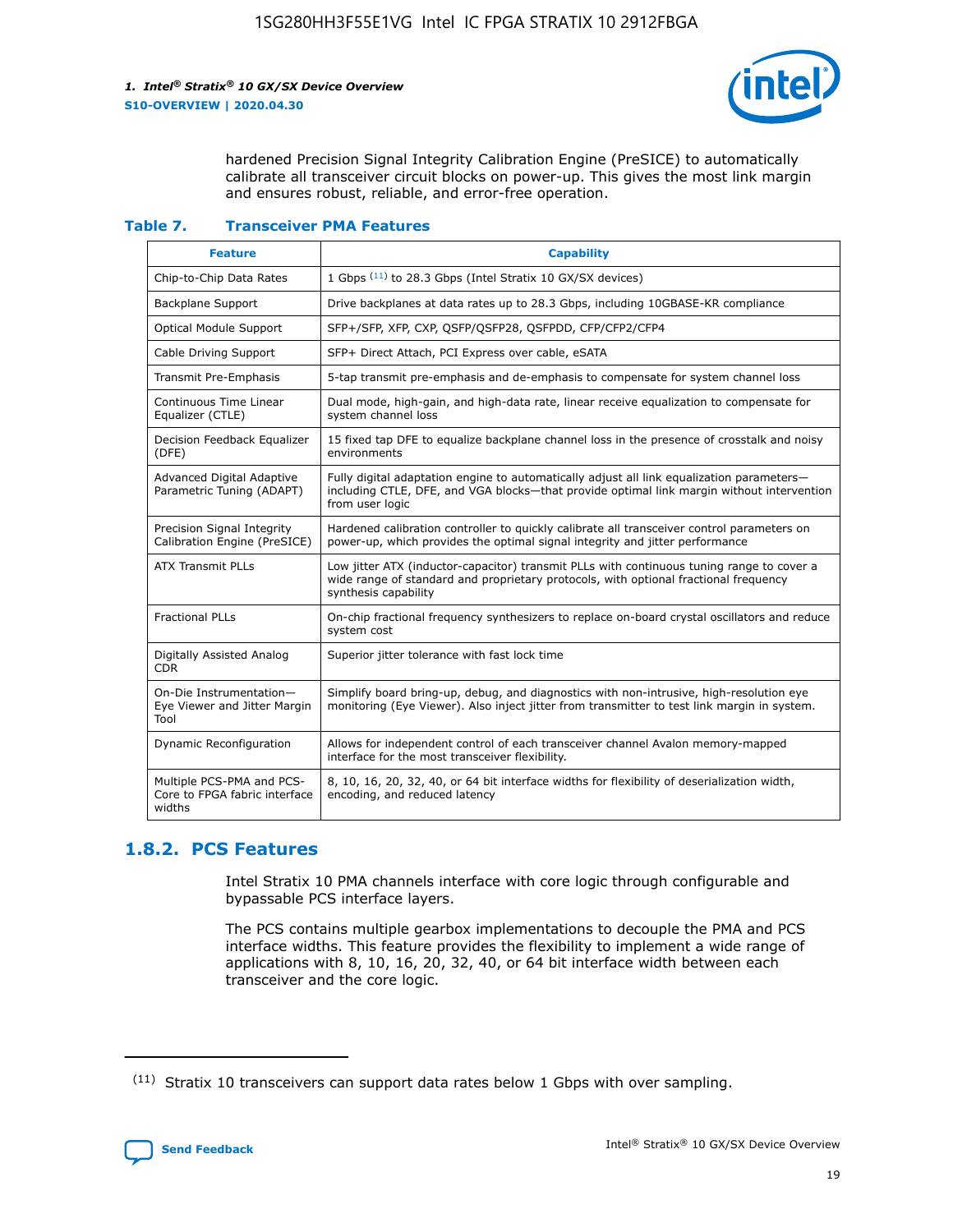

The PCS also contains hard IP to support a variety of standard and proprietary protocols across a wide range of data rates and encoding schemes. The Standard PCS mode provides support for 8B/10B encoded applications up to 12.5 Gbps. The Enhanced PCS mode supports 64B/66B and 64B/67B encoded applications up to 17.4 Gbps. The enhanced PCS mode also includes an integrated 10GBASE-KR/40GBASE-KR4 Forward Error Correction (FEC) circuit. For highly customized implementations, a PCS Direct mode provides an interface up to 64 bits wide to allow for custom encoding and support for data rates up to 28.3 Gbps.

For more information about the PCS-Core interface or the double rate transfer mode, refer to the *Intel Stratix 10 L- and H-Tile Transceiver PHY User Guide*, and the *Intel Stratix 10 E-Tile Transceiver PHY User Guide*.

| <b>PCS Protocol</b><br><b>Support</b>                  | <b>Data Rate (Gbps)</b> | <b>Transmitter Data Path</b>                                                                                                                                              | <b>Receiver Data Path</b>                                                                                                                                                                                      |
|--------------------------------------------------------|-------------------------|---------------------------------------------------------------------------------------------------------------------------------------------------------------------------|----------------------------------------------------------------------------------------------------------------------------------------------------------------------------------------------------------------|
| Standard PCS                                           | 1 to 12.5               | Phase compensation FIFO, byte<br>serializer, 8B/10B encoder, bit-slipper,<br>channel bonding                                                                              | Rate match FIFO, word-aligner, 8B/10B<br>decoder, byte deserializer, byte<br>ordering                                                                                                                          |
| <b>PCI Express</b><br>Gen1/Gen2 x1,<br>x2, x4, x8, x16 | 2.5 and 5.0             | Same as Standard PCS plus PIPE 2.0<br>interface to core                                                                                                                   | Same as Standard PCS plus PIPE 2.0<br>interface to core                                                                                                                                                        |
| PCI Express Gen3<br>x1, x2, x4, x8,<br>x16             | 8.0                     | Phase compensation FIFO, byte<br>serializer, encoder, scrambler, bit-<br>slipper, gear box, channel bonding, and<br>PIPE 3.0 interface to core, auto speed<br>negotiation | Rate match FIFO (0-600 ppm mode),<br>word-aligner, decoder, descrambler,<br>phase compensation FIFO, block sync,<br>byte deserializer, byte ordering, PIPE<br>3.0 interface to core, auto speed<br>negotiation |
| CPRI                                                   | 0.6144 to 9.8           | Same as Standard PCS plus<br>deterministic latency serialization                                                                                                          | Same as Standard PCS plus<br>deterministic latency deserialization                                                                                                                                             |
| <b>Enhanced PCS</b>                                    | 2.5 to 17.4             | FIFO, channel bonding, bit-slipper, and<br>gear box                                                                                                                       | FIFO, block sync, bit-slipper, and gear<br>box                                                                                                                                                                 |
| 10GBASE-R                                              | 10.3125                 | FIFO, 64B/66B encoder, scrambler,<br>FEC, and gear box                                                                                                                    | FIFO, 64B/66B decoder, descrambler,<br>block sync, FEC, and gear box                                                                                                                                           |
| Interlaken                                             | 4.9 to 17.4             | FIFO, channel bonding, frame<br>generator, CRC-32 generator,<br>scrambler, disparity generator, bit-<br>slipper, and gear box                                             | FIFO, CRC-32 checker, frame sync,<br>descrambler, disparity checker, block<br>sync, and gear box                                                                                                               |
| SFI-S/SFI-5.2                                          | 11.3                    | FIFO, channel bonding, bit-slipper, and<br>gear box                                                                                                                       | FIFO, bit-slipper, and gear box                                                                                                                                                                                |
| <b>IEEE 1588</b>                                       | 1.25 to 10.3125         | FIFO (fixed latency), 64B/66B encoder,<br>scrambler, and gear box                                                                                                         | FIFO (fixed latency), 64B/66B decoder,<br>descrambler, block sync, and gear box                                                                                                                                |
| SDI                                                    | up to 12.5              | FIFO and gear box                                                                                                                                                         | FIFO, bit-slipper, and gear box                                                                                                                                                                                |
| GigE                                                   | 1.25                    | Same as Standard PCS plus GigE state<br>machine                                                                                                                           | Same as Standard PCS plus GigE state<br>machine                                                                                                                                                                |
| <b>PCS Direct</b>                                      | up to 28.3              | Custom                                                                                                                                                                    | Custom                                                                                                                                                                                                         |

#### **Table 8. Transceiver PCS Features**

#### **Related Information**

[Intel Stratix 10 L- and H-Tile Transceiver PHY User Guide](https://www.altera.com/documentation/wry1479165198810.html)

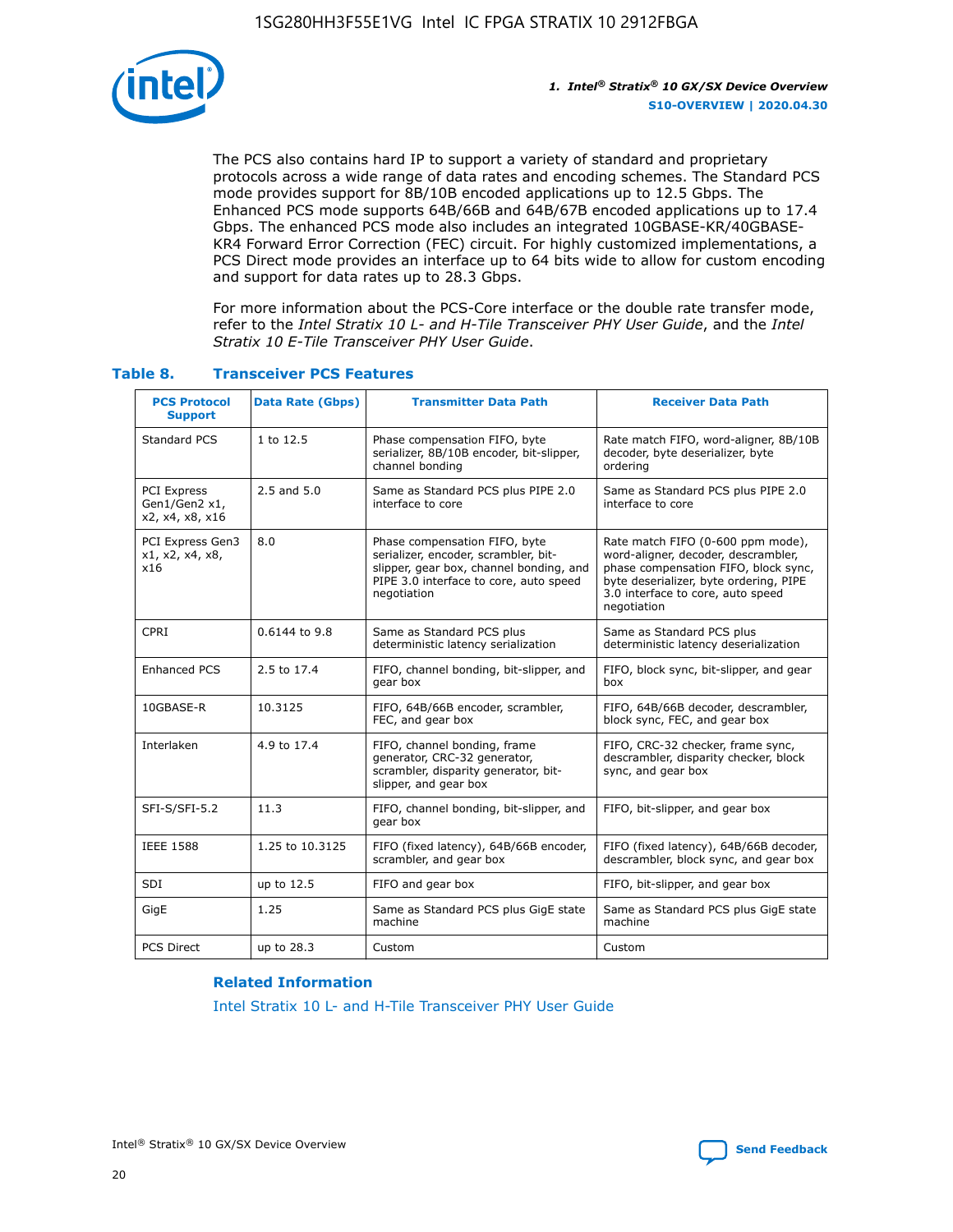

# **1.9. PCI Express Gen1/Gen2/Gen3 Hard IP**

Intel Stratix 10 devices contain embedded PCI Express hard IP designed for performance, ease-of-use, increased functionality, and designer productivity.

The PCI Express hard IP consists of the PHY, Data Link, and Transaction layers. It also supports PCI Express Gen1/Gen2/Gen3 end point and root port, in x1/x2/x4/x8/x16 lane configurations. The PCI Express hard IP is capable of operating independently from the core logic (autonomous mode). This feature allows the PCI Express link to power up and complete link training in less than 100 ms, while the rest of the device is still in the process of being configured. The hard IP also provides added functionality, which makes it easier to support emerging features such as Single Root I/O Virtualization (SR-IOV) and optional protocol extensions.

The PCI Express hard IP has improved end-to-end data path protection using Error Checking and Correction (ECC). In addition, the hard IP supports configuration of the device via protocol (CvP) across the PCI Express bus at Gen1/Gen2/Gen3 rates.

## **1.10. Interlaken PCS Hard IP**

Intel Stratix 10 devices have integrated Interlaken PCS hard IP supporting rates up to 17.4 Gbps per lane.

The Interlaken PCS hard IP is based on the proven functionality of the PCS developed for Intel's previous generation FPGAs, which has demonstrated interoperability with Interlaken ASSP vendors and third-party IP suppliers. The Interlaken PCS hard IP is present in every transceiver channel in Intel Stratix 10 devices.

# **1.11. 10G Ethernet Hard IP**

Intel Stratix 10 devices include IEEE 802.3 10-Gbps Ethernet (10GbE) compliant 10GBASE-R PCS and PMA hard IP. The scalable 10GbE hard IP supports multiple independent 10GbE ports while using a single PLL for all the 10GBASE-R PCS instantiations, which saves on core logic resources and clock networks.

The integrated serial transceivers simplify multi-port 10GbE systems compared to 10 GbE Attachment Unit Interface (XAUI) interfaces that require an external XAUI-to-10G PHY. Furthermore, the integrated transceivers incorporate signal conditioning circuits, which enable direct connection to standard 10G XFP and SFP+ pluggable optical modules. The transceivers also support backplane Ethernet applications and include a hard 10GBASE-KR/40GBASE-KR4 Forward Error Correction (FEC) circuit that can be used for both 10G and 40G applications. The integrated 10G Ethernet hard IP and 10G transceivers save external PHY cost, board space and system power. The 10G Ethernet PCS hard IP and 10GBASE-KR FEC are present in every transceiver channel.

# **1.12. External Memory and General Purpose I/O**

Intel Stratix 10 devices offer substantial external memory bandwidth, with up to ten 72 bit wide DDR4 memory interfaces running at up to 2666 Mbps. For external memory interface and LVDS restrictions, see [AN 906: Intel Stratix 10 GX 400, SX 400,](https://www.intel.com/content/www/us/en/programmable/documentation/sjf1574667190623.html#bft1574667627484) [and TX 400 Routing and Designing Floorplan Guidelines.](https://www.intel.com/content/www/us/en/programmable/documentation/sjf1574667190623.html#bft1574667627484)

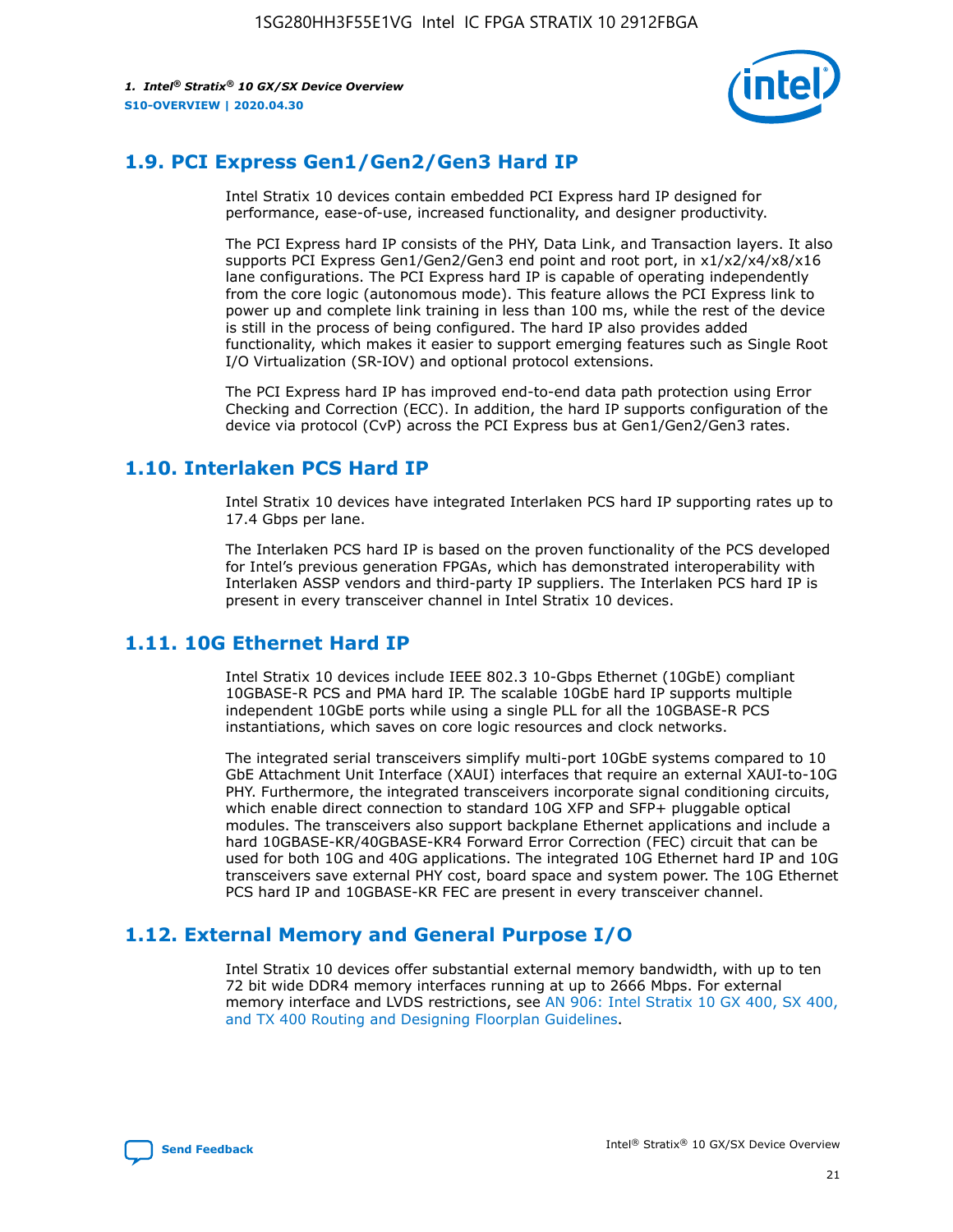

This bandwidth is provided along with the ease of design, lower power, and resource efficiencies of hardened high-performance memory controllers. The external memory interfaces can be configured up to a maximum width of 144 bits when using either hard or soft memory controllers.

#### **Figure 10. Hard Memory Controller**



Each I/O bank contains 48 general purpose I/Os and a high-efficiency hard memory controller capable of supporting many different memory types, each with different performance capabilities. The hard memory controller is also capable of being bypassed and replaced by a soft controller implemented in user logic. The I/Os each have a hardened double data rate (DDR) read/write path (PHY) capable of performing key memory interface functionality such as:

- Read/write leveling
- FIFO buffering to lower latency and improve margin
- Timing calibration
- On-chip termination

The timing calibration is aided by the inclusion of hard microcontrollers based on Intel's Nios® II technology, specifically tailored to control the calibration of multiple memory interfaces. This calibration allows the Intel Stratix 10 device to compensate for any changes in process, voltage, or temperature either within the Intel Stratix 10 device itself, or within the external memory device. The advanced calibration algorithms ensure maximum bandwidth and robust timing margin across all operating conditions.

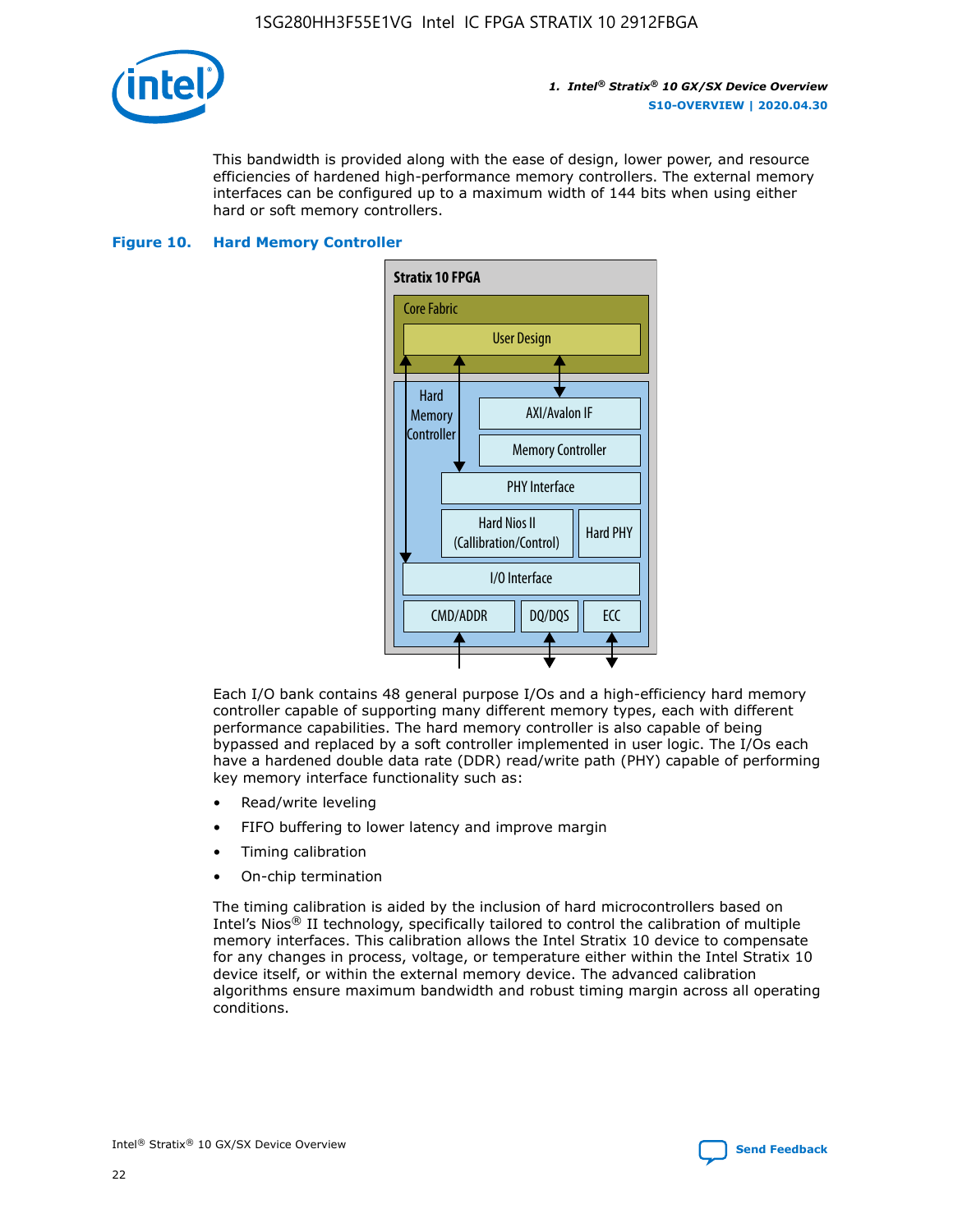

#### **Table 9. External Memory Interface Performance**

The listed speeds are for the 1-rank case.

| <b>Interface</b>     | <b>Controller Type</b> | <b>Performance</b><br>(maximum rate possible) |
|----------------------|------------------------|-----------------------------------------------|
| DDR4                 | Hard                   | 2666 Mbps                                     |
| DDR <sub>3</sub>     | Hard                   | 2133 Mbps                                     |
| QDRII+               | Soft                   | 1,100 Mtps                                    |
| <b>ODRII+ Xtreme</b> | Soft                   | 1,266 Mtps                                    |
| <b>ODRIV</b>         | Soft                   | 2,133 Mtps                                    |
| RLDRAM III           | Soft                   | 2400 Mbps                                     |
| <b>RLDRAM II</b>     | Soft                   | 533 Mbps                                      |

In addition to parallel memory interfaces, Intel Stratix 10 devices support serial memory technologies such as the Hybrid Memory Cube (HMC). The HMC is supported by the Intel Stratix 10 high-speed serial transceivers, which connect up to four HMC links, with each link running at data rates of 15 Gbps (HMC short reach specification).

Intel Stratix 10 devices also feature general purpose I/Os capable of supporting a wide range of single-ended and differential I/O interfaces. LVDS rates up to 1.6 Gbps are supported, with each pair of pins having both a differential driver and a differential input buffer. This enables configurable direction for each LVDS pair.

# **1.13. Adaptive Logic Module (ALM)**

Intel Stratix 10 devices use a similar adaptive logic module (ALM) as the previous generation Intel Arria 10 and Stratix V FPGAs, allowing for efficient implementation of logic functions and easy conversion of IP between the devices.

The ALM block diagram shown in the following figure has eight inputs with a fracturable look-up table (LUT), two dedicated embedded adders, and four dedicated registers.

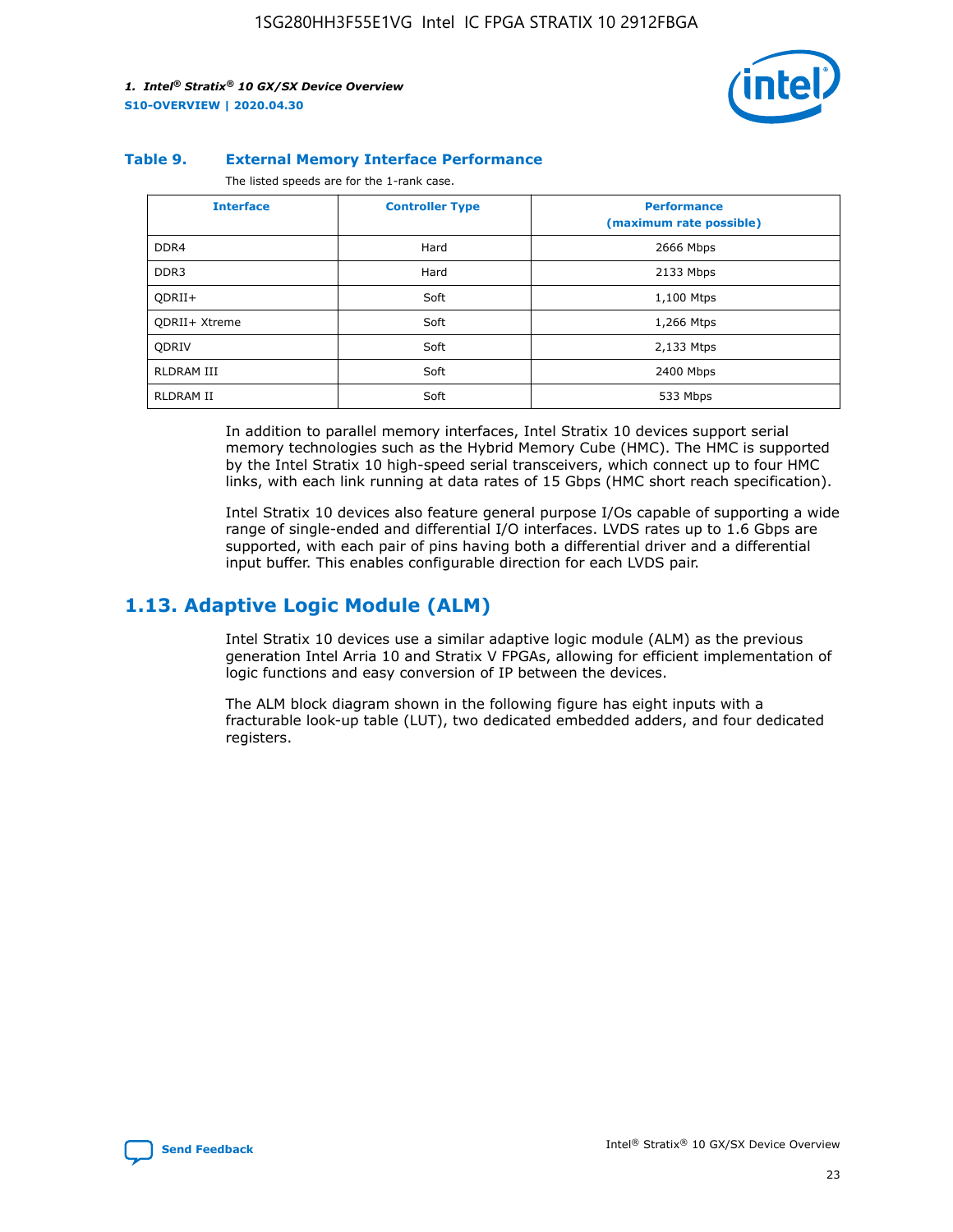

# Reg Reg 1 2 3 4 5 6 7 8 Reg Reg 4 Registers per ALM Full Adder Full Adder Adaptive **LUT**

### **Figure 11. Intel Stratix 10 FPGA and SoC ALM Block Diagram**

Key features and capabilities of the ALM include:

- High register count with 4 registers per 8-input fracturable LUT, operating in conjunction with the new Intel Hyperflex architecture, enables Intel Stratix 10 devices to maximize core performance at very high core logic utilization
- Implements select 7-input logic functions, all 6-input logic functions, and two independent functions consisting of smaller LUT sizes (such as two independent 4 input LUTs) to optimize core logic utilization

The Intel Quartus Prime software takes advantage of the ALM logic structure to deliver the highest performance, optimal logic utilization, and lowest compile times. The Intel Quartus Prime software simplifies design reuse as it automatically maps legacy designs into the Intel Stratix 10 ALM architecture.

# **1.14. Core Clocking**

Core clocking in Intel Stratix 10 devices makes use of programmable clock tree synthesis.

This technique uses dedicated clock tree routing and switching circuits, and allows the Intel Quartus Prime software to create the exact clock trees required for your design. Clock tree synthesis minimizes clock tree insertion delay, reduces dynamic power dissipation in the clock tree and allows greater clocking flexibility in the core while still maintaining backwards compatibility with legacy global and regional clocking schemes.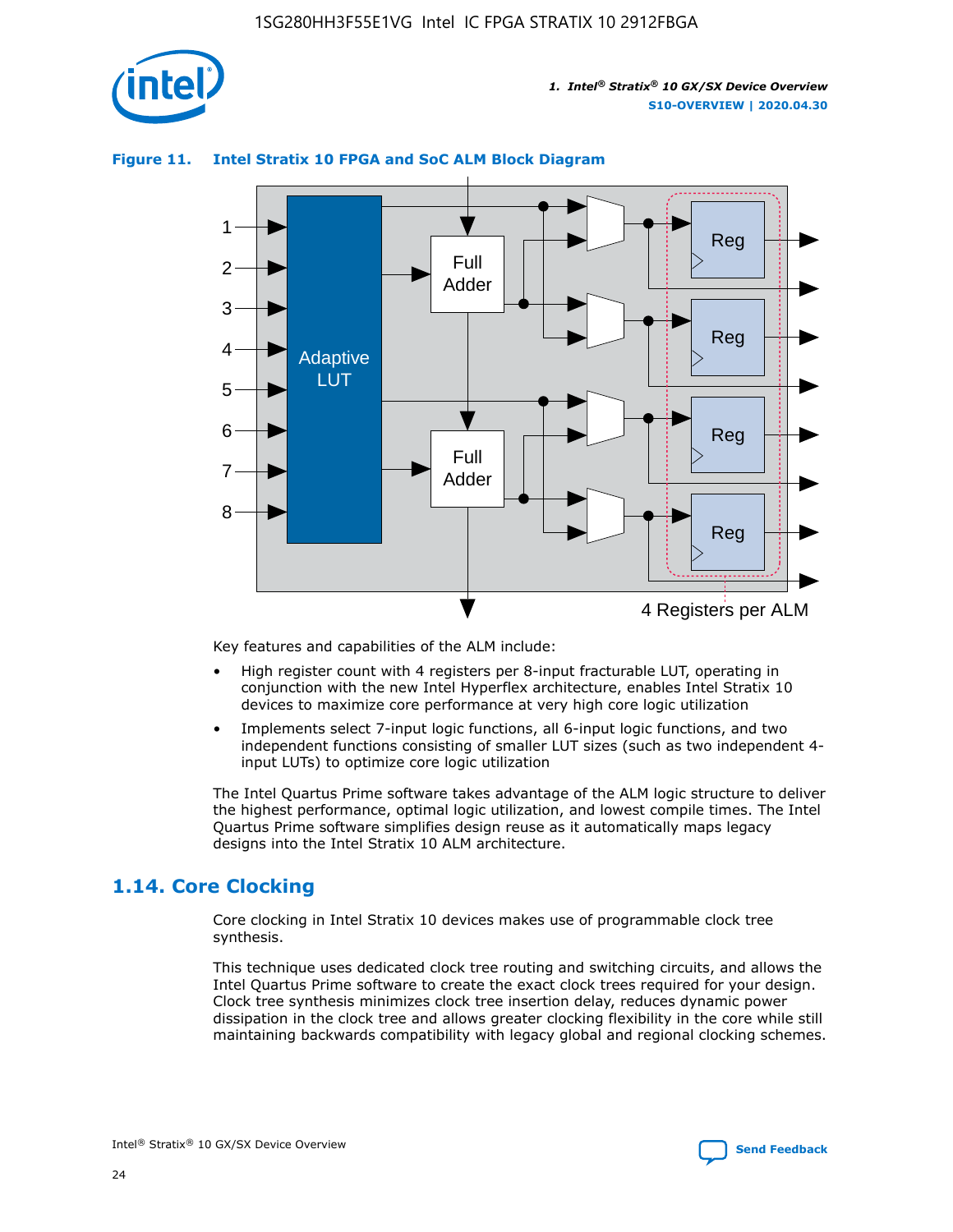

The core clock network in Intel Stratix 10 devices supports the new Intel Hyperflex core architecture at clock rates up to 1 GHz. It also supports the hard memory controllers up to 2666 Mbps with a quarter rate transfer to the core. The core clock network is supported by dedicated clock input pins, fractional clock synthesis PLLs, and integer I/O PLLs.

# **1.15. Fractional Synthesis PLLs and I/O PLLs**

Intel Stratix 10 devices have up to 32 fractional synthesis PLLs (fPLL) available for use with transceivers or in the core fabric.

The fPLLs are located in the 3D SiP transceiver L-tiles and H-tiles, eight per tile, adjacent to the transceiver channels. The fPLLs can be used to reduce both the number of oscillators required on the board and the number of clock pins required, by synthesizing multiple clock frequencies from a single reference clock source. In addition to synthesizing reference clock frequencies for the transceiver transmit PLLs, the fPLLs can also be used directly for transmit clocking. Each fPLL can be independently configured for conventional integer mode, or enhanced fractional synthesis mode with third-order delta-sigma modulation.

In addition to the fPLLs, Intel Stratix 10 devices contain up to 24 integer I/O PLLs (IOPLLs) available for general purpose use in the core fabric and for simplifying the design of external memory interfaces and high-speed LVDS interfaces. The IOPLLs are located in each bank of 48 general purpose I/O, 1 per I/O bank, adjacent to the hard memory controllers and LVDS SerDes in each I/O bank. This makes it easier to close timing because the IOPLLs are tightly coupled with the I/Os that need to use them. The IOPLLs can be used for general purpose applications in the core such as clock network delay compensation and zero-delay clock buffering.

# **1.16. Internal Embedded Memory**

Intel Stratix 10 devices contain two types of embedded memory blocks: M20K (20 Kb) and MLAB (640 bit).

The M20K and MLAB blocks are familiar block sizes carried over from previous Intel device families. The MLAB blocks are ideal for wide and shallow memories, while the M20K blocks are intended to support larger memory configurations and include hard ECC. Both M20K and MLAB embedded memory blocks can be configured as a singleport or dual-port RAM, FIFO, ROM, or shift register. These memory blocks are highly flexible and support a number of memory configurations as shown in Table 10 on page 25.

#### **Table 10. Internal Embedded Memory Block Configurations**

| MLAB (640 bits)                                                | <b>M20K (20 Kb)</b>                                                                    |
|----------------------------------------------------------------|----------------------------------------------------------------------------------------|
| $64 \times 10$ (supported through emulation)<br>$32 \times 20$ | $2K \times 10$ (or $x8$ )<br>$1K \times 20$ (or $x16$ )<br>$512 \times 40$ (or $x32$ ) |

# **1.17. Variable Precision DSP Block**

The Intel Stratix 10 DSP blocks are based upon the Variable Precision DSP Architecture used in Intel's previous generation devices. They feature hard fixed point and IEEE 754 compliant floating point capability.

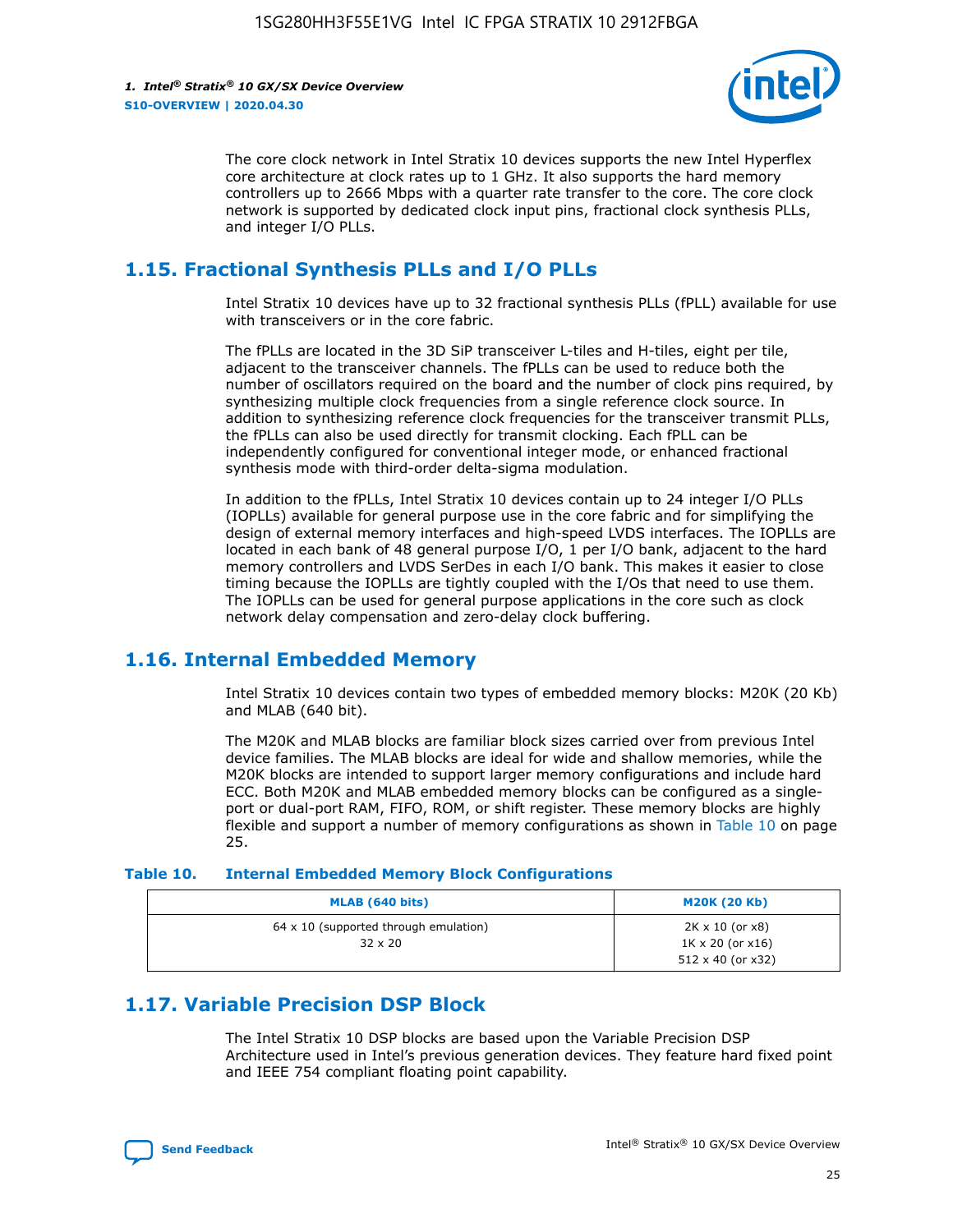

The DSP blocks can be configured to support signal processing with precision ranging from 18x19 up to 54x54. A pipeline register has been added to increase the maximum operating frequency of the DSP block and reduce power consumption.





#### **Figure 13. DSP Block: High Precision Fixed Point Mode**



Intel<sup>®</sup> Stratix<sup>®</sup> 10 GX/SX Device Overview **[Send Feedback](mailto:FPGAtechdocfeedback@intel.com?subject=Feedback%20on%20Intel%20Stratix%2010%20GX/SX%20Device%20Overview%20(S10-OVERVIEW%202020.04.30)&body=We%20appreciate%20your%20feedback.%20In%20your%20comments,%20also%20specify%20the%20page%20number%20or%20paragraph.%20Thank%20you.)** Send Feedback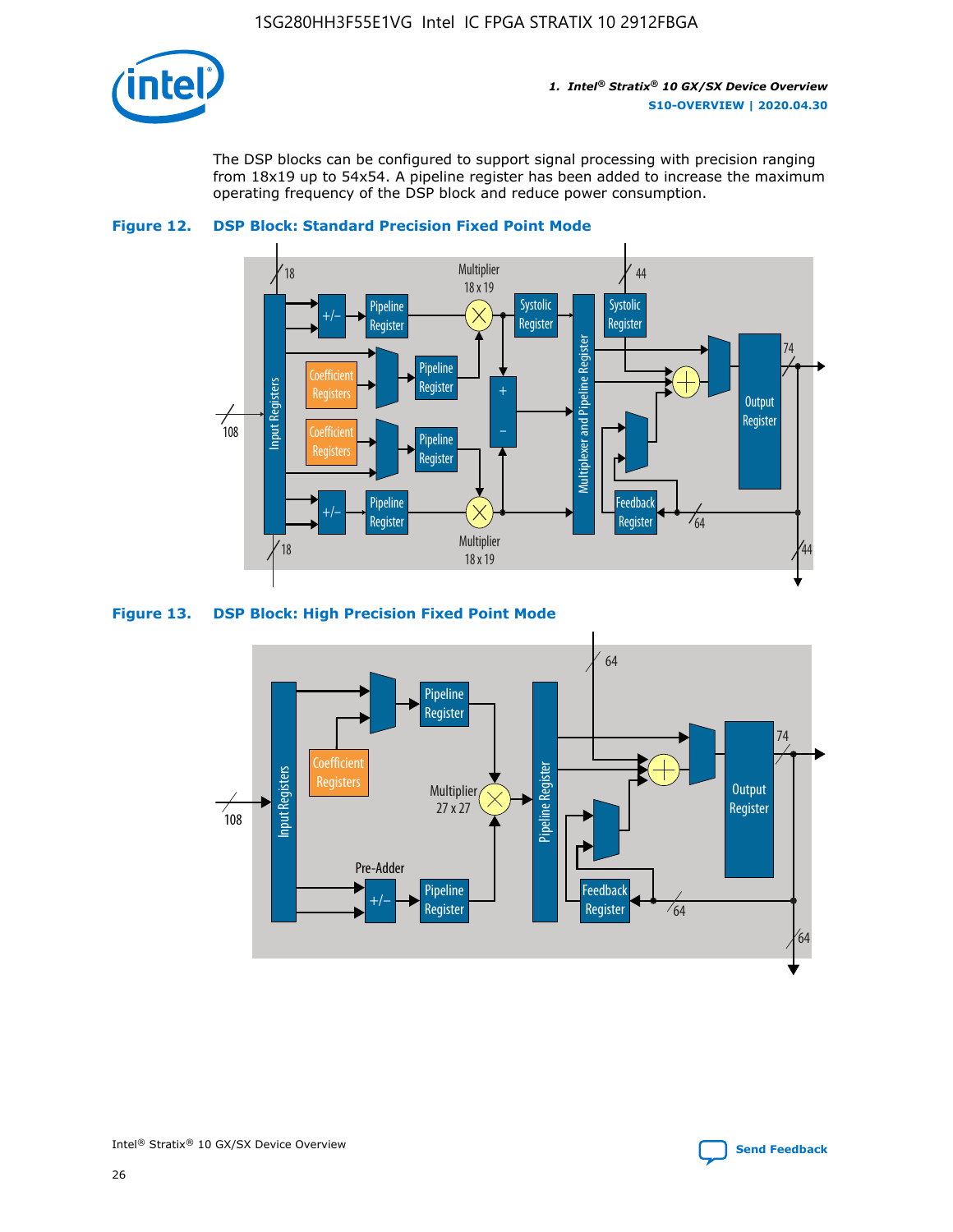



#### **Figure 14. DSP Block: Single Precision Floating Point Mode**

Each DSP block can be independently configured at compile time as either dual 18x19 or a single 27x27 multiply accumulate. With a dedicated 64 bit cascade bus, multiple variable precision DSP blocks can be cascaded to implement even higher precision DSP functions efficiently.

In floating point mode, each DSP block provides one single precision floating point multiplier and adder. Floating point additions, multiplications, mult-adds and multaccumulates are supported.

The following table shows how different precisions are accommodated within a DSP block, or by utilizing multiple blocks.

| <b>Multiplier Size</b>             | <b>DSP Block Resources</b>                                                               | <b>Expected Usage</b>           |
|------------------------------------|------------------------------------------------------------------------------------------|---------------------------------|
| $18x19$ bits                       | 1/2 of Variable Precision DSP Block                                                      | Medium precision fixed point    |
| 27x27 bits                         | 1 Variable Precision DSP Block                                                           | High precision fixed point      |
| $19x36$ bits                       | 1 Variable Precision DSP Block with external<br>adder                                    | Fixed point FFTs                |
| 36x36 bits                         | 2 Variable Precision DSP Blocks with external<br>adder                                   | Very high precision fixed point |
| 54x54 bits                         | 4 Variable Precision DSP Blocks with external<br>adder                                   | Double Precision floating point |
| Single Precision<br>floating point | 1 Single Precision floating point adder, 1 Single<br>Precision floating point multiplier | Floating point                  |

#### **Table 11. Variable Precision DSP Block Configurations**

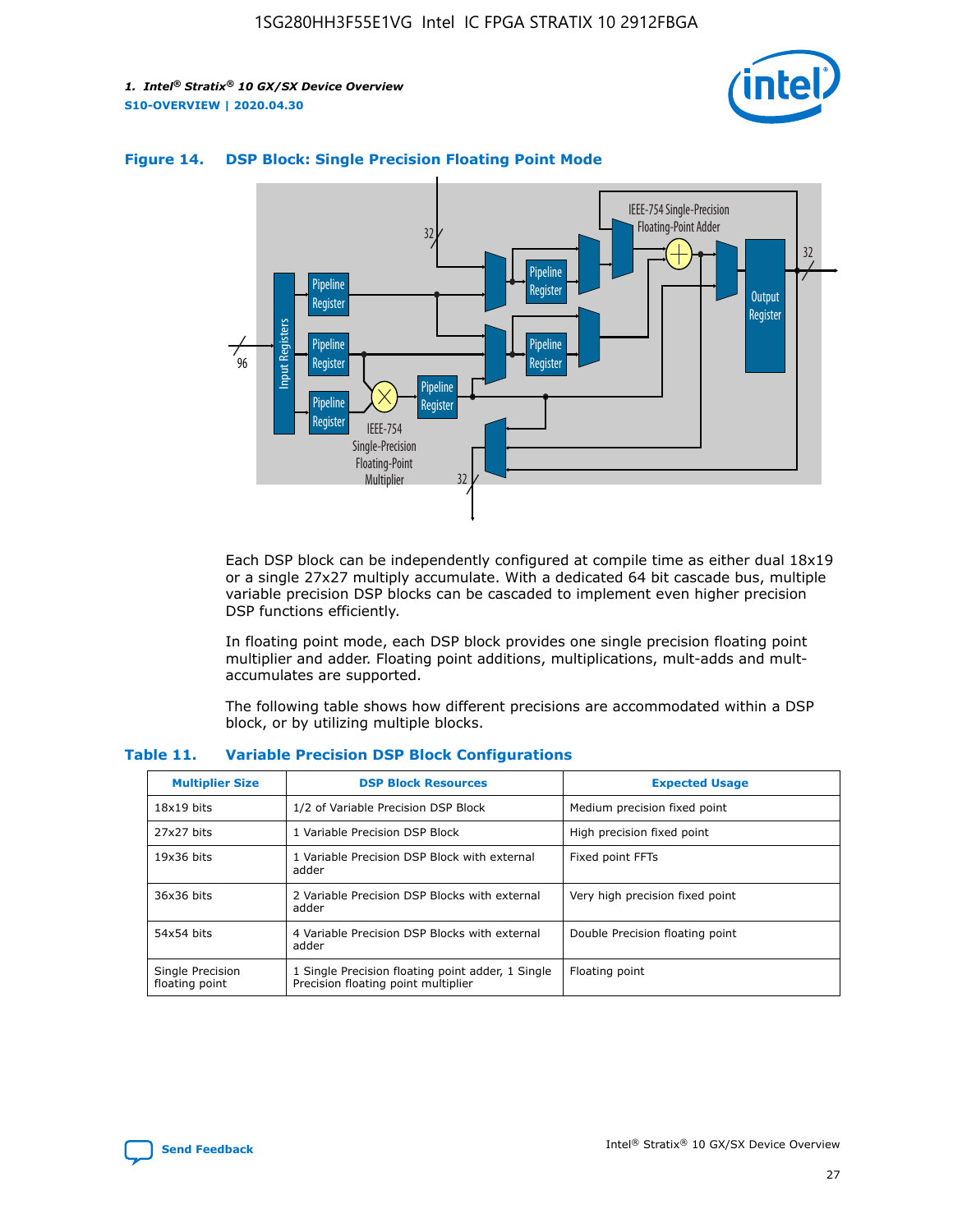

Complex multiplication is very common in DSP algorithms. One of the most popular applications of complex multipliers is the FFT algorithm. This algorithm has the characteristic of increasing precision requirements on only one side of the multiplier. The Variable Precision DSP block supports the FFT algorithm with proportional increase in DSP resources as the precision grows.

#### **Table 12. Complex Multiplication With Variable Precision DSP Block**

| <b>Complex Multiplier</b><br><b>Size</b> | <b>DSP Block Resources</b>      | <b>FFT Usage</b>       |
|------------------------------------------|---------------------------------|------------------------|
| $18x19$ bits                             | 2 Variable Precision DSP Blocks | Resource optimized FFT |
| 27x27 bits                               | 4 Variable Precision DSP Blocks | Highest precision FFT  |

For FFT applications with high dynamic range requirements, the Intel FFT IP Core offers an option of single precision floating point implementation with resource usage and performance similar to high precision fixed point implementations.

Other features of the DSP block include:

- Hard 18 bit and 25 bit pre-adders
- Hard floating point multipliers and adders
- 64 bit dual accumulator (for separate I, Q product accumulations)
- Cascaded output adder chains for 18 and 27 bit FIR filters
- Embedded coefficient registers for 18 and 27 bit coefficients
- Fully independent multiplier outputs
- Inferability using HDL templates supplied by the Intel Quartus Prime software for most modes

The Variable Precision DSP block is ideal to support the growing trend towards higher bit precision in high performance DSP applications. At the same time, it can efficiently support the many existing 18 bit DSP applications, such as high definition video processing and remote radio heads. With the Variable Precision DSP block architecture and hard floating point multipliers and adders, Intel Stratix 10 devices can efficiently support many different precision levels up to and including floating point implementations. This flexibility can result in increased system performance, reduced power consumption, and reduce architecture constraints on system algorithm designers.

# **1.18. Hard Processor System (HPS)**

The Intel Stratix 10 SoC Hard Processor System (HPS) is Intel's third generation HPS. Leveraging the performance of Intel 14 nm tri-gate technology, Intel Stratix 10 SoC devices more than double the performance of previous generation SoCs with an integrated quad-core 64-bit Arm Cortex-A53. The HPS also enables system-wide hardware virtualization capabilities by adding a system memory management unit. These architecture improvements ensure that Intel Stratix 10 SoCs meet the requirements of current and future embedded markets, including wireless and wireline communications, datacenter acceleration, and numerous military applications.

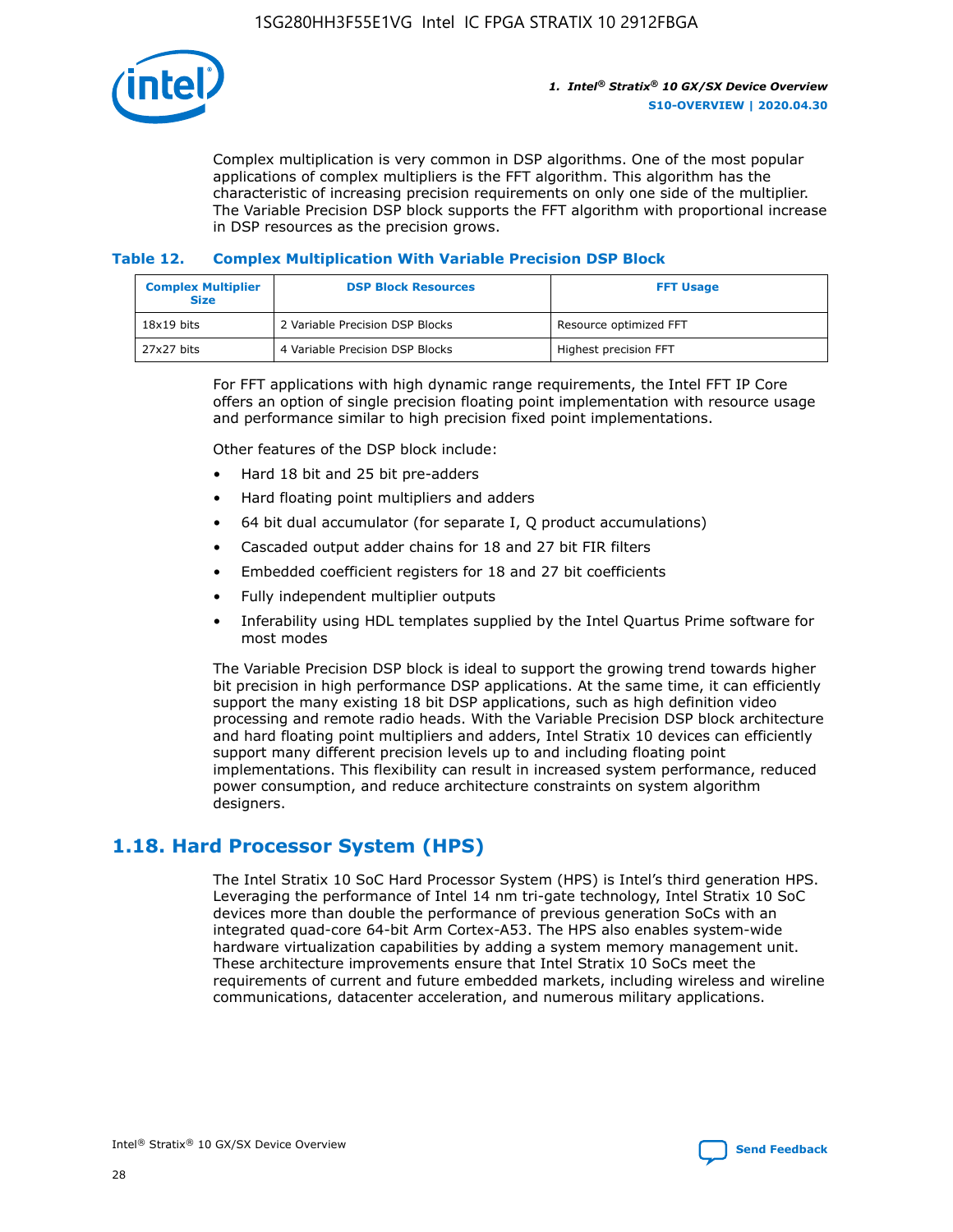

#### **Figure 15. HPS Block Diagram**

| Quad Arm Cortex-A53-Based Hard Processor System |                        |                           |                                                     |  |                              |  |                          |                                        |
|-------------------------------------------------|------------------------|---------------------------|-----------------------------------------------------|--|------------------------------|--|--------------------------|----------------------------------------|
| <b>Arm Cortex - A53</b>                         |                        |                           | Arm Cortex - A53                                    |  |                              |  | SD/SDIO/                 |                                        |
| <b>NEON</b>                                     |                        | <b>FPU</b>                | <b>NEON</b>                                         |  | <b>FPU</b>                   |  | USB OTG<br>$(x2)^{1,2}$  | $MMC$ <sup>1,2</sup>                   |
| 32 KB I-Cache                                   |                        | 32 KB D-Cache             | 32 KB I-Cache                                       |  | 32 KB D - Cache              |  |                          |                                        |
| with Parity                                     |                        | with ECC                  | with Parity                                         |  | with ECC                     |  |                          | <b>DMA</b>                             |
| Arm Cortex - A53                                |                        |                           |                                                     |  | Arm Cortex - A53             |  | UART (x2)                | $(8 \text{ Channel})^2$                |
| <b>NEON</b>                                     |                        | <b>FPU</b>                | <b>NEON</b>                                         |  | <b>FPU</b>                   |  |                          |                                        |
| 32 KB I-Cache<br>with Parity                    |                        | 32 KB D-Cache<br>with ECC | 32 KB I-Cache<br>32 KB D-Cache<br>with Parity       |  | with ECC                     |  | I <sup>2</sup> C(x5)     | <b>HPS 10</b>                          |
|                                                 | 1 MB L2 Cache with ECC |                           |                                                     |  |                              |  |                          |                                        |
| <b>System MMU</b>                               |                        |                           | <b>Cache Coherency Unit</b>                         |  |                              |  | <b>EMAC</b> $(x3)^{1,2}$ | <b>NAND</b><br>Flash <sup>1,2</sup>    |
| JTAG Debug<br>or Trace                          |                        |                           | 256 KB<br><b>Timers</b><br>RAM <sup>2</sup><br>(x8) |  |                              |  | SPI(x4)                  |                                        |
| Lightweight HPS-to-<br><b>FPGA BRIDGE</b>       |                        |                           | HPS-to-FPGA<br><b>BRIDGE</b>                        |  | FPGA-to-HPS<br><b>BRIDGE</b> |  | HPS-to-SDM<br>SDM-to-HPS | <b>SDRAM</b><br>Scheduler <sup>3</sup> |
|                                                 |                        |                           |                                                     |  |                              |  |                          |                                        |
| <b>FPGA Fabric</b>                              |                        |                           |                                                     |  |                              |  | <b>SDM</b>               | <b>Hard Memory</b><br>Controller       |
|                                                 |                        |                           |                                                     |  |                              |  |                          |                                        |

Notes:

1. Integrated direct memory access (DMA)

2. Integrated error correction code (ECC)

3. Multiport front-end interface to hard memory controller

# **1.18.1. Key Features of the Intel Stratix 10 HPS**

#### **Table 13. Key Features of the Intel Stratix 10 GX/SX HPS**

| <b>Feature</b>                                    | <b>Description</b>                                                                                                                                                                                                                                                                                                                     |
|---------------------------------------------------|----------------------------------------------------------------------------------------------------------------------------------------------------------------------------------------------------------------------------------------------------------------------------------------------------------------------------------------|
| Quad-core Arm Cortex-A53<br>MPCore processor unit | • 2.3 MIPS/MHz instruction efficiency<br>CPU frequency up to 1.5 GHz<br>At 1.5 GHz total performance of 13,800 MIPS<br>Army8-A architecture<br>Runs 64 bit and 32 bit Arm instructions<br>16 bit and 32 bit Thumb instructions for 30% reduction in memory footprint<br>Jazelle* RCT execution architecture with 8 bit Java byte codes |
|                                                   |                                                                                                                                                                                                                                                                                                                                        |

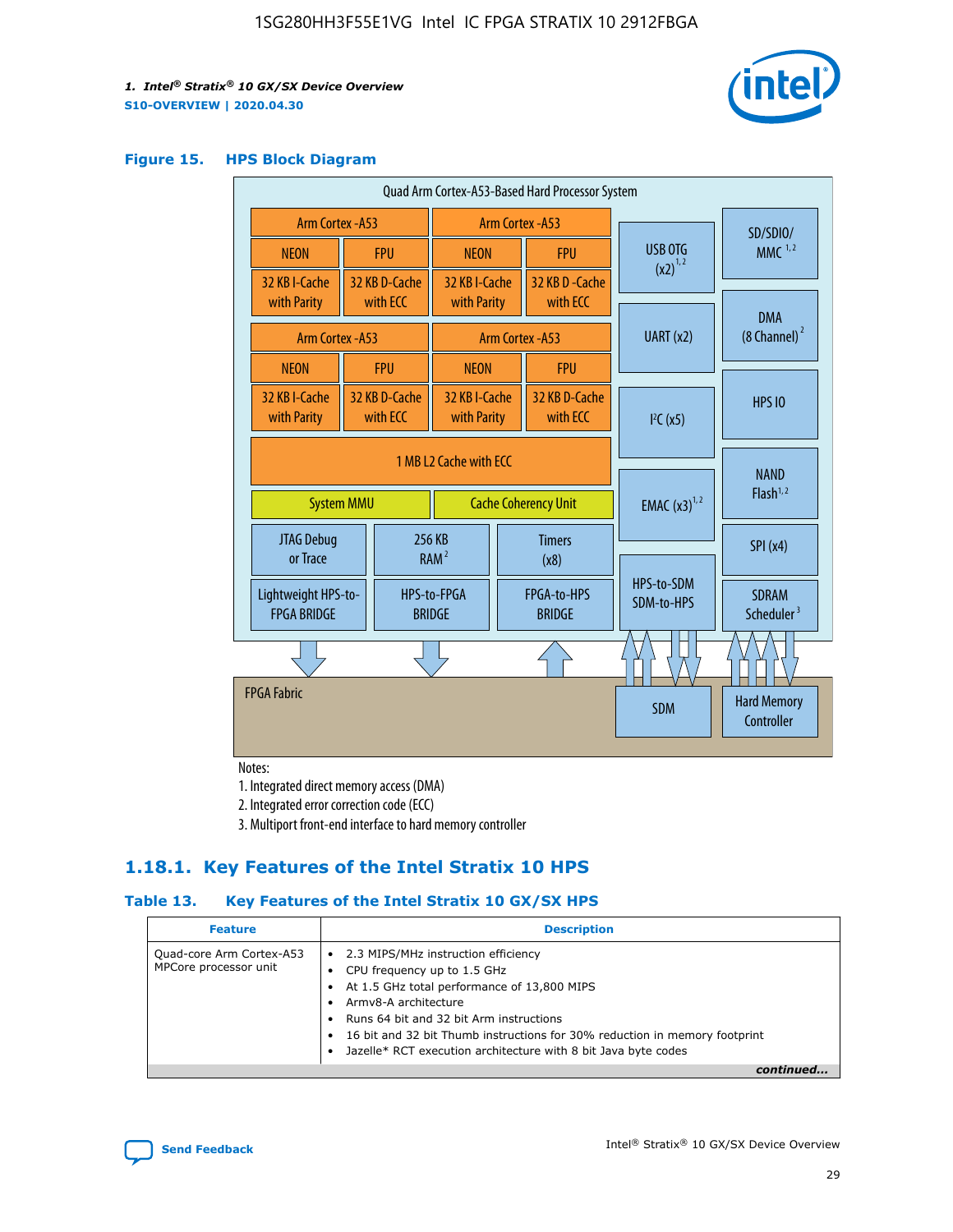

| <b>Feature</b>                                        | <b>Description</b>                                                                                                                                                                                                                                                                                                                                                                                                                                                                                                                                                                                                                                                                                                                                                                                                                                                                                                                                                                                                                                                                                                                                                                                                     |
|-------------------------------------------------------|------------------------------------------------------------------------------------------------------------------------------------------------------------------------------------------------------------------------------------------------------------------------------------------------------------------------------------------------------------------------------------------------------------------------------------------------------------------------------------------------------------------------------------------------------------------------------------------------------------------------------------------------------------------------------------------------------------------------------------------------------------------------------------------------------------------------------------------------------------------------------------------------------------------------------------------------------------------------------------------------------------------------------------------------------------------------------------------------------------------------------------------------------------------------------------------------------------------------|
|                                                       | Superscalar, variable length, out-of-order pipeline with dynamic branch prediction<br>Improved Arm Neon* media processing engine<br>$\bullet$<br>Single- and double-precision floating-point unit<br>Arm CoreSight* debug and trace technology<br>$\bullet$                                                                                                                                                                                                                                                                                                                                                                                                                                                                                                                                                                                                                                                                                                                                                                                                                                                                                                                                                            |
| <b>System Memory</b><br>Management Unit               | Enables a unified memory model and extends hardware virtualization into peripherals<br>$\bullet$<br>implemented in the FPGA fabric                                                                                                                                                                                                                                                                                                                                                                                                                                                                                                                                                                                                                                                                                                                                                                                                                                                                                                                                                                                                                                                                                     |
| Cache Coherency unit                                  | $\bullet$<br>Changes in shared data stored in cache are propagated throughout the system<br>providing bi-directional coherency for co-processing elements.                                                                                                                                                                                                                                                                                                                                                                                                                                                                                                                                                                                                                                                                                                                                                                                                                                                                                                                                                                                                                                                             |
| Cache                                                 | L1 Cache<br>$\bullet$<br>- 32 KB of instruction cache w/ parity check<br>- 32 KB of L1 data cache w /ECC<br>- Parity checking<br>L2 Cache<br>$-$ 1MB shared<br>- 8-way set associative<br>- SEU Protection with parity on TAG ram and ECC on data RAM<br>- Cache lockdown support                                                                                                                                                                                                                                                                                                                                                                                                                                                                                                                                                                                                                                                                                                                                                                                                                                                                                                                                      |
| On-Chip Memory                                        | 256 KB of scratch on-chip RAM<br>$\bullet$                                                                                                                                                                                                                                                                                                                                                                                                                                                                                                                                                                                                                                                                                                                                                                                                                                                                                                                                                                                                                                                                                                                                                                             |
| External SDRAM and Flash<br>Memory Interfaces for HPS | Hard memory controller with support for DDR4, DDR3<br>$\bullet$<br>$-$ 40 bit (32 bit + 8 bit ECC) with select packages supporting 72 bit (64 bit + 8 bit<br>ECC)<br>- Support for up to 2666 Mbps DDR4 and 2166 Mbps DDR3 frequencies<br>- Error correction code (ECC) support including calculation, error correction, write-<br>back correction, and error counters<br>- Software Configurable Priority Scheduling on individual SDRAM bursts<br>- Fully programmable timing parameter support for all JEDEC-specified timing<br>parameters<br>- Multiport front-end (MPFE) scheduler interface to the hard memory controller, which<br>supports the $AXI^{\circledR}$ Quality of Service (QoS) for interface to the FPGA fabric<br>NAND flash controller<br>$-$ ONFI 1.0<br>- Integrated descriptor based with DMA<br>- Programmable hardware ECC support<br>- Support for 8 and 16 bit Flash devices<br>Secure Digital SD/SDIO/MMC controller<br>$-$ eMMC 4.5<br>- Integrated descriptor based DMA<br>- CE-ATA digital commands supported<br>- 50 MHz operating frequency<br>Direct memory access (DMA) controller<br>$\bullet$<br>- 8-channel<br>- Supports up to 32 peripheral handshake interface<br>continued |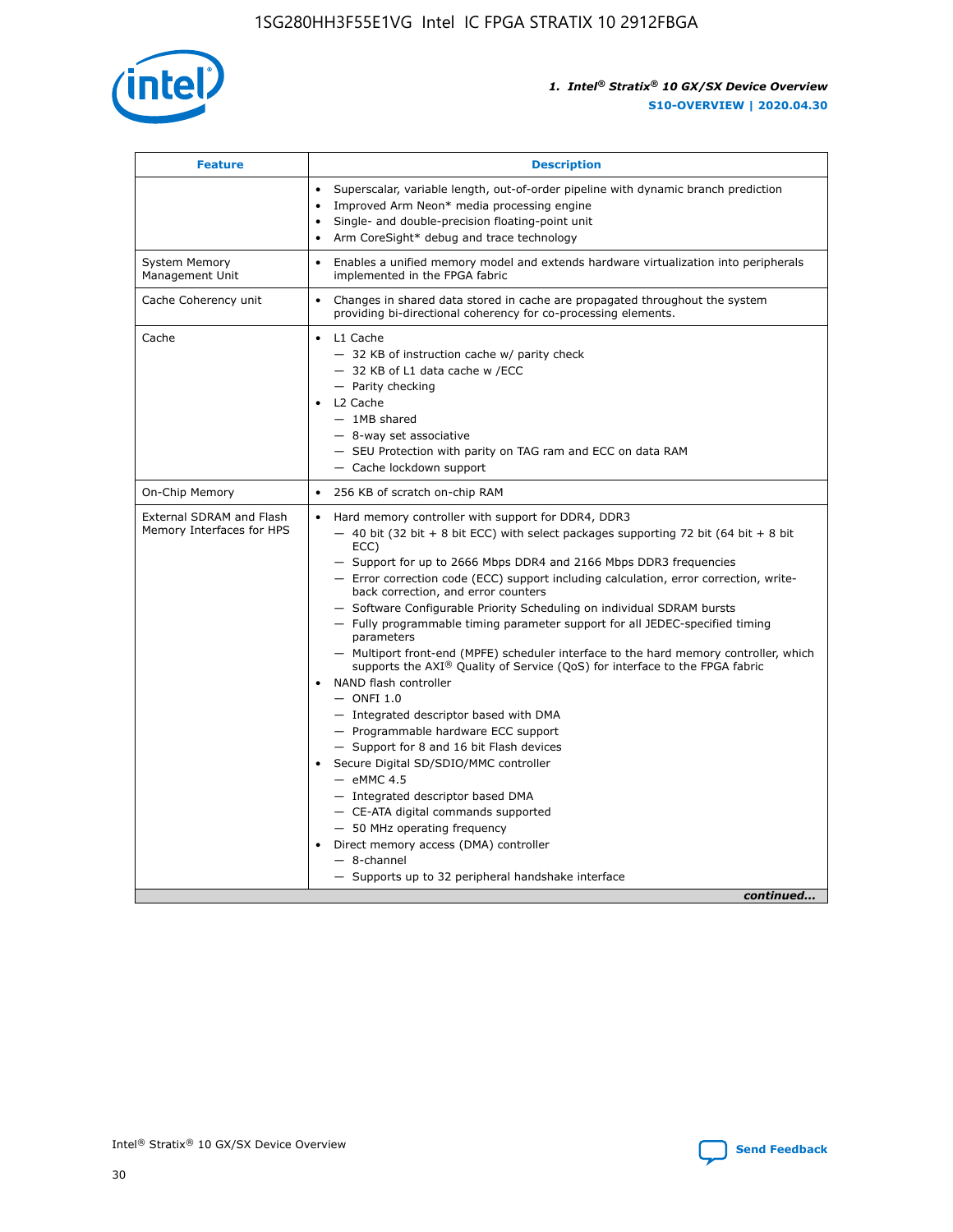

| <b>Feature</b>                         | <b>Description</b>                                                                                                                                                                                                                                                                                                                                                                                                                                                                                                                                                                                                                                                                                                                                                                                                                                                                                                                                                                                                                                                                                                                                                                                                                                                                                                                                                                                                                                                                                                  |
|----------------------------------------|---------------------------------------------------------------------------------------------------------------------------------------------------------------------------------------------------------------------------------------------------------------------------------------------------------------------------------------------------------------------------------------------------------------------------------------------------------------------------------------------------------------------------------------------------------------------------------------------------------------------------------------------------------------------------------------------------------------------------------------------------------------------------------------------------------------------------------------------------------------------------------------------------------------------------------------------------------------------------------------------------------------------------------------------------------------------------------------------------------------------------------------------------------------------------------------------------------------------------------------------------------------------------------------------------------------------------------------------------------------------------------------------------------------------------------------------------------------------------------------------------------------------|
| Communication Interface<br>Controllers | Three 10/100/1000 Ethernet media access controls (MAC) with integrated DMA<br>$\bullet$<br>- Supports RGMII and RMII external PHY Interfaces<br>- Option to support other PHY interfaces through FPGA logic<br>GMII<br>$\bullet$<br>MII<br>$\bullet$<br>• RMII (requires MII to RMII adapter)<br>• RGMII (requires GMII to RGMII adapter)<br>• SGMII (requires GMII to SGMII adapter)<br>- Supports IEEE 1588-2002 and IEEE 1588-2008 standards for precision networked<br>clock synchronization<br>- Supports IEEE 802.1Q VLAN tag detection for reception frames<br>- Supports Ethernet AVB standard<br>Two USB On-the-Go (OTG) controllers with DMA<br>- Dual-Role Device (device and host functions)<br>• High-speed (480 Mbps)<br>• Full-speed (12 Mbps)<br>• Low-speed (1.5 Mbps)<br>• Supports USB 1.1 (full-speed and low-speed)<br>- Integrated descriptor-based scatter-gather DMA<br>- Support for external ULPI PHY<br>- Up to 16 bidirectional endpoints, including control endpoint<br>$-$ Up to 16 host channels<br>- Supports generic root hub<br>- Configurable to OTG 1.3 and OTG 2.0 modes<br>Five $I^2C$ controllers (three can be used by EMAC for MIO to external PHY)<br>- Support both 100 Kbps and 400 Kbps modes<br>- Support both 7 bit and 10 bit addressing modes<br>- Support Master and Slave operating mode<br>Two UART 16550 compatible<br>- Programmable baud rate up to 115.2 Kbaud<br>• Four serial peripheral interfaces (SPI) (2 Masters, 2 Slaves)<br>- Full and Half duplex |
| Timers and I/O                         | $\bullet$ Timers<br>- 4 general-purpose timers<br>$-4$ watchdog timers<br>48 HPS direct I/O allow HPS peripherals to connect directly to I/O<br>Up to three IO48 banks may be assigned to HPS for HPS DDR access                                                                                                                                                                                                                                                                                                                                                                                                                                                                                                                                                                                                                                                                                                                                                                                                                                                                                                                                                                                                                                                                                                                                                                                                                                                                                                    |
| Interconnect to Logic Core             | • FPGA-to-HPS Bridge<br>- Allows IP bus masters in the FPGA fabric to access to HPS bus slaves<br>- Configurable 32, 64, or 128 bit AMBA AXI interface<br>HPS-to-FPGA Bridge<br>- Allows HPS bus masters to access bus slaves in FPGA fabric<br>- Configurable 32, 64, or 128 bit AMBA AXI interface allows high-bandwidth HPS<br>master transactions to FPGA fabric<br>HPS-to-SDM and SDM-to-HPS Bridges<br>- Allows the HPS to reach the SDM block and the SDM to bootstrap the HPS<br>Light Weight HPS-to-FPGA Bridge<br>- Light weight 32 bit AXI interface suitable for low-latency register accesses from HPS<br>to soft peripherals in FPGA fabric<br>FPGA-to-HPS SDRAM Bridge<br>- Up to three AMBA AXI interfaces supporting 32, 64, or 128 bit data paths                                                                                                                                                                                                                                                                                                                                                                                                                                                                                                                                                                                                                                                                                                                                                 |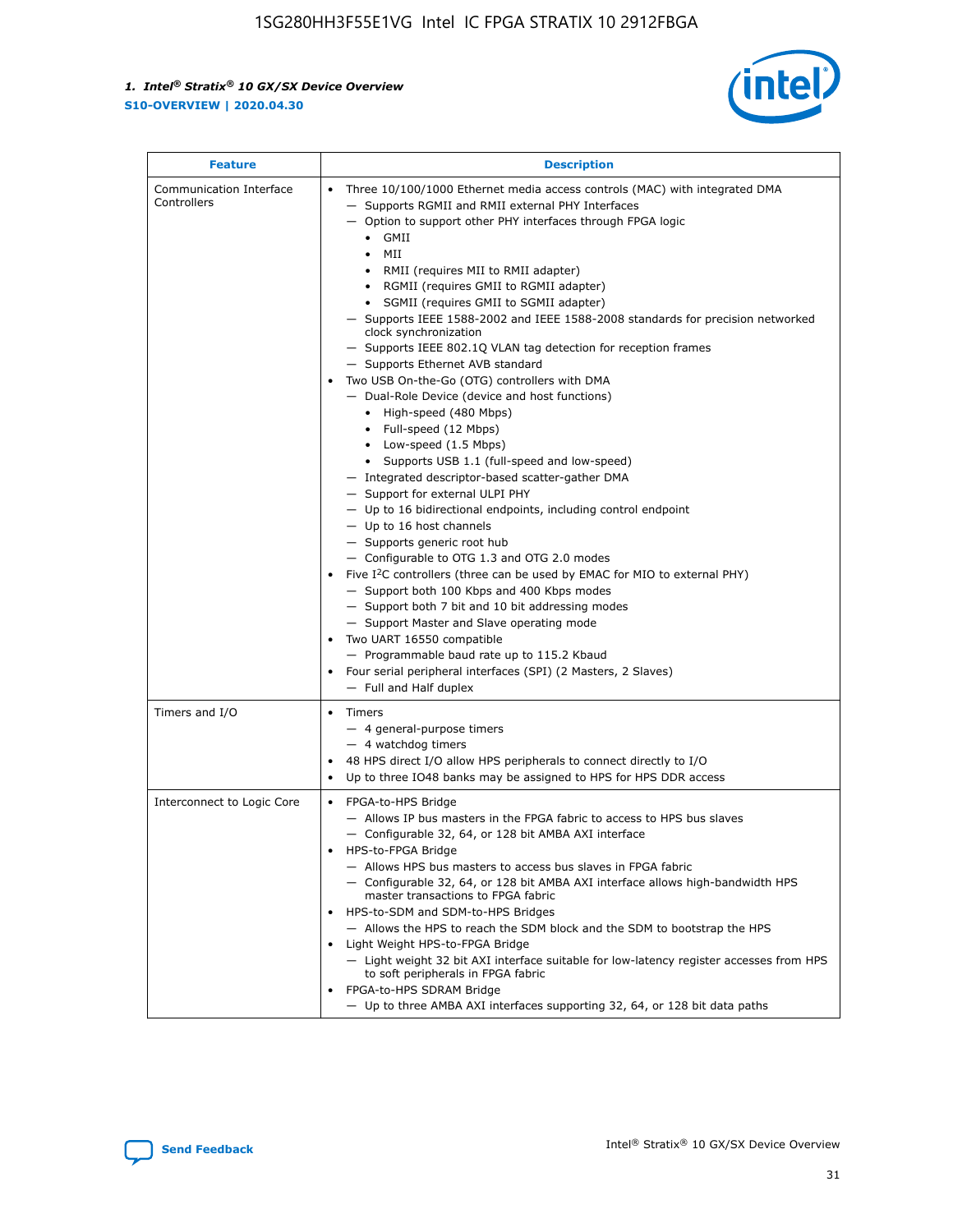

# **1.19. Power Management**

Intel Stratix 10 devices use the advanced Intel 14 nm tri-gate process technology, the all new Intel Hyperflex core architecture to enable Hyper-Folding, power gating, and several optional power reduction techniques to reduce total power consumption by as much as 70% compared to previous generation high-performance Stratix V devices.

Intel Stratix 10 standard power devices (-V) are SmartVID devices. The core voltage supplies (VCC and VCCP) for each SmartVID device must be driven by a PMBus voltage regulator dedicated to that Intel Stratix 10 device. Use of a PMBus voltage regulator for each SmartVID (-V) device is mandatory; it is not an option. A code is programmed into each SmartVID device during manufacturing that allows the PMBus voltage regulator to operate at the optimum core voltage to meet the device performance specifications.

With the new Intel Hyperflex core architecture, designs can run 2X faster than previous generation FPGAs. With 2X performance and same required throughput, architects can cut the data path width in half to save power. This optimization is called Hyper-Folding. Additionally, power gating reduces static power of unused resources in the FPGA by powering them down. The Intel Quartus Prime software automatically powers down specific unused resource blocks such as DSP and M20K blocks, at configuration time.

The optional power reduction techniques in Intel Stratix 10 devices include:

• **Available Low Static Power Devices**—Intel Stratix 10 devices are available with a fixed core voltage that provides lower static power than the SmartVID standard power devices, while maintaining device performance

Furthermore, Intel Stratix 10 devices feature Intel's low power transceivers and include a number of hard IP blocks that not only reduce logic resources but also deliver substantial power savings compared to soft implementations. In general, hard IP blocks consume up to 50% less power than the equivalent soft logic implementations.

# **1.20. Device Configuration and Secure Device Manager (SDM)**

All Intel Stratix 10 devices contain a Secure Device Manager (SDM), which is a dedicated triple-redundant processor that serves as the point of entry into the device for all JTAG and configuration commands. The SDM also bootstraps the HPS in SoC devices ensuring that the HPS can boot using the same security features that the FPGA devices have.

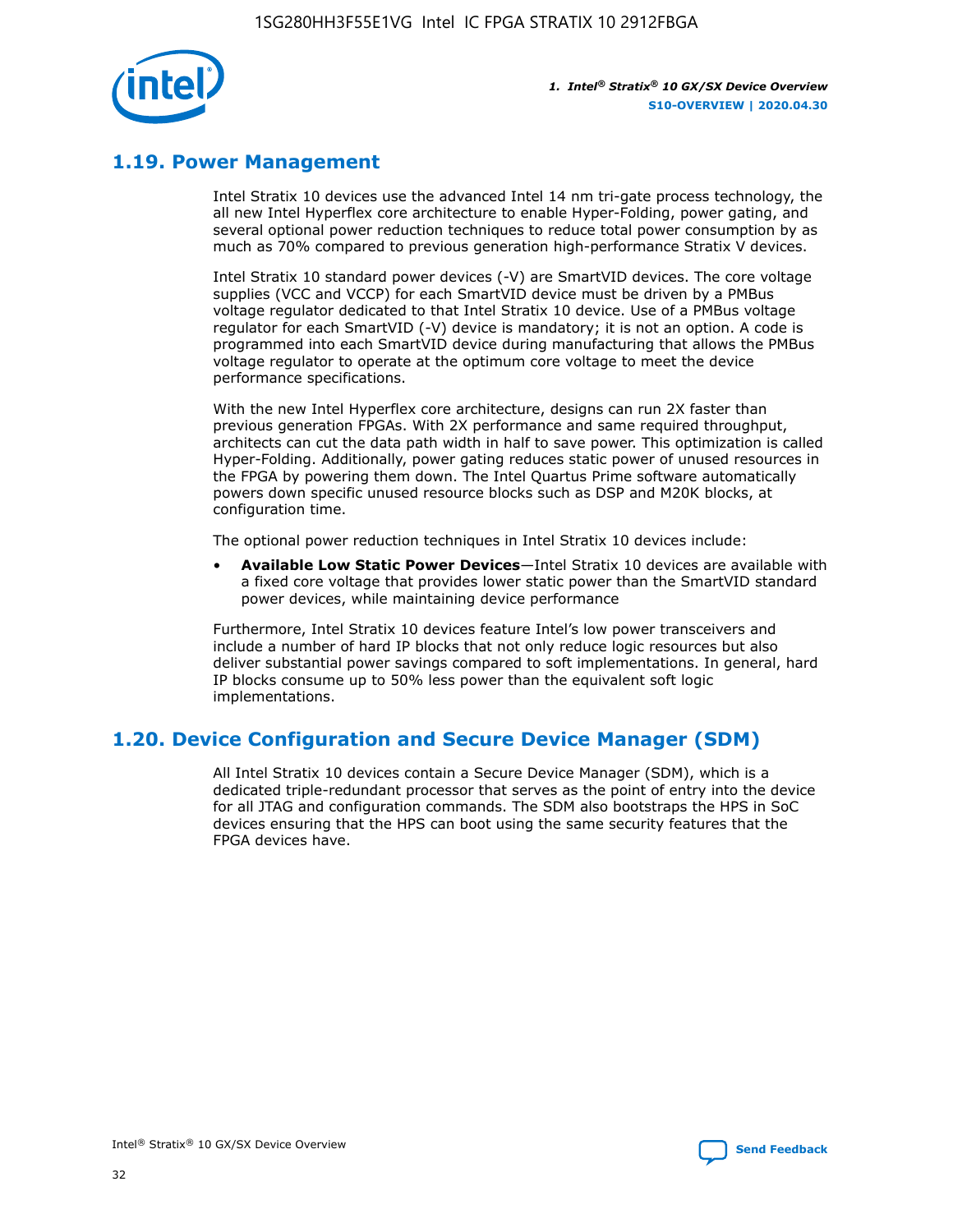





During configuration, Intel Stratix 10 devices are divided into logical sectors, each of which is managed by a local sector manager (LSM). The SDM passes configuration data to each of the LSMs across the on-chip configuration network. This allows the sectors to be configured independently, one at a time, or in parallel. This approach achieves simplified sector configuration and reconfiguration, as well as reduced overall configuration time due to the inherent parallelism. The same sector-based approach is used to respond to single-event upsets and security attacks.

While the sectors provide a logical separation for device configuration and reconfiguration, they overlay the normal rows and columns of FPGA logic and routing. This means there is no impact to the Intel Quartus Prime software place and route, and no impact to the timing of logic signals that cross the sector boundaries.

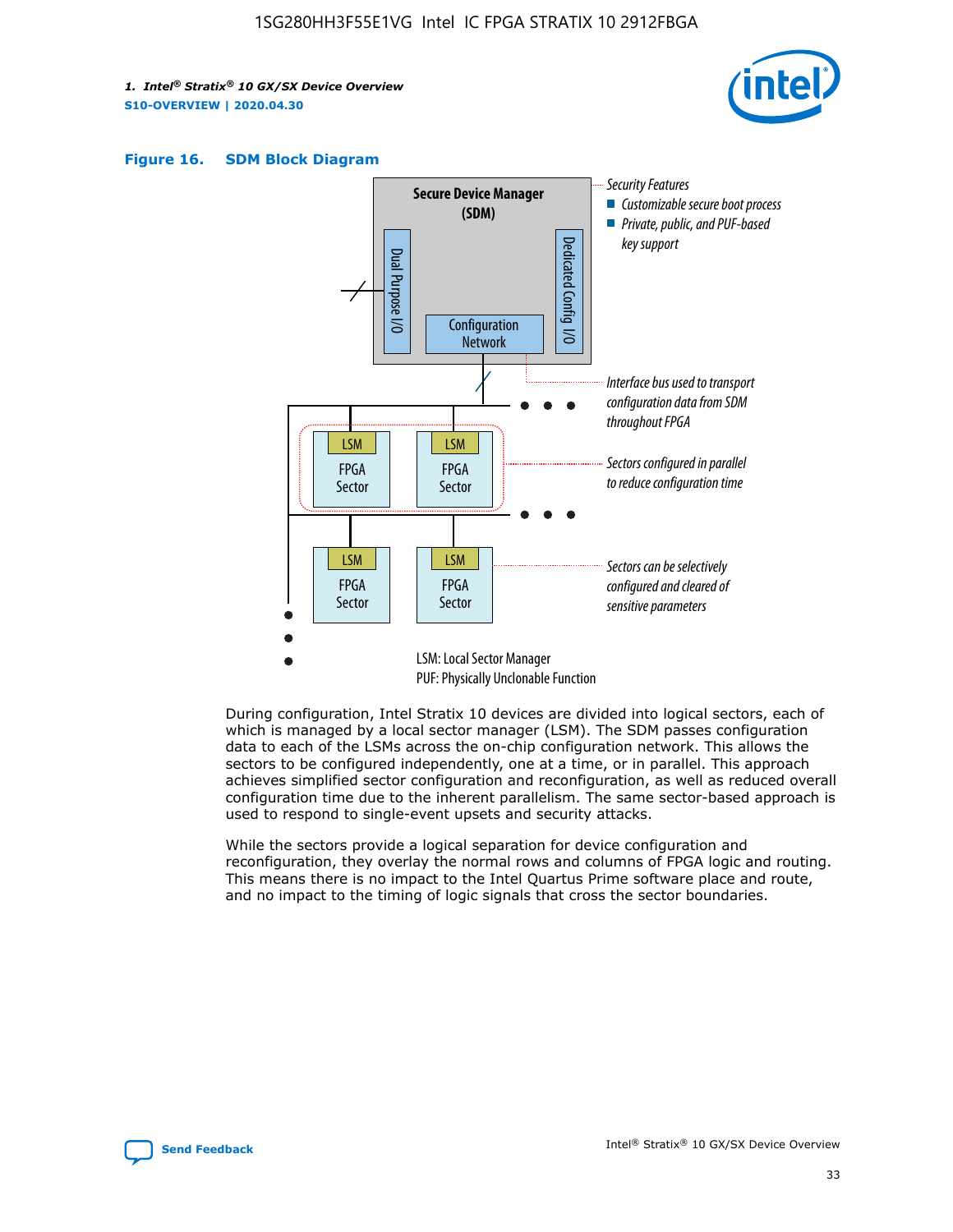

The SDM enables robust, secure, fully-authenticated device configuration. It also allows for customization of the configuration scheme, which can enhance device security. For configuration and reconfiguration, this approach offers a variety of advantages:

- Dedicated secure configuration manager
- Reduced device configuration time, because sectors are configured in parallel
- Updateable configuration process
- Reconfiguration of one or more sectors independent of all other sectors
- Zeroization of individual sectors or the complete device

The SDM also provides additional capabilities such as register state readback and writeback to support ASIC prototyping and other applications.

## **1.21. Device Security**

Building on top of the robust security features present in the previous generation devices, Intel Stratix 10 FPGAs and SoCs include a number of new and innovative security enhancements. These features are also managed by the SDM, tightly coupling device configuration and reconfiguration with encryption, authentication, key storage and anti-tamper services.

Security services provided by the SDM include:

- Bitstream encryption
- Multi-factor authentication
- Hard encryption and authentication acceleration; AES-256, SHA-256/384, ECDSA-256/384
- Volatile and non-volatile encryption key storage and management
- Boot code authentication for the HPS
- Physically Unclonable Function (PUF) service
- Updateable configuration process
- Secure device maintenance and upgrade functions
- Side channel attack protection
- Scripted response to sensor inputs and security attacks, including selective sector zeroization
- Readback, JTAG and test mode disable
- Enhanced response to single-event upsets (SEU)
- Black key provisioning
- Physical anti-tamper

See the *Intel Stratix 10 Device Security User Guide* for a complete list of all security features.

The SDM and associated security services provide a robust, multi-layered security solution for your Intel Stratix 10 design.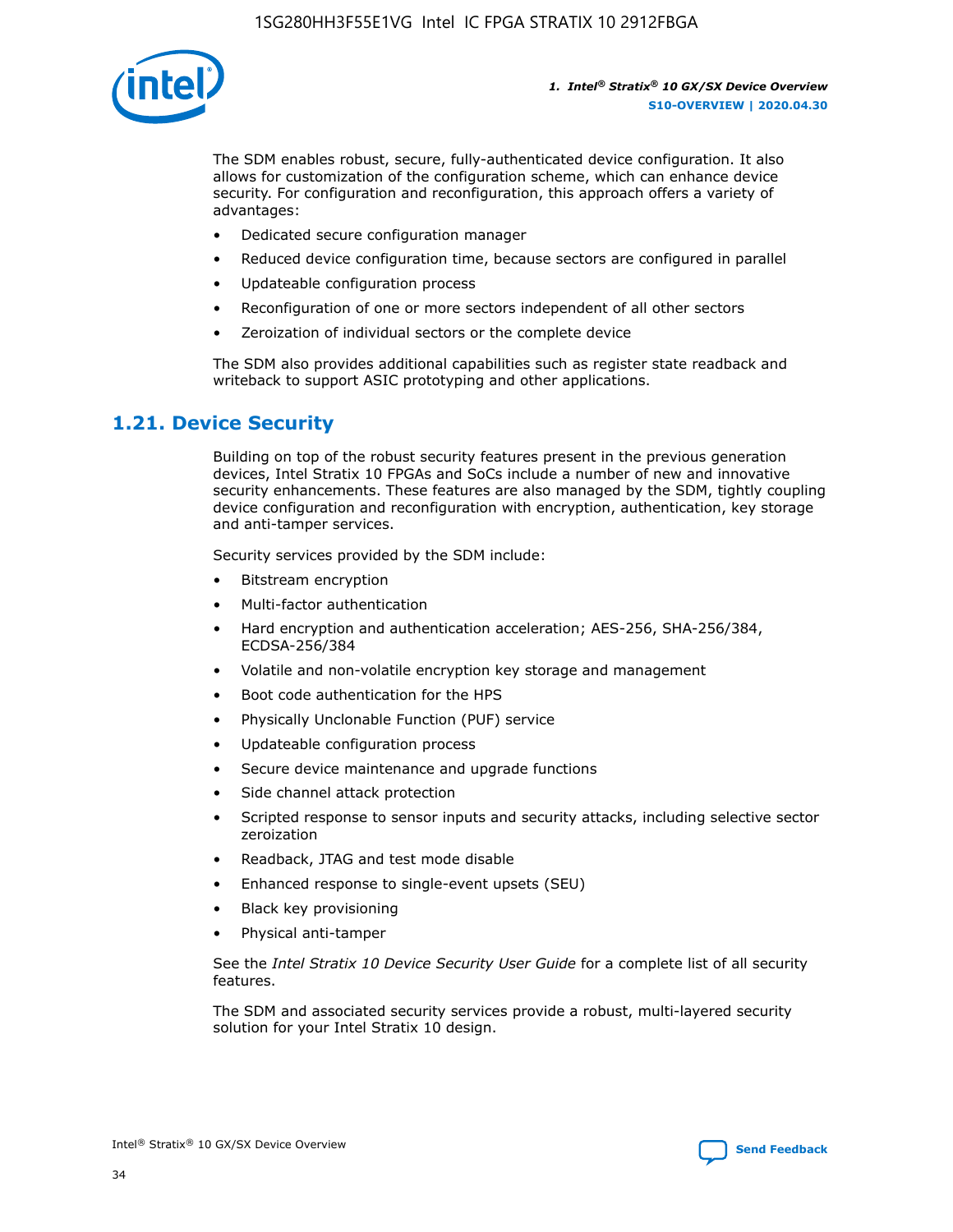

#### **Table 14. Device Security**

| <b>Intel Stratix 10 Family Variant</b> | <b>Bitstream Authentication</b> | <b>Advanced Security Features</b> <sup>(12)</sup> |
|----------------------------------------|---------------------------------|---------------------------------------------------|
| GX/SX                                  | All devices                     | -AS suffix part number required                   |

#### **Related Information**

- [My Intel Support](https://www.intel.com/content/www/us/en/programmable/my-intel/mal-home.html)
- [Intel Stratix 10 Device Security User Guide](https://www.intel.com/content/www/us/en/programmable/documentation/ndq1483601370898.html#wcd1483611014402)

## **1.22. Configuration via Protocol Using PCI Express**

Configuration via protocol using PCI Express allows the FPGA to be configured across the PCI Express bus, simplifying the board layout and increasing system integration. Making use of the embedded PCI Express hard IP operating in autonomous mode before the FPGA is configured, this technique allows the PCI Express bus to be powered up and active within the 100 ms time allowed by the PCI Express specification. Intel Stratix 10 devices also support partial reconfiguration across the PCI Express bus which reduces system down time by keeping the PCI Express link active while the device is being reconfigured.

## **1.23. Partial and Dynamic Reconfiguration**

Partial reconfiguration allows you to reconfigure part of the FPGA while other sections continue running. This capability is required in systems where uptime is critical, because it allows you to make updates or adjust functionality without disrupting services.

In addition to lowering power and cost, partial reconfiguration also increases the effective logic density by removing the necessity to place in the FPGA those functions that do not operate simultaneously. Instead, these functions can be stored in external memory and loaded as needed. This reduces the size of the required FPGA by allowing multiple applications on a single FPGA, saving board space and reducing power. The partial reconfiguration process is built on top of the proven incremental compile design flow in the Intel Quartus Prime design software

Dynamic reconfiguration in Intel Stratix 10 devices allows transceiver data rates, protocols and analog settings to be changed dynamically on a channel-by-channel basis while maintaining data transfer on adjacent transceiver channels. Dynamic reconfiguration is ideal for applications that require on-the-fly multiprotocol or multirate support. Both the PMA and PCS blocks within the transceiver can be reconfigured using this technique. Dynamic reconfiguration of the transceivers can be used in conjunction with partial reconfiguration of the FPGA to enable partial reconfiguration of both core and transceivers simultaneously.

# **1.24. Fast Forward Compile**

The innovative Fast Forward Compile feature in the Intel Quartus Prime software identifies performance bottlenecks in your design and provides detailed, step-by-step performance improvement recommendations that you can then implement. The Compiler reports estimates of the maximum operating frequency that can be achieved

<sup>(12)</sup> Contact My Intel Support for additional information.

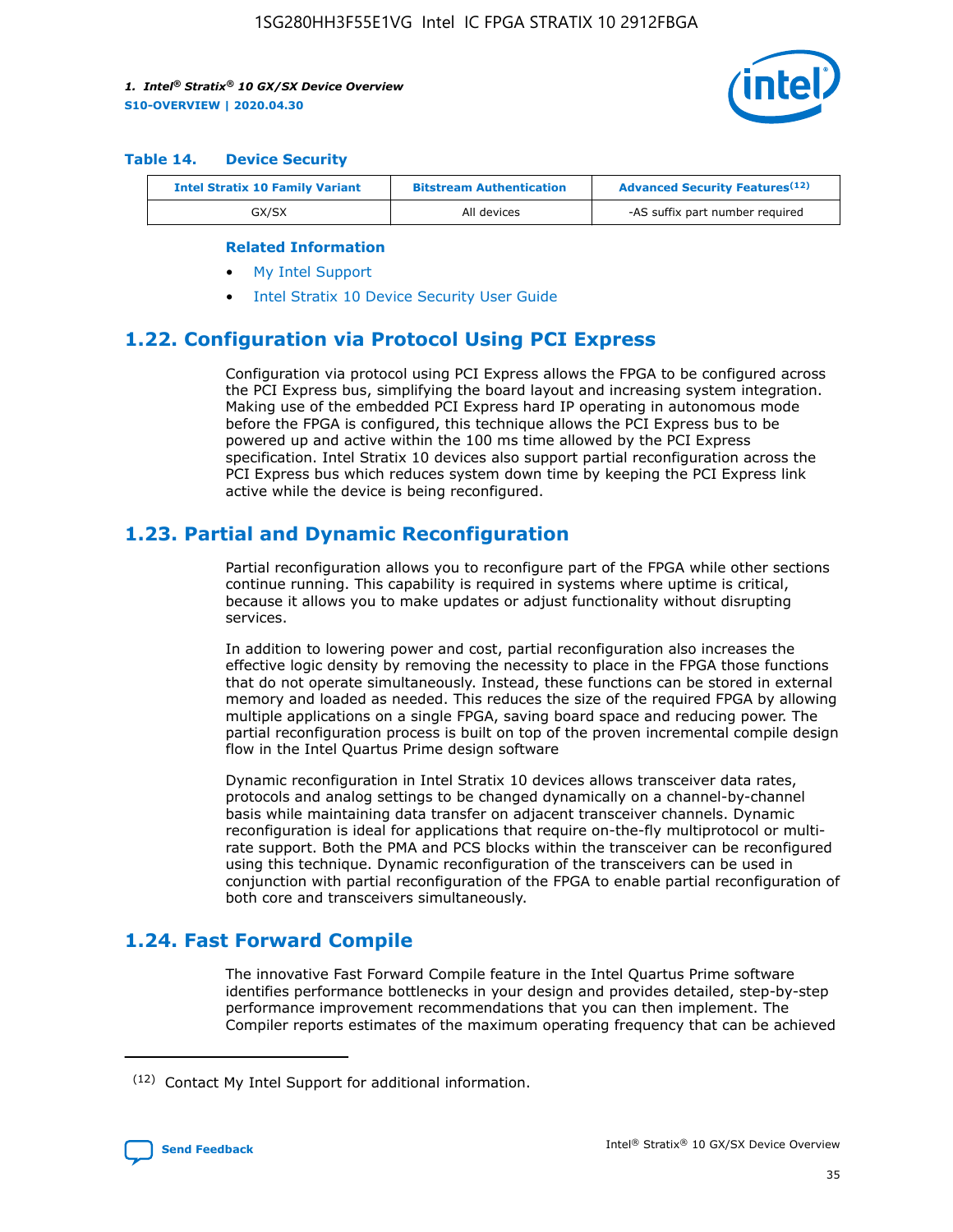

by applying the recommendations. As part of the new Hyper-Aware design flow, Fast Forward Compile maximizes the performance of your Intel Stratix 10 design and achieves rapid timing closure.

Previously, this type of optimization required multiple time-consuming design iterations, including full design re-compilation to determine the effectiveness of the changes. Fast Forward Compile enables you to make better decisions about where to focus your optimization efforts, and how to increase your design performance and throughput. This technique removes much of the guesswork of performance exploration, resulting in fewer design iterations and as much as 2X core performance gains for Intel Stratix 10 designs.

# **1.25. Single Event Upset (SEU) Error Detection and Correction**

Intel Stratix 10 FPGAs and SoCs offer robust SEU error detection and correction circuitry. The detection and correction circuitry includes protection for Configuration RAM (CRAM) programming bits and user memories. The CRAM is protected by a continuously running parity checker circuit with integrated ECC that automatically corrects one or two bit errors and detects higher order multibit errors.

The physical layout of the CRAM array is optimized to make the majority of multi-bit upsets appear as independent single-bit or double-bit errors which are automatically corrected by the integrated CRAM ECC circuitry. In addition to the CRAM protection, user memories also include integrated ECC circuitry and are layout optimized for error detection and correction.

The SEU error detection and correction hardware is supported by both soft IP and the Intel Quartus Prime software to provide a complete SEU mitigation solution. The components of the complete solution include:

- Hard error detection and correction for CRAM and user M20K memory blocks
- Optimized physical layout of memory cells to minimize probability of SEU
- Sensitivity processing soft IP that reports if CRAM upset affects a used or unused bit
- Fault injection soft IP with the Intel Quartus Prime software support that changes state of CRAM bits for testing purposes
- Hierarchy tagging in the Intel Quartus Prime software
- Triple Mode Redundancy (TMR) used for the Secure Device Manager and critical on-chip state machines

In addition to the SEU mitigation features listed above, the Intel 14 nm tri-gate process technology used for Intel Stratix 10 devices is based on FinFET transistors which have reduced SEU susceptibility versus conventional planar transistors.

# **1.26. Document Revision History for the Intel Stratix 10 GX/SX Device Overview**

| <b>Document</b><br><b>Version</b> | <b>Changes</b>             |
|-----------------------------------|----------------------------|
| 2020.04.30                        | Made the following change: |
|                                   | continued                  |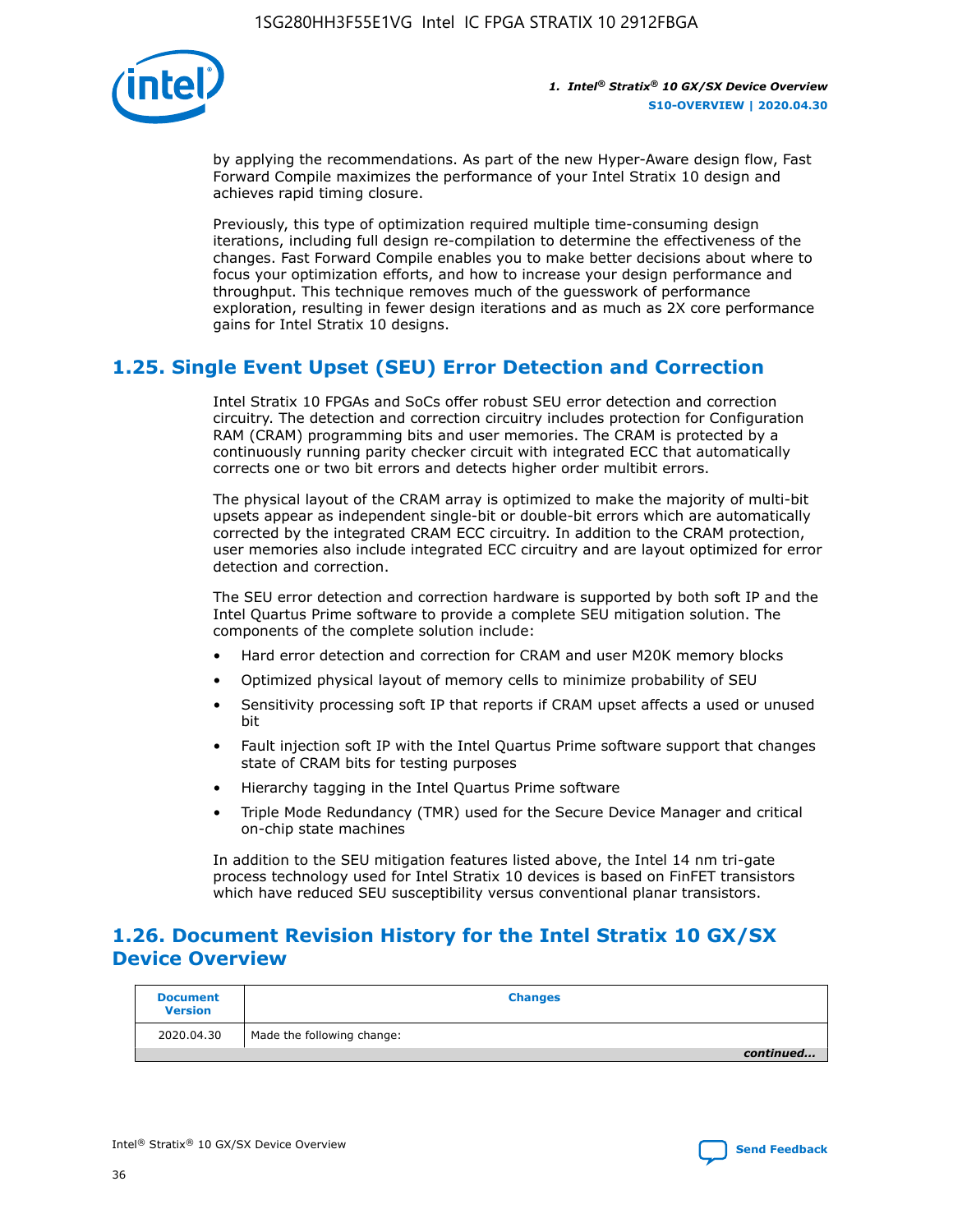

| <b>Document</b><br><b>Version</b> | <b>Changes</b>                                                                                                                                                                                                                                                                                                                                                                                                                                                                                                                                                                                                                                                                                                                                                                                                                                                                                                                                                                                       |
|-----------------------------------|------------------------------------------------------------------------------------------------------------------------------------------------------------------------------------------------------------------------------------------------------------------------------------------------------------------------------------------------------------------------------------------------------------------------------------------------------------------------------------------------------------------------------------------------------------------------------------------------------------------------------------------------------------------------------------------------------------------------------------------------------------------------------------------------------------------------------------------------------------------------------------------------------------------------------------------------------------------------------------------------------|
|                                   | Added the GX 10M variant.                                                                                                                                                                                                                                                                                                                                                                                                                                                                                                                                                                                                                                                                                                                                                                                                                                                                                                                                                                            |
| 2020.03.24                        | Made the following changes:<br>Added advanced security (-AS) devices.<br>Added level shifter details for the Intel Stratix 10 SX/GX 400 device.                                                                                                                                                                                                                                                                                                                                                                                                                                                                                                                                                                                                                                                                                                                                                                                                                                                      |
| 2019.08.19                        | Made the following changes:<br>Added composition details for the leaded and lead-free contact device options.<br>Updated the I/O PLL counts.                                                                                                                                                                                                                                                                                                                                                                                                                                                                                                                                                                                                                                                                                                                                                                                                                                                         |
| 2019.02.15                        | Made the following changes:<br>Changed the number of included logic elements globally.<br>Removed logic density 450, logic density 550, and package code 48 from the "Sample Ordering<br>$\bullet$<br>Code and Available Options for Intel Stratix 10 Devices" figure.<br>Updated description of the higher density in the "Innovations in Intel Stratix 10 FPGAs and SoCs"<br>section.<br>Updated description of the general purpose I/Os in the "Intel Stratix 10 FPGA and SoC Common<br>$\bullet$<br>Device Features" table.<br>Removed support for LPDDR3 globally.<br>Updated the "Intel Stratix 10 FPGA and SoC Architecture Block Diagram" figure.<br>Updated the "Intel Stratix 10 GX/SX FPGA and SoC Family Plan-FPGA Core (part 1)" table.<br>$\bullet$<br>Updated the "Intel Stratix 10 GX/SX FPGA and SoC Family Plan-Interconnects, PLLs and Hard IP<br>(part 2)" table.<br>Updated and merged the "Intel Stratix 10 GX/SX FPGA and SoC Family Package Plan" tables.                    |
| 2018.08.08                        | Made the following changes:<br>Changed the specs for QDRII+ and QDRII+ Xtreme and added specs for QDRIV in the "External<br>$\bullet$<br>Memory Interface Performance" table.<br>Updated description of the power options in the "Sample Ordering Code and Available Options for<br>Intel Stratix 10 Devices" figure.<br>Changed the description of the technology and power management features in the "Intel Stratix 10<br>FPGA and SoC Common Device Features" table.<br>Changed the description of SmartVID in the "Power Management" section.<br>Changed the direction arrow from the coefficient registers block in the "DSP Block: High Precision<br>Fixed Point Mode" figure.                                                                                                                                                                                                                                                                                                                |
| 2017.10.30                        | Made the following changes:<br>Removed the embedded eSRAM feature globally.<br>Removed the Low Power (VID) and Military operating temperature options, and package code 53<br>from the "Sample Ordering Code and Available Options for Stratix 10 Devices" figure.<br>Changed the Maximum transceiver data rate (chip-to-chip) specification for L-Tile devices in the<br>"Key Features of Intel Stratix 10 Devices Compared to Stratix V Devices" table.                                                                                                                                                                                                                                                                                                                                                                                                                                                                                                                                            |
| 2016.10.31                        | Made the following changes:<br>• Changed the number of available transceivers to 96, globally.<br>Changed the single-precision floating point performance to 10 TFLOP, globally.<br>Changed the maximum datarate to 28.3 Gbps, globally.<br>$\bullet$<br>Changed some of the features listed in the "Stratix 10 GX/SX Device Overview" section.<br>$\bullet$<br>Changed descriptions for the GX and SX devices in the "Stratix 10 Family Variants" section.<br>$\bullet$<br>Changed the "Sample Ordering Code and Available Options for Stratix 10 Devices" figure.<br>Changed the features listed in the "Key Features of Stratix 10 Devices Compared to Stratix V<br>Devices" table.<br>Changed the descriptions of the following areas of the "Stratix 10 FPGA and SoC Common Device<br>Features" table:<br>- Transceiver hard IP<br>- Internal memory blocks<br>- Core clock networks<br>- Packaging<br>Reorganized and updated all tables in the "Stratix 10 FPGA and SoC Family Plan" section. |
|                                   | continued                                                                                                                                                                                                                                                                                                                                                                                                                                                                                                                                                                                                                                                                                                                                                                                                                                                                                                                                                                                            |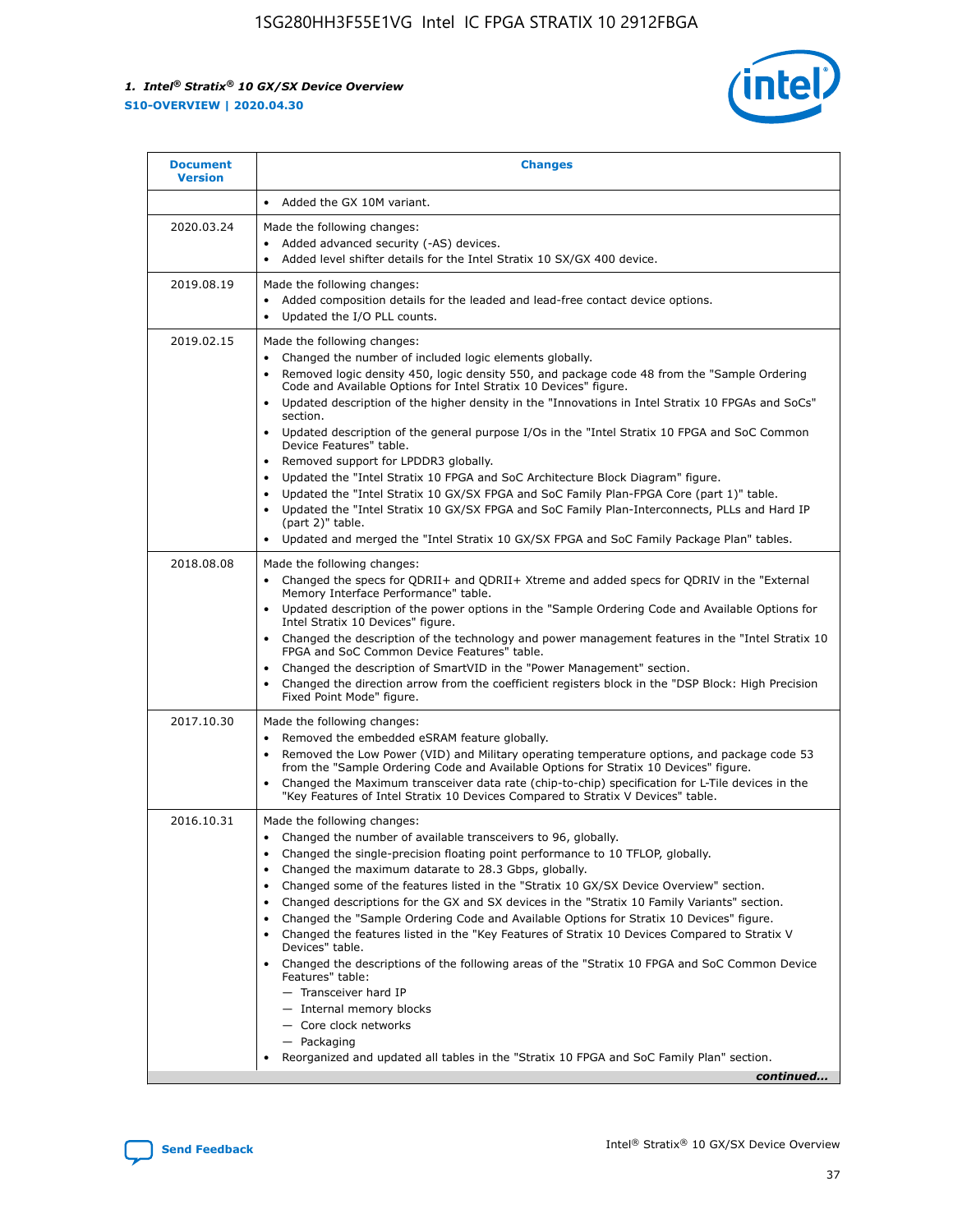

| <b>Document</b><br><b>Version</b> | <b>Changes</b>                                                                                                                                                                                                                                                                                                                                                                                                                                                                                                                                                                                                                                                                                                                                                                                                                                                                                                                                                                                     |  |
|-----------------------------------|----------------------------------------------------------------------------------------------------------------------------------------------------------------------------------------------------------------------------------------------------------------------------------------------------------------------------------------------------------------------------------------------------------------------------------------------------------------------------------------------------------------------------------------------------------------------------------------------------------------------------------------------------------------------------------------------------------------------------------------------------------------------------------------------------------------------------------------------------------------------------------------------------------------------------------------------------------------------------------------------------|--|
|                                   | Removed the "Migration Between Arria 10 FPGAs and Stratix 10 FPGAs" section.<br>Removed footnotes from the "Transceiver PCS Features" table.<br>Changed the HMC description in the "External Memory and General Purpose I/O" section.<br>Changed the number of fPLLs in the "Fractional Synthesis PLLs and I/O PLLs" section.<br>Clarified HMC data width support in the "Key Features of the Stratix 10 HPS" table.<br>Changed the description in the "Internal Embedded Memory" section.<br>Changed the datarate for the Standard PCS and SDI PCS features in the "Transceiver PCS Features"<br>table.<br>Added a note to the "PCI Express Gen1/Gen2/Gen3 Hard IP" section.<br>Updated the "Key Features of the Stratix 10 HPS" table.<br>Changed the description for the Cache coherency unit in the "Key Features of the Stratix 10 HPS"<br>table.<br>Changed the description for the external SDRAM and Flash memory interfaces for HPS in the "Key<br>Features of the Stratix 10 HPS" table. |  |
| 2015.12.04                        | Initial release.                                                                                                                                                                                                                                                                                                                                                                                                                                                                                                                                                                                                                                                                                                                                                                                                                                                                                                                                                                                   |  |